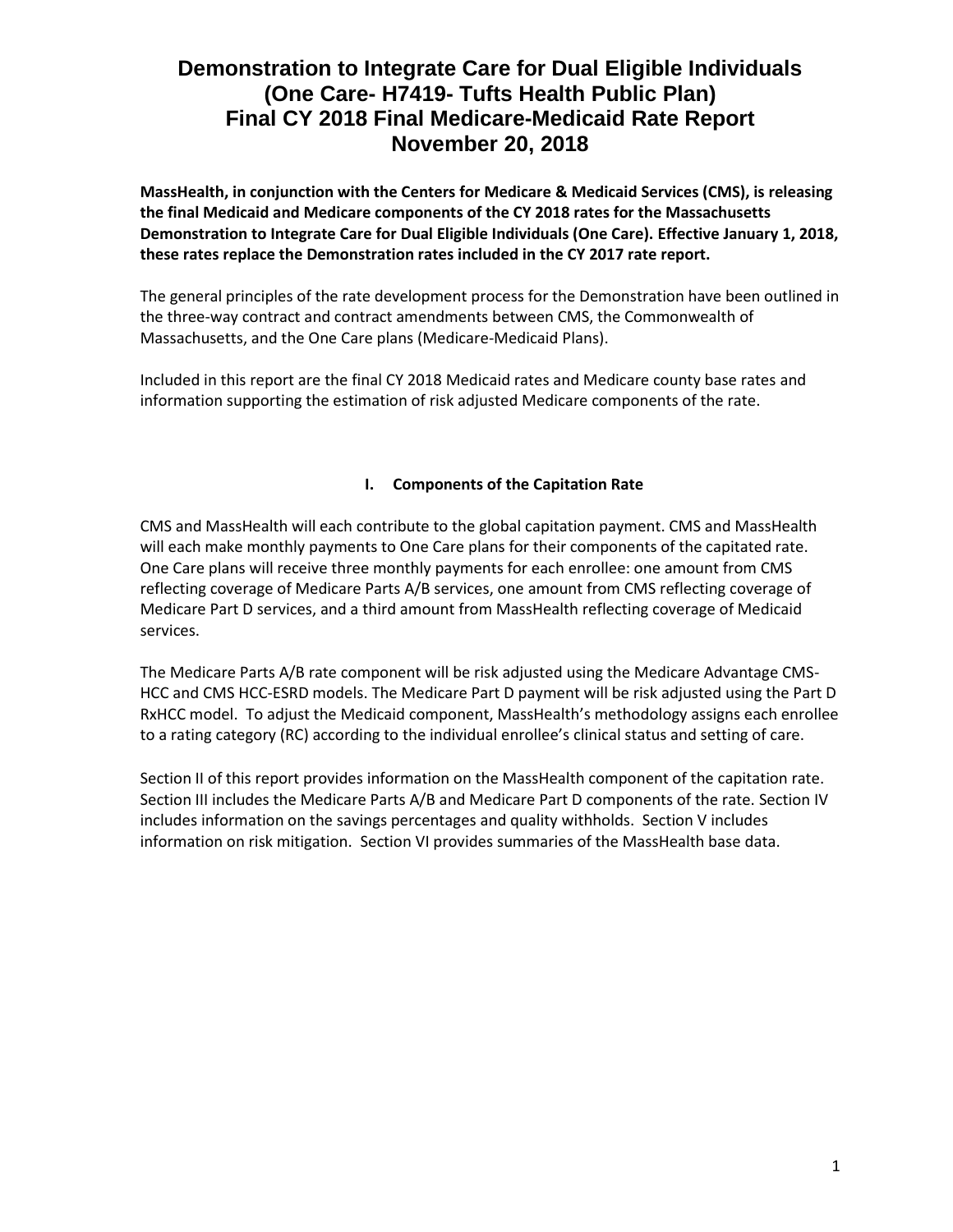# **II. MassHealth Component of the Rate – CY 2018**

MassHealth county rates are included below, accompanied by supporting information pertinent to their development. This content includes historical base data production details, adjustments applied to the historical base data, and trend factors used to project historical base data forward to the contract period.

# **MassHealth Component of Rate:**

MassHealth rates for CY 2018 effective January 1, 2018 through December 31, 2018 are listed below, by Massachusetts county and MassHealth rating category for the Demonstration. The rates below do not include application of the 1.5% quality withhold (see Section IV). The rates below do include the savings percentage of 0.5% (see Section IV) for Demonstration Year 5.

|                | <b>MassHealth Component of County Rate</b>          |                                                                           |                                                                                |                                                 |                                                                |                                                            |                                          |
|----------------|-----------------------------------------------------|---------------------------------------------------------------------------|--------------------------------------------------------------------------------|-------------------------------------------------|----------------------------------------------------------------|------------------------------------------------------------|------------------------------------------|
|                | Effective January 1, 2018 through December 31, 2018 |                                                                           |                                                                                |                                                 |                                                                |                                                            |                                          |
| County         | $C1 -$<br><b>Community</b><br><b>Other</b>          | $C2A -$<br><b>Community</b><br>High<br><b>Behavioral</b><br><b>Health</b> | $C2B -$<br>Community<br><b>Very High</b><br><b>Behavioral</b><br><b>Health</b> | $C3A - High$<br><b>Community</b><br><b>Need</b> | $C3B - Very$<br><b>High</b><br><b>Community</b><br><b>Need</b> | $C3C -$<br><b>Transitional</b><br><b>Living</b><br>Program | $F1 -$<br>Facility-<br><b>based Care</b> |
| Essex          | \$160.48                                            | \$566.63                                                                  | \$793.34                                                                       | \$2,872.32                                      | \$6,088.34                                                     | \$8,385.38                                                 | \$9,703.81                               |
| Franklin       | \$152.74                                            | \$517.60                                                                  | \$723.80                                                                       | \$2,806.91                                      | \$5,956.83                                                     | \$8,320.25                                                 | \$8,569.38                               |
| Hampden        | \$152.74                                            | \$517.60                                                                  | \$723.80                                                                       | \$2,806.91                                      | \$5,956.83                                                     | \$8,320.25                                                 | \$8,569.38                               |
| Hampshire      | \$152.74                                            | \$517.60                                                                  | \$723.80                                                                       | \$2,806.91                                      | \$5,956.83                                                     | \$8,320.25                                                 | \$8,569.38                               |
| Middlesex      | \$160.48                                            | \$566.63                                                                  | \$793.34                                                                       | \$2,872.32                                      | \$6,088.34                                                     | \$8,385.38                                                 | \$9,703.81                               |
| <b>Norfolk</b> | \$160.48                                            | \$566.63                                                                  | \$793.34                                                                       | \$2,872.32                                      | \$6,088.34                                                     | \$8,385.38                                                 | \$9,703.81                               |
| Plymouth       | \$173.82                                            | \$613.33                                                                  | \$859.51                                                                       | \$3,153.42                                      | \$6,685.21                                                     | \$7,534.88                                                 | \$8,182.39                               |
| <b>Suffolk</b> | \$160.48                                            | \$566.63                                                                  | \$793.34                                                                       | \$2,872.32                                      | \$6,088.34                                                     | \$8,385.38                                                 | \$9,703.81                               |
| Worcester      | \$152.74                                            | \$517.60                                                                  | \$723.80                                                                       | \$2,806.91                                      | \$5,956.83                                                     | \$8,320.25                                                 | \$8,569.38                               |
| Statewide*     | \$158.08                                            | \$545.96                                                                  | \$761.88                                                                       | \$2,850.31                                      | \$6.069.64                                                     | \$8,320.49                                                 | \$9,241.58                               |

\* Rate applies to eligible One Care members living in one of the five counties excluded from the One Care service area (Barnstable, Berkshire, Bristol, Dukes, and Nantucket).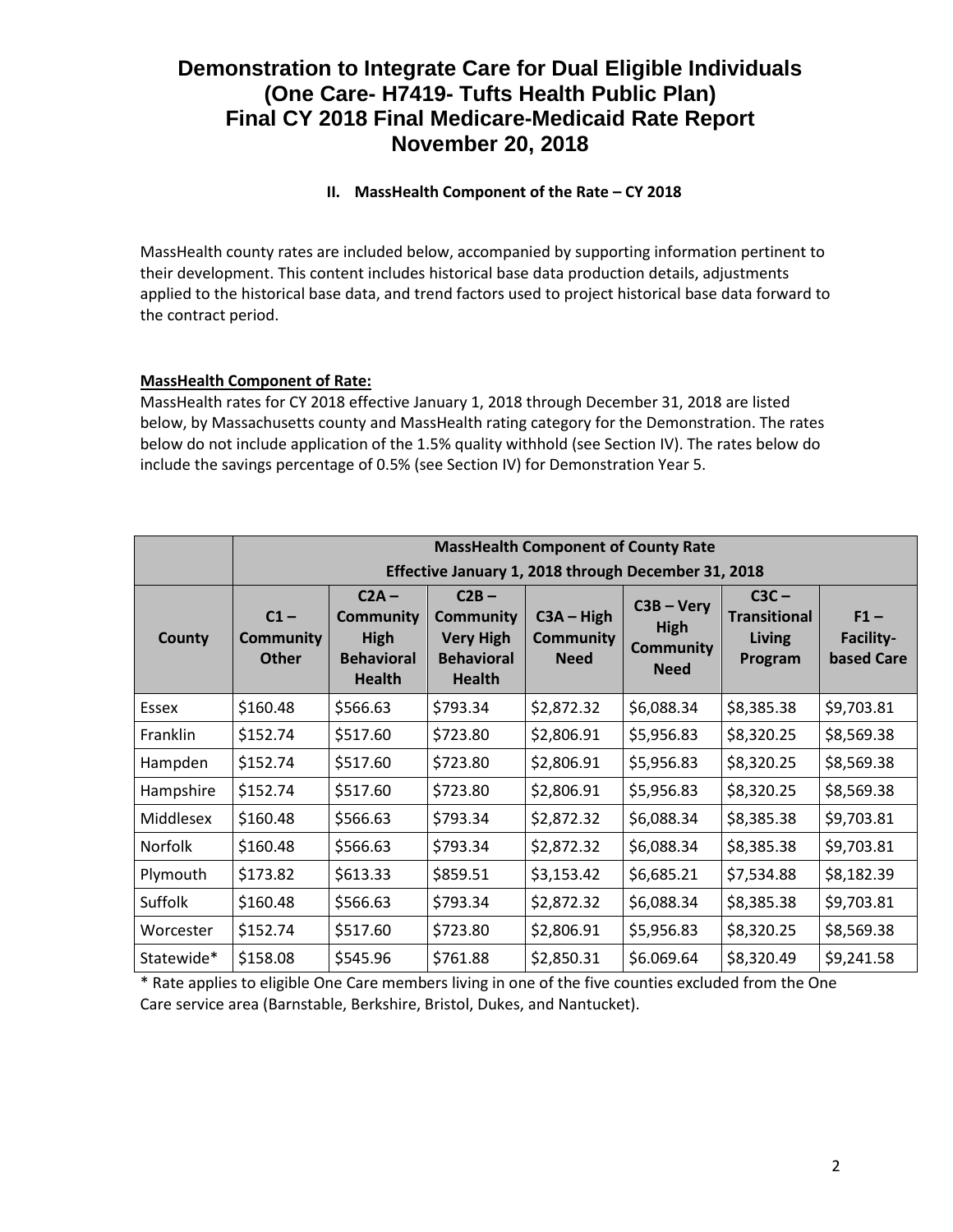# **Historical Base Data Development:**

The historical Medicaid and Medicare-Medicaid crossover expenditures for CY 2015 and CY 2016, with incurred but not reported (IBNR) completion adjustments applied, formed the historical base data used to develop the MassHealth component of the rates.

The historical base data can be created by taking Medicaid and crossover expenditures reported in the MassHealth Information Sharing Package shared with One Care plans, using the mapping provided below to map detailed base data categories of service to rate development categories of service, mapping One Care counties to geographic regions (see *Counties and Regions* subsection), and applying the completion factors included below. For convenience, per member per month (PMPM) expenditures with IBNR are provided at the end of this report in Section VI for Medicaid and crossover claims by calendar year, region, rating category and category of service.

#### *Rating Categories*:

MassHealth assigns members to a rating category based on institutional status (long-term facility versus community), diagnosis information, and the minimum data set — home care (MDS–HC) assessment tool. Because rates are set based on historical FFS claims data, for rate-setting purposes, MassHealth stratifies members into rating categories using a proxy method, which is summarized in the table below.

| <b>Rating Category</b>  | <b>Description</b>                                                                                                                                                                                                                                 |
|-------------------------|----------------------------------------------------------------------------------------------------------------------------------------------------------------------------------------------------------------------------------------------------|
| F1: Facility-Based Care | <b>Demonstration Process</b><br>Includes individuals identified by MassHealth as having a long-term                                                                                                                                                |
|                         | facility stay of more than 90 days. Applicable facilities include nursing<br>facilities, chronic rehabilitation, and psychiatric hospitals.                                                                                                        |
|                         | Proxy Method                                                                                                                                                                                                                                       |
|                         | The base data for this rating category was developed based on<br>member months and expenditures in a facility beyond the first 90<br>days. Applicable facilities include nursing facilities, chronic<br>rehabilitation, and psychiatric hospitals. |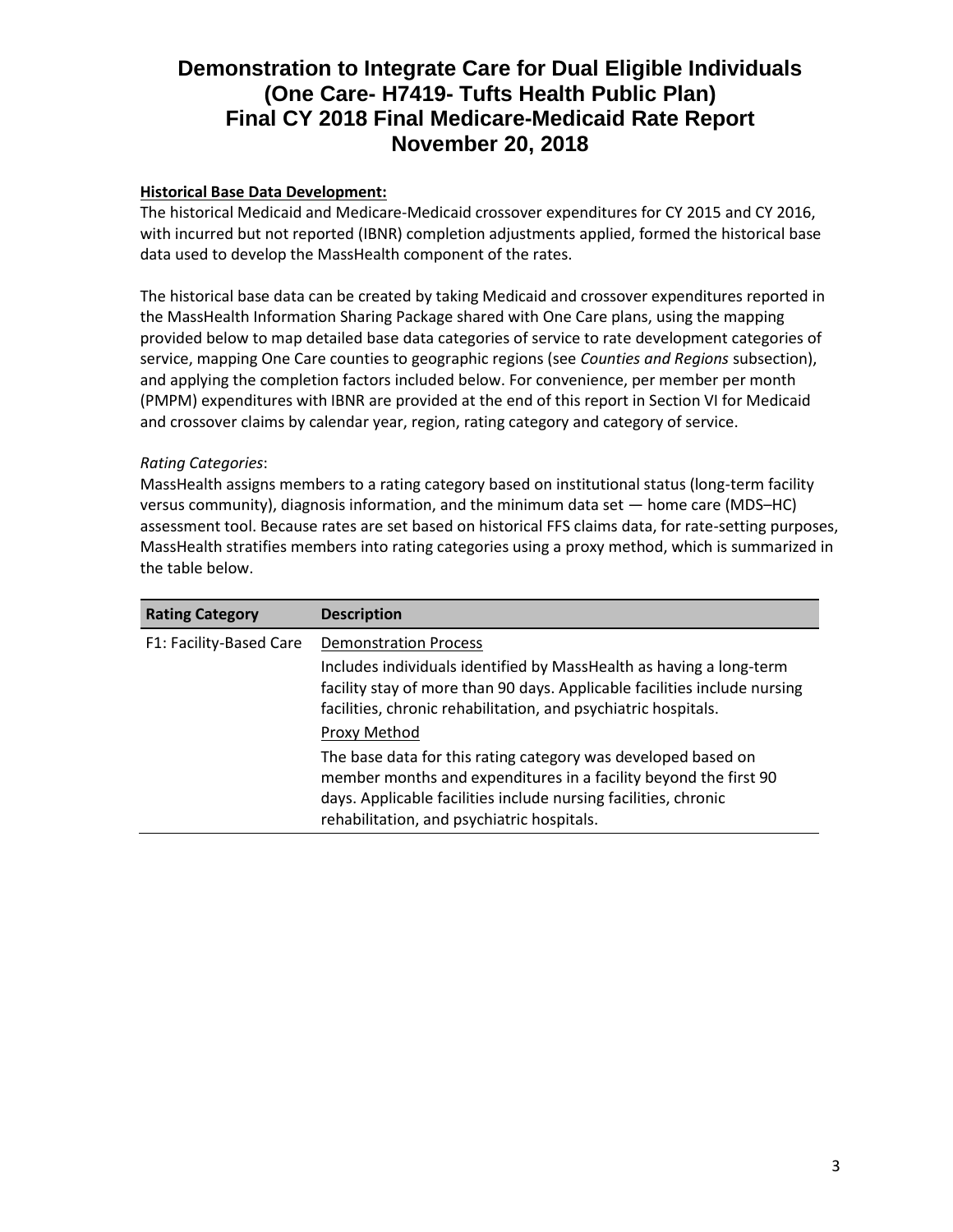| <b>Rating Category</b>        | <b>Description</b>                                                                                                                                                                                                                                                                                        |  |  |  |
|-------------------------------|-----------------------------------------------------------------------------------------------------------------------------------------------------------------------------------------------------------------------------------------------------------------------------------------------------------|--|--|--|
| C3C: Community Tier 3         | <b>Demonstration Process</b>                                                                                                                                                                                                                                                                              |  |  |  |
| - Transitional Living<br>Need | Includes individuals who do not meet F1 criteria, have a type of<br>residence equal to a board and care/assisted living/group home, and<br>for whom a MDS-HC assessment indicates:                                                                                                                        |  |  |  |
|                               | Have a daily skilled need, or daily chronic and stable routine need,<br>for which the individual requires assistance.                                                                                                                                                                                     |  |  |  |
|                               | Have two or more activities of daily living (ADL) limitations<br>$\bullet$<br>requiring limited asisstance to total dependence.                                                                                                                                                                           |  |  |  |
|                               | Have one or more of the traumatic brain injury diagnoses as<br>$\bullet$<br>defined by the following diagnosis codes:<br>$S06.1x$ .<br>$-$ S06.2x.                                                                                                                                                        |  |  |  |
|                               | $-$ S06.3x.                                                                                                                                                                                                                                                                                               |  |  |  |
|                               | S06.4x.                                                                                                                                                                                                                                                                                                   |  |  |  |
|                               | $-$ S06.5x.                                                                                                                                                                                                                                                                                               |  |  |  |
|                               | $-$ S06.6x.                                                                                                                                                                                                                                                                                               |  |  |  |
|                               | S06.8x.                                                                                                                                                                                                                                                                                                   |  |  |  |
|                               | <b>Proxy Method</b>                                                                                                                                                                                                                                                                                       |  |  |  |
|                               | The base data for this rating category included claim and eligibility<br>data for members not in F1 for months in which the member has<br>claims indicating residence in a Transition Living Program (TLP) facility<br>as of the first of that month.                                                     |  |  |  |
| C3: Community Tier 3          | <b>Demonstration Process</b>                                                                                                                                                                                                                                                                              |  |  |  |
|                               | Includes individuals who do not meet F1 criteria and for whom a<br><b>MDS-HC</b> assessment indicates:                                                                                                                                                                                                    |  |  |  |
|                               | Have a skilled nursing need to be met by the One Care plan seven<br>$\bullet$<br>days a week.                                                                                                                                                                                                             |  |  |  |
|                               | Have two or more activities of daily living (ADL) limitations, and<br>$\bullet$<br>three or more days a week of skilled nursing needs to be met by<br>the One Care plan.                                                                                                                                  |  |  |  |
|                               | Have four or more ADL limitations.                                                                                                                                                                                                                                                                        |  |  |  |
|                               | <b>Proxy Method</b>                                                                                                                                                                                                                                                                                       |  |  |  |
|                               | The base data for this rating category included claim and eligibility<br>data for members not in F1 or C3C that are within episodes of three-<br>plus consecutive months in which a member is in a facility and/or<br>using more than \$700 in community-based long-term services and<br>supports (LTSS). |  |  |  |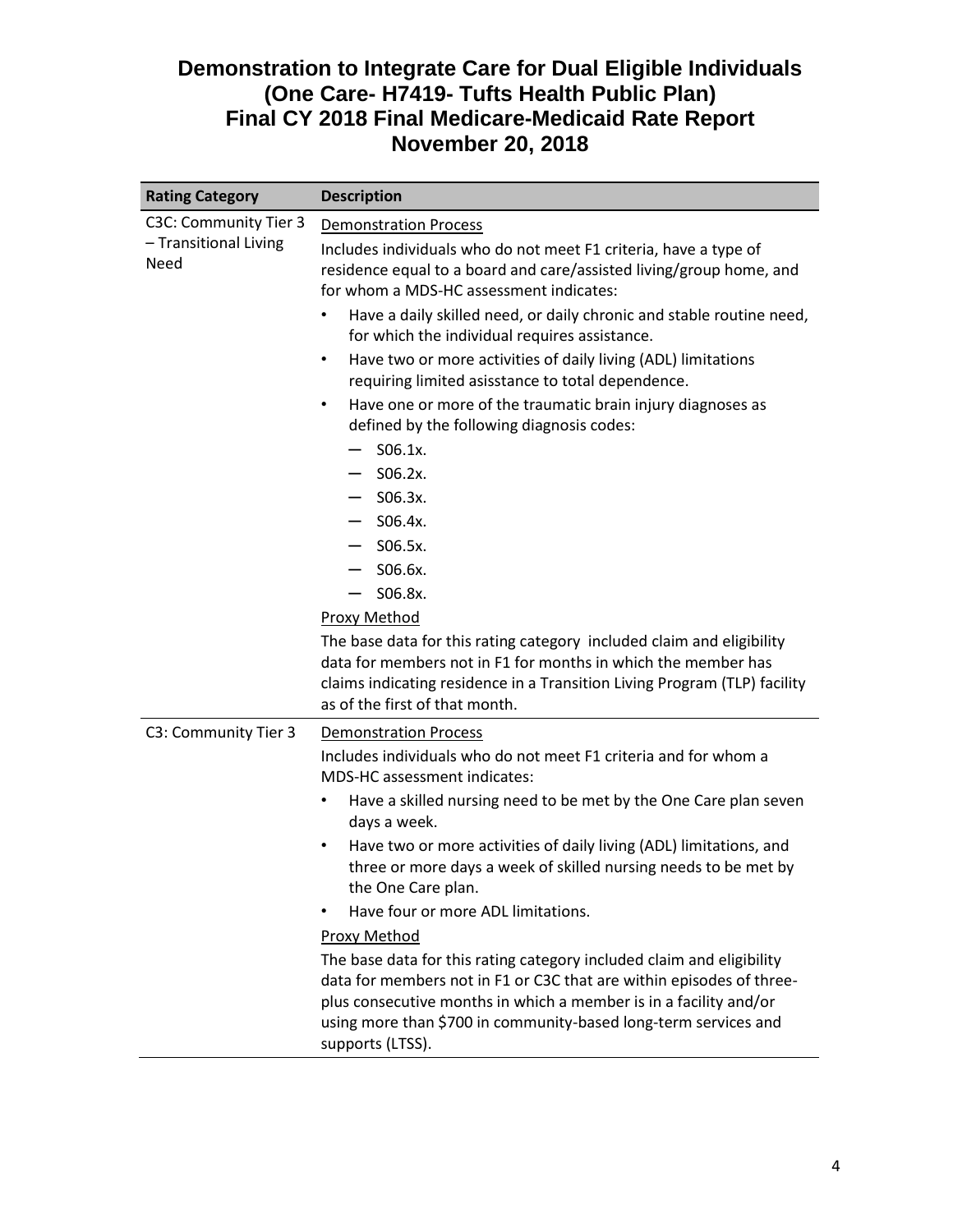| <b>Rating Category</b> | <b>Description</b>                                                                                                                                                                                                                                                                                                                                                                       |  |  |  |
|------------------------|------------------------------------------------------------------------------------------------------------------------------------------------------------------------------------------------------------------------------------------------------------------------------------------------------------------------------------------------------------------------------------------|--|--|--|
| C2: Community Tier 2   | <b>Demonstration Process</b><br>Includes individuals who do not meet F1, C3C, or C3 criteria, and who<br>have one or more of the following behavioral health diagnoses listed<br>by ICD-10 code, validated by medical records, reflecting an ongoing,<br>chronic condition such as schizophrenia or episodic mood disorders,<br>psychosis, or alcohol/drug dependence, not in remission: |  |  |  |
|                        | F10.20-F10.29, excluding F10.21.<br>F11.20-F11.29, excluding F11.21.<br>٠                                                                                                                                                                                                                                                                                                                |  |  |  |
|                        | F12.20-F12.29, excluding F12.21.<br>F13.20-F13.29, excluding F13.21.<br>٠                                                                                                                                                                                                                                                                                                                |  |  |  |
|                        | F14.20-F14.29, excluding F14.21.<br>F15.20-F15.29, excluding F15.21.                                                                                                                                                                                                                                                                                                                     |  |  |  |
|                        | F16.20-F16.29, excluding F16.21.<br>٠<br>F18.20-F18.29, excluding F18.21.                                                                                                                                                                                                                                                                                                                |  |  |  |
|                        | F19.20-F19.29, excluding F19.21.<br>F20.0-F20.9, F25.0-F25.9 (schizophrenia).                                                                                                                                                                                                                                                                                                            |  |  |  |
|                        | F28, F9 (other psychosis).<br>F30.0-F30.9 (bipolar).                                                                                                                                                                                                                                                                                                                                     |  |  |  |
|                        | F31.0-F31.9 (bipolar).<br>F32.0-F32.9 (major depression).                                                                                                                                                                                                                                                                                                                                |  |  |  |
|                        | F33.0-F33.9 (major depression).<br>F34.8, F34.9, F39 (mood disorders).                                                                                                                                                                                                                                                                                                                   |  |  |  |
|                        | Proxy Method<br>The base data for this rating category was developed based on<br>member months and expenditures not in F1, C3C, or C3 who had any<br>claims in the Medicaid FFS data with a qualifying diagnosis (listed<br>above) and/or non-outpatient claims in the Medicare-Medicaid<br>crossover or Medicare FFS data with a qualifying diagnosis (listed<br>above).                |  |  |  |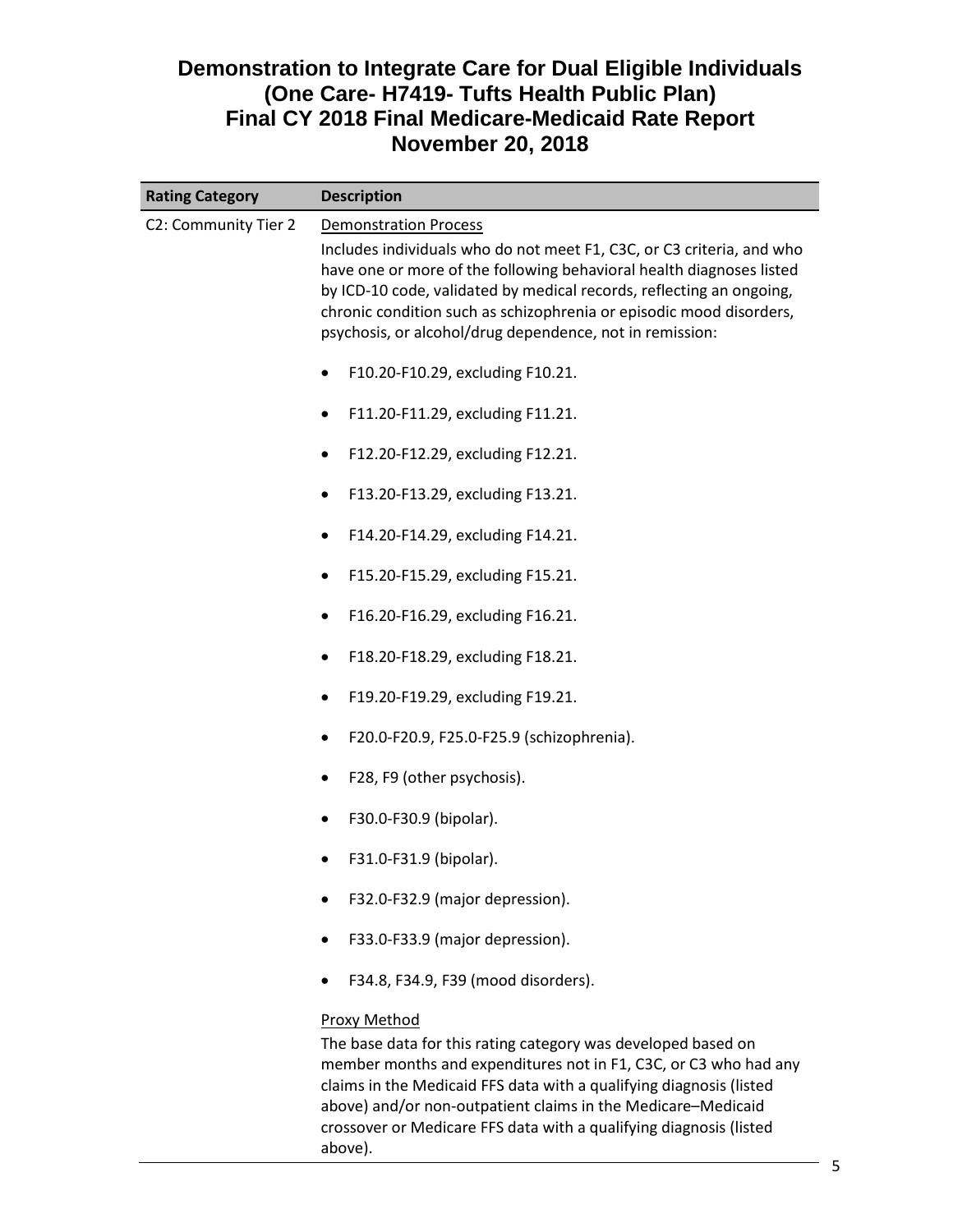| <b>Rating Category</b>                    | <b>Description</b>                                                                                                        |
|-------------------------------------------|---------------------------------------------------------------------------------------------------------------------------|
| C1: Community Tier 1<br>- Community Other | <b>Demonstration Process</b><br>Includes individuals in the community who do not meet the F1, C3C,<br>C3, or C2 criteria. |
|                                           | Proxy Method                                                                                                              |
|                                           | The base data for this rating category included claim an eligibility data<br>for members not in F1, C3, or C2.            |

After an enrollee is assessed, the MDS-HC assessed rating category may differ from the rating category into which he or she was proxied at enrollment. To address this issue, MassHealth began making retroactive rating category adjustments to plans' monthly capitation payments in October 2014, compensating plans for up to 3 months of difference between assessed and proxied rating categories.

# **C2 Rating Category Split**

MassHealth further classifies C2 enrollees into:

- C2A: Community Tier 2 Community High Behavioral Health
- C2B: Community Tier 2 Community Very High Behavioral Health

The C2B rating category includes all the requirements of the C2-Community High Behavioral Health rating category, but also includes criteria related to specific co-morbid behavioral health and substance abuse conditions. The C2B rating category includes individuals with at least one mental health diagnosis (ICD-10 F20.0-F20.9, F25.0-F25.9, F28, F9, F30.0-F30.9, F31.0-F31.9, F32.0-F32.9, F33.0-F33.9, F34.8, F34.9, or F39), *and* at least one substance abuse diagnosis (ICD-10 F10.20-F10.29 excluding F10.21, F11.20-F11.29 excluding F11.21, F12.20-F12.29 excluding F12.21, F13.20-F13.29 excluding F13.21, F14.20-F14.29 excluding F14.21, F15.20-F15.29 excluding F15.21, F16.20-F16.29 excluding F16.21, F18.20-F18.29 excluding F18.21, or F19.20-F19.29 excluding F19.21). Any individual that meets the overall C2 criteria, but does not meet the C2B criteria, would be classified as C2A.

# **C3 Rating Category Split**

In order to further mitigate risk of adverse risk selection to One Care plans, MassHealth further classifies C3 enrollees into:

- C3A: Community Tier 3 High Community Need
- C3B: Community Tier 3 Very High Community Need

The C3B rating category includes all the requirements of the C3-High Community Needs rating category, but also includes criteria related to specific diagnoses. The C3B rating category includes individuals with a diagnosis of Quadriplegia (ICD-10 G80.0 or G82.50-G82.54), ALS (ICD-10 G12.21), Muscular Dystrophy (ICD-10 G71.0 or G71.2), and/or Respirator Dependence (ICD-10 Z99.11 or Z99.12). Any individual that meets the overall C3 criteria, but does not meet the C3B criteria, would be classified as C3A.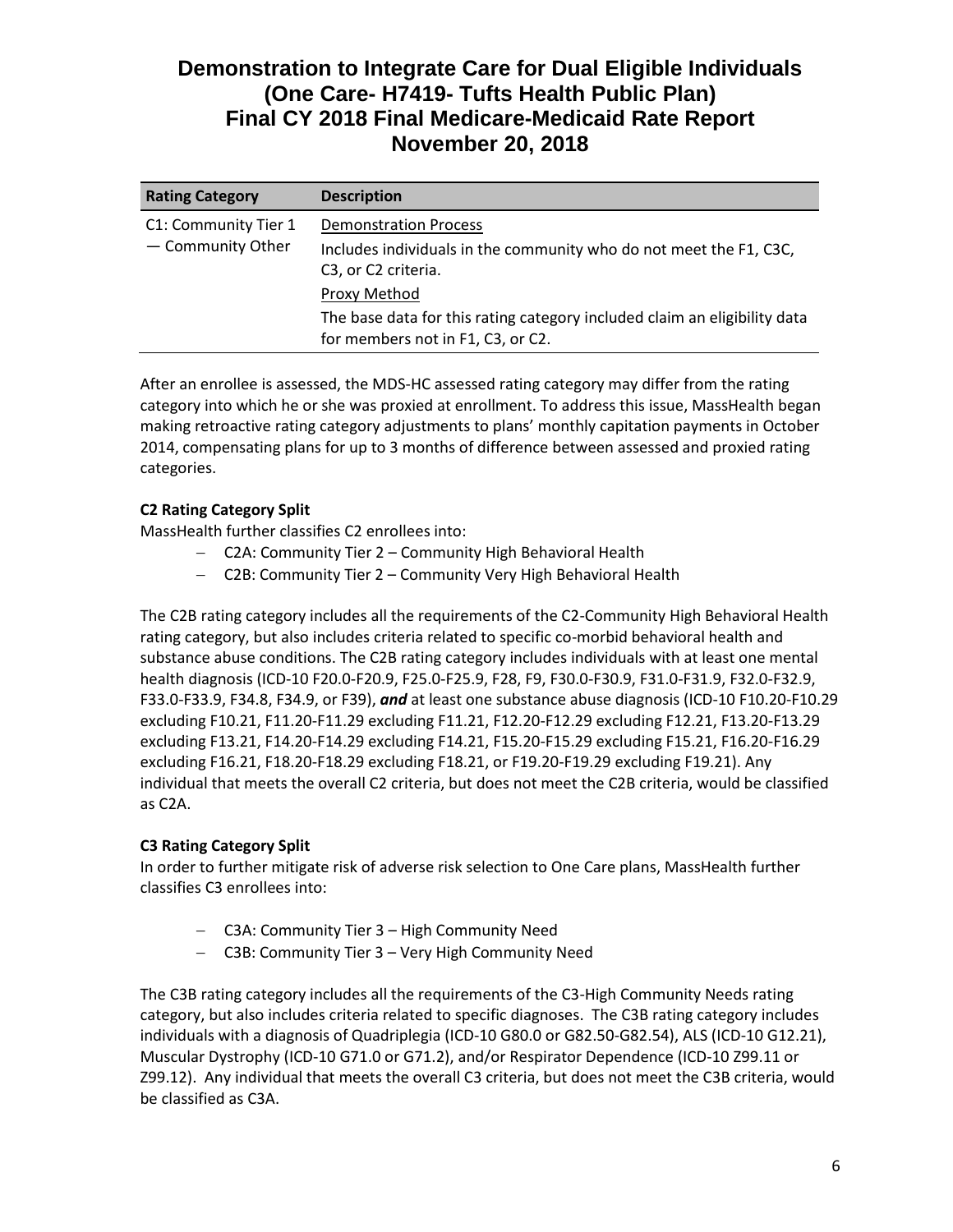### **Rate Relativity Factors**

The rate relativity process used to develop the capitation rates for the C2A/C2B and C3A/C3B rating categories can be described at a high level as:

- Relative total costs of C2A/C2B and C3A/C3B to the overall C2 and C3 rating categories, respectively, were developed using the base data.
- Projected costs for the C2 and C3 rating categories were developed by region
- The C2A/C2B and the C3A/C3B relativity factors were applied to the total projected medical PMPM for the C2 and C3 rating categories, respectively, to develop projected costs for the C2A/C2B and C3A/C3B rating categories.
- Adjustments for administration, seasonality, savings and enrollee contribution to care were applied to produce the final capitation rates.

The C2A and C2B rate relativity factors applied to the C2 projected expenditures are:

|     | Eastern | Western | The Cape |  |
|-----|---------|---------|----------|--|
| C2A | $-5.7%$ | $-6.6%$ | $-8.7\%$ |  |
| C2B | 33.8%   | 32.4%   | 29.5%    |  |

The C3A and C3B rate relativity factors applied to the C3 projected expenditures are:

|                  | Eastern | Western | The Cape |  |
|------------------|---------|---------|----------|--|
| C <sub>3</sub> A | $-4.1%$ | $-1.4%$ | $-1.7%$  |  |
| C3B              | 104.2%  | 109.9%  | 109.2%   |  |

#### **C3C Rating Category**

MassHealth is adding an additional RC  $-$  C3C  $-$  for members with a traumatic brain injury (TBI) (ICD-10 S06.1, S06.2, S06.3, S06.4, S06.5, S06.6, and S06.8) in the Transitional Living Program (TLP). Unlike C3A and C3B, C3C is treated as a standalone RC and is not developed through the relativity process. Members are identified as C3C through their use of TLP services and an assessment indicating a TBI diagnosis. Due to the small nature of this population, an additional year of data (CY 2014) was included in the rate development process. Rates were developed at the statewide level, with region-specific adjustments applied for the unit cost of TLP services, which vary by TLP site.

#### *Category of Service Mapping:*

The following is a category of service mapping between the services reflected in the MassHealth base data and the service categories used in the rate development process. Descriptions of the MassHealth detailed categories of service can be found in Section 3 of the MassHealth Information Sharing Package, "Base Data Detail."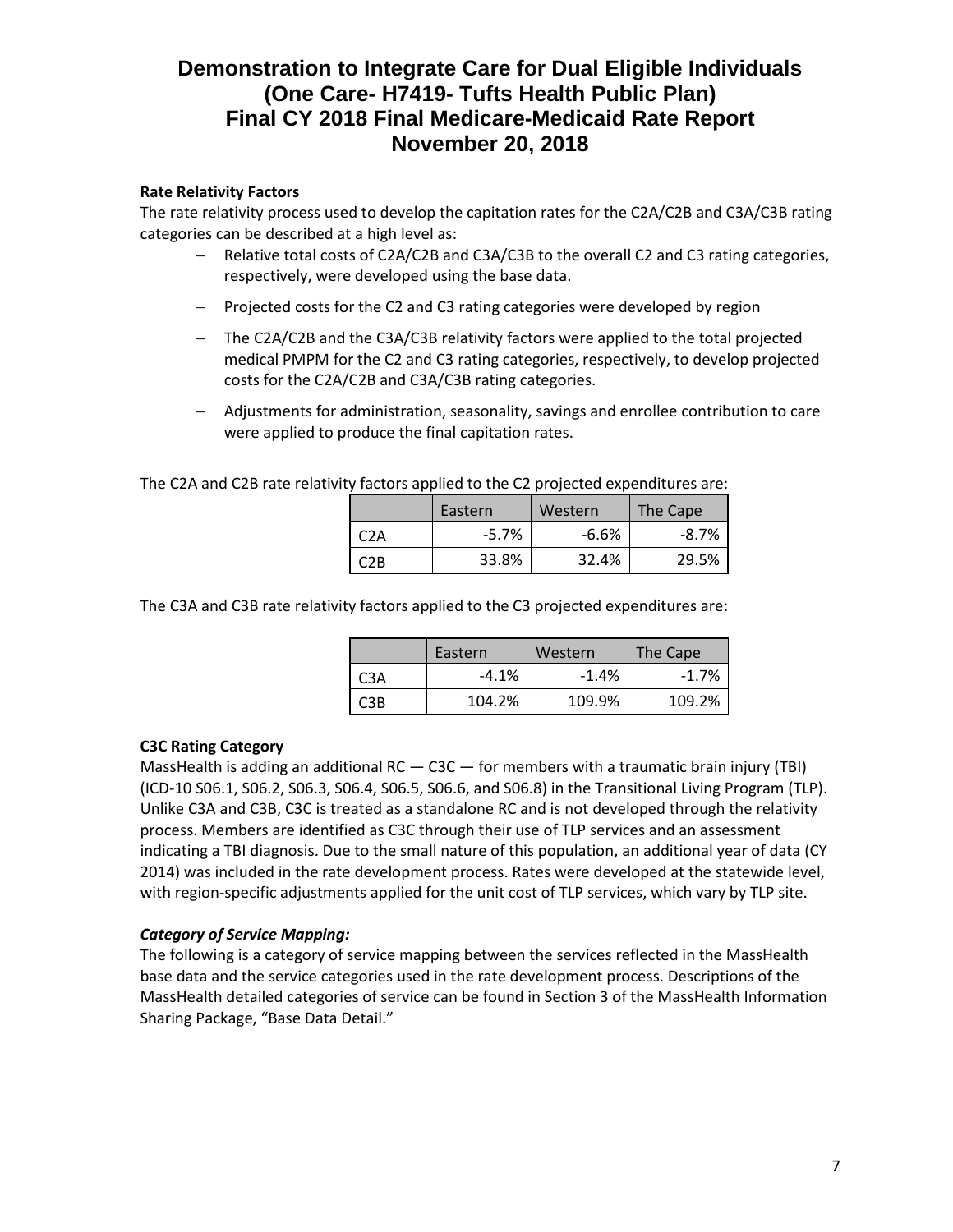# Medicaid Claims:

| <b>Rate Development</b><br><b>Category of Service</b> | <b>MassHealth Base Data</b><br><b>Detailed Category of Service</b> |
|-------------------------------------------------------|--------------------------------------------------------------------|
| Inpatient - Non-MH/SA                                 | IP - Non-Behavioral Health                                         |
| Inpatient MH/SA                                       | IP - Behavioral Health                                             |
| <b>Hospital Outpatient</b>                            | <b>Hospital Outpatient</b>                                         |
| <b>Outpatient MH/SA</b>                               | <b>Outpatient BH</b>                                               |
| Professional                                          | Professional                                                       |
| <b>HCBS/Home Health</b>                               | <b>Community LTSS</b>                                              |
| <b>LTC Facility</b>                                   | <b>LTC</b>                                                         |
| Pharmacy (Non-Part D)                                 | Non-Part D Pharmacy                                                |
| <b>DME</b> and Supplies                               | <b>DME</b> and Supplies                                            |
| Transportation                                        | Transportation                                                     |
| All Other                                             | <b>Other Services</b>                                              |

### Crossover Claims:

| <b>Rate Development</b>    | <b>MassHealth Base Data</b>         |  |  |
|----------------------------|-------------------------------------|--|--|
| <b>Category of Service</b> | <b>Detailed Category of Service</b> |  |  |
| Inpatient - Non-MH/SA      | IP - Non-Behavioral Health          |  |  |
| Inpatient MH/SA            | IP - Mental Health                  |  |  |
|                            | IP - Substance Abuse                |  |  |
| Hospital Outpatient        | HOP - ER / Urgent Care              |  |  |
|                            | HOP - Lab / Rad                     |  |  |
|                            | $HOP - Other$                       |  |  |
|                            | HOP-Pharmacy                        |  |  |
|                            | HOP-PT/OT/ST                        |  |  |
| <b>Outpatient MH/SA</b>    | <b>HOP - Behavioral Health</b>      |  |  |
|                            | Prof – Behavioral Health            |  |  |
| Professional               | Prof - HIP Visits                   |  |  |
|                            | Prof - Lab / Rad                    |  |  |
|                            | Prof - OP Visits                    |  |  |
|                            | Prof - Other                        |  |  |
| <b>HCBS/Home Health</b>    | Home Health                         |  |  |
|                            | <b>SNF</b>                          |  |  |
| <b>LTC Facility</b>        | Hospice                             |  |  |
| <b>DME</b> and Supplies    | <b>DME</b> and Supplies             |  |  |
| Transportation             | Transportation                      |  |  |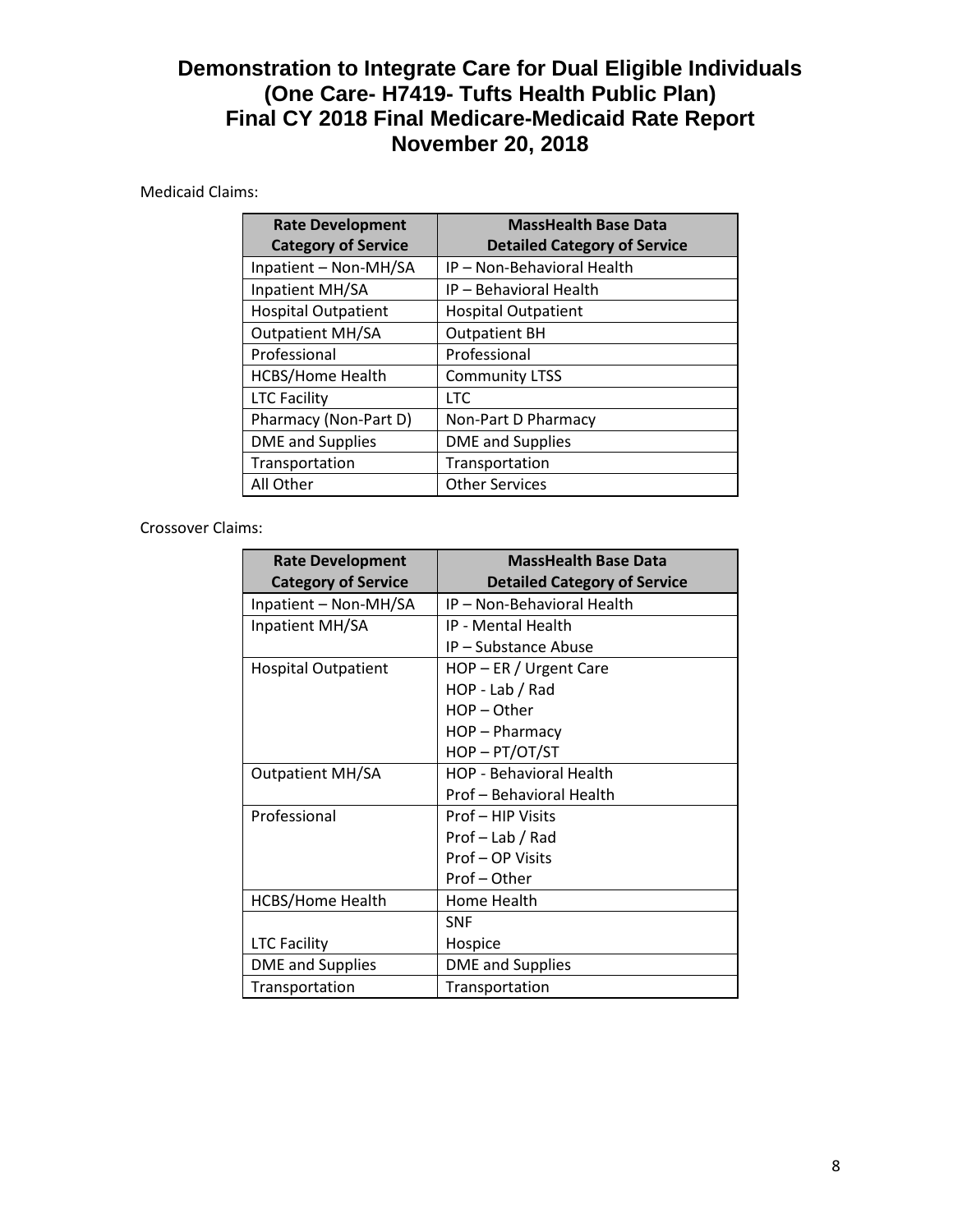## *Counties and Regions*:

Rates will be paid on a Massachusetts county and MassHealth rating category basis. Rates, however, have been developed regionally. Five counties are not included in any of the One Care plan service areas:

- Barnstable.
- Berkshire.
- Bristol.
- Dukes.
- Nantucket.

As the Demonstration does not currently operate in these counties, any applicable claims and eligibility data for these counties has been removed from the base data. The resulting geographic classifications are as follows:

| Eastern:  | Essex, Middlesex, Norfolk and Suffolk counties      |
|-----------|-----------------------------------------------------|
| Western:  | Franklin, Hampden, Hampshire and Worcester counties |
| The Cape: | <b>Plymouth County</b>                              |

It is possible for a One Care member to move to one of the five counties excluded from the One Care service area and maintain One Care eligibility. For Demonstration Year 5, a "statewide" rate was developed. Because there is a high likelihood that these members are using the same service providers that they were when they were in the One Care service area, this rate is a statewide, weighted average rate based on the counties that are part of the One Care service area.

Adjustment information below is provided by geographic region.

#### **Adjustments to Historical Base Data:**

As detailed in Section 4 of the three-way contract, rates have been developed based on expected costs for this population had the Demonstration not existed. The adjustments included below have been made to the historical base data to reflect the benefits and costs that will apply in CY 2018 to fee-for-service dual eligible individuals. As described above, most adjustments specific to the C2 and C3 rating categories are made prior to the application of C2A/C2B and C3A/C3B relativity factors to the projected rates.

#### *Historical Base Data Completion Factors*:

The MassHealth base data do not reflect an estimate for IBNR expenditures. Medicaid and crossover claims processed by MassHealth through April 14, 2017 are reported in the MassHealth base data. To construct the historical base data, the following completion factors have been applied to both the Medicaid data and the crossover data reported in the Data Book.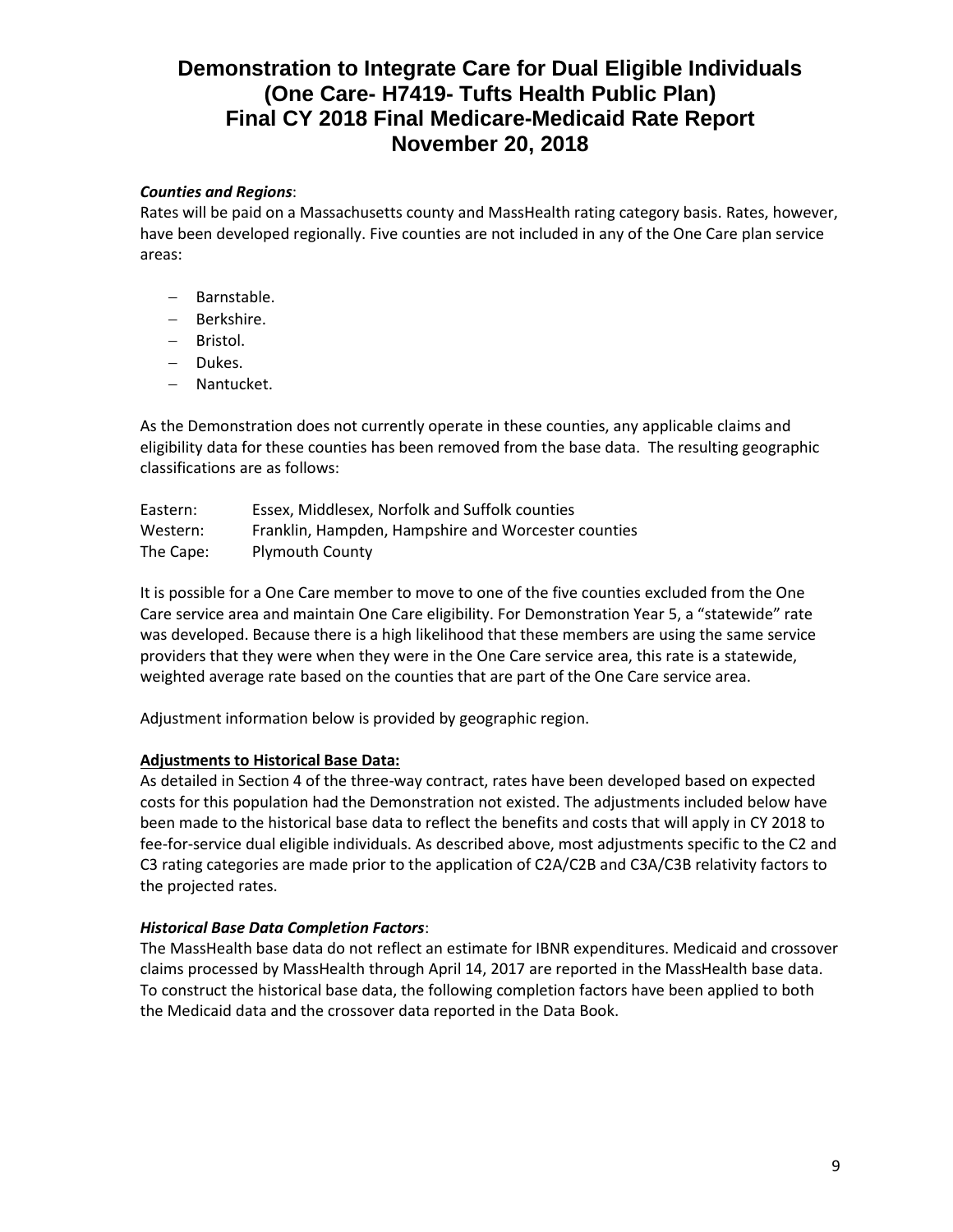|                            | <b>Medicaid Claims</b>    |                | <b>Crossover Claims</b>   |                |
|----------------------------|---------------------------|----------------|---------------------------|----------------|
|                            | <b>Completion Factors</b> |                | <b>Completion Factors</b> |                |
| <b>Category of Service</b> | <b>CY 2015</b>            | <b>CY 2016</b> | <b>CY 2015</b>            | <b>CY 2016</b> |
| Inpatient-Non-MH/SA        | 1.030                     | 1.089          | 0.999                     | 1.062          |
| Inpatient MH/SA            | 1.030                     | 1.094          | 0.999                     | 1.055          |
| <b>Hospital Outpatient</b> | 1.000                     | 1.007          | 1.000                     | 1.009          |
| <b>Outpatient MH/SA</b>    | 1.000                     | 1.008          | 1.000                     | 1.009          |
| Professional               | 1.000                     | 1.008          | 1.000                     | 1.006          |
| <b>HCBS/Home Health</b>    | 1.000                     | 1.002          | 1.000                     | 1.000          |
| <b>LTC Facility</b>        | 1.000                     | 1.008          | 1.000                     | 1.011          |
| Pharmacy (Non-Part D)      | 1.000                     | 1.009          | 1.000                     | 1.000          |
| DME and Supplies           | 1.000                     | 1.009          | 1.000                     | 1.026          |
| Transportation             | 1.000                     | 1.010          | 1.000                     | 1.013          |
| All Other                  | 1.000                     | 1.010          | 1.000                     | 1.000          |
| <b>All Services</b>        | 1.003                     | 1.012          | 1.000                     | 1.022          |

The HCBS/Home Health factors were applied to TLP services included in the development of the C3C rates. All claims occurring in CY 2014 were considered complete.

### *Pharmacy Rebates:*

The historical base data does not reflect potential Federal Omnibus Budget Reconciliation Act (OBRA) rebates. Potential OBRA rebates on non-Part D drugs comprise an estimated 18.4% of total pharmacy spending for the entire state. This rebate percentage is based on forecasts developed by MassHealth for all dual eligible members (including partial duals and waiver participants) in the state under the age of 65 during CY 2015 and CY 2016. This percentage was then applied to the base data reflecting the excluded counties. In addition, MassHealth has an agreement in place for supplemental rebates on diabetic test strips. MassHealth estimated that there is approximately \$0.3M in potential rebates in CY 2015 and CY 2016 on diabetic test strips for the entire dual eligible population. This number was adjusted to reflect the target duals population and is expected to produce an extra 3.4% in pharmacy rebates for this population.

# *Acuity Adjustment*

The base FFS data represents both members who eventually enrolled in One Care and those that did not. MassHealth evaluated historical data from multiple years that separately identified members who enrolled in One Care, and compared those PMPMs to the overall base. Through this analysis, it was determined that there were several RCs where the acuity of the eventual enrollees differed materially from the overall base. An adjustment was created at the aggregate to reflect this differential, and then converted to be applied at the COS level. In aggregate, the adjustments below have been applied to reflect differences in the acuity level of the One Care enrollees.

| <b>Region</b> | C1   | C2    | C3      | C <sub>3</sub> C | F1      |
|---------------|------|-------|---------|------------------|---------|
| Eastern       | 7.8% | 16.0% | $-3.7%$ | $0.0\%$          | $0.0\%$ |
| Western       | 0.0% | 4.4%  | $-2.4%$ | $0.0\%$          | $0.0\%$ |
| The Cape      | 0.0% | 4.6%  | $-5.0%$ | $0.0\%$          | $0.0\%$ |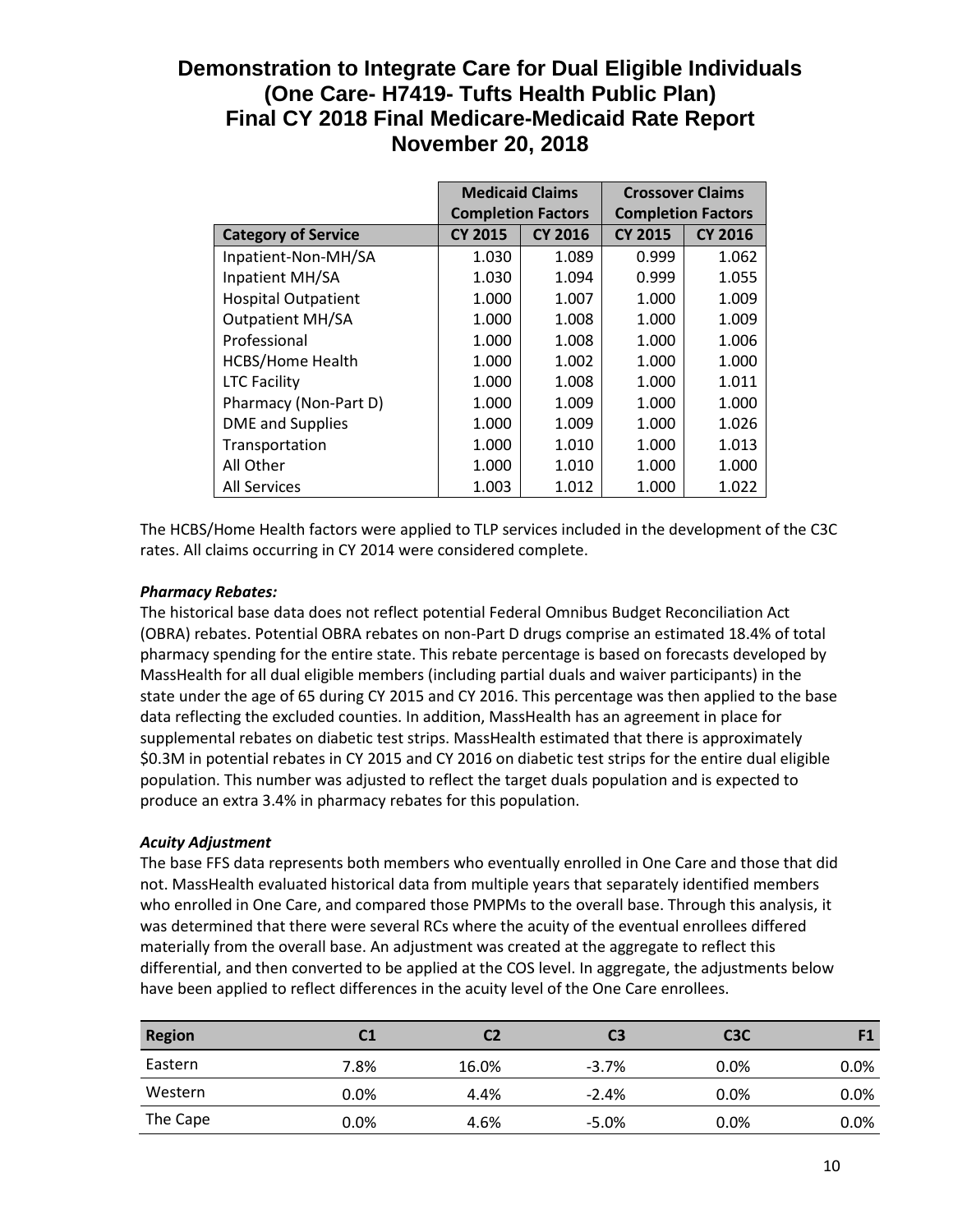### **Other Rate Adjustments:**

### *Dental Benefit Changes and HSN Dental Wrap:*

The MassHealth dental benefit for adults was reduced effective July 2010; coverage was restored for fillings prior to the base data period. Effective May 15, 2015, MassHealth restored its denture benefits to include:

| D5110 - COMPLETE DENTURES (INCLUDING ROUTINE POST-DELIVERY CARE)               |
|--------------------------------------------------------------------------------|
| D5120 - COMPLETE DENTURES (INCLUDING ROUTINE POST-DELIVERY CARE)               |
| D5211 - PARTIAL DENTURES (INCLUDING ANY CONVENTIONAL CLASPS, RESTS, AND TEETH) |
| D5212 - PARTIAL DENTURES (INCLUDING ANY CONVENTIONAL CLASPS, RESTS, AND TEETH) |

The adjustments below have been applied to the All Other COS historical base data to reflect this benefit change:

| <b>Region</b> | C1   |      | C <sub>3</sub> |      |
|---------------|------|------|----------------|------|
| Eastern       | 2.9% | 2.4% | 0.6%           | 2.2% |
| Western       | 2.8% | 3.0% | 2.0%           | 4.3% |
| The Cape      | 3.2% | 3.6% | 2.7%           | 5.0% |

In addition, adult MassHealth members can receive coverage for the full scope of dental services prior to July 2010 benefit reductions through hospitals and Community Health Centers (CHCs) through the Commonwealth's Health Safety Net. These costs are not included in the FFS base data and therefore must be added into the rates. A 0.9% adjustment was made to the All Other COS for most RCs to account for these added services. Due to the inclusion of CY 2014 in the base data, this analysis was replicated for the C3C RC, and the result is a 0.8% adjustment to the All Other COS.

# *Elder Affairs Home Care Program:*

The Home Care Program is a state-funded benefit for individuals ages 60+ that includes limited care coordination, and a package of community support services beyond what members can access through the State plan, including homemaker, personal care, respite services, and non-medical transportation. These services overlap with the expanded community supports benefit list in the One Care three-way contract. When MassHealth members who are eligible for these services and who have been receiving them from Elder Affairs enroll in One Care, they are disenrolled from the Home Care program. The CY 2018 One Care capitation rates include the costs of providing the Elder Affairs Home Care Program, including the Basic and Enhanced Community Options Program levels.

| <b>Region</b> | C1   | C2   | C <sub>3</sub> | C <sub>3</sub> C | F1   |
|---------------|------|------|----------------|------------------|------|
| Eastern       | 1.5% | 1.5% | 1.8%           | 0.0%             | 1.5% |
| Western       | 1.5% | 1.5% | 1.7%           | 0.0%             | 1.5% |
| The Cape      | 1.5% | 1.5% | 1.6%           | $0.0\%$          | 1.5% |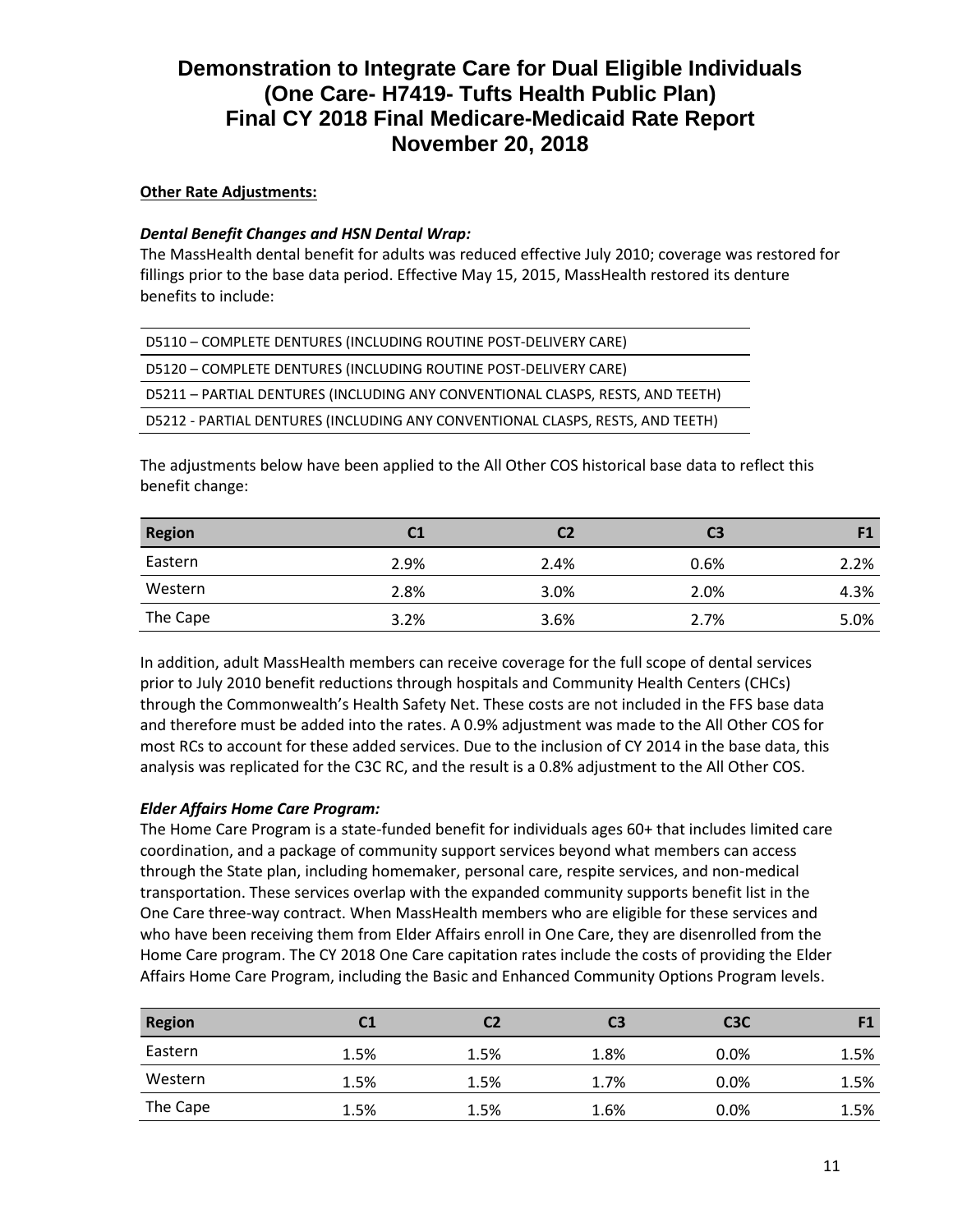# *Department of Mental Health Psychiatric Claims:*

The One Care program covers inpatient and outpatient psychiatric claims costs from Department of Mental Health facilities, but not all costs are reflected in the historical base data. To account for these costs, the following adjustments were applied for Inpatient MH/SA and Outpatient MH/SA COS:

### DMH Psychiatric Claims (Inpatient MH/SA)

| <b>Region</b> | C1     | C2     | C3     | C <sub>3</sub> C |        |
|---------------|--------|--------|--------|------------------|--------|
| Eastern       | 72.4%  | 65.8%  | 79.0%  | $0.0\%$          | 11.9%  |
| Western       | 337.9% | 123.0% | 215.9% | 0.0%             | 213.6% |
| The Cape      | 0.0%   | 127.8% | 105.5% | 0.0%             | 464.6% |

# DMH Psychiatric Claims (Outpatient MH/SA)

| <b>Region</b> | C1   | C2      | C3   | C <sub>3</sub> C | F1      |
|---------------|------|---------|------|------------------|---------|
| Eastern       | 0.1% | 0.4%    | 0.7% | 0.0%             | $0.0\%$ |
| Western       | 0.0% | $0.0\%$ | 0.0% | 0.0%             | $0.0\%$ |
| The Cape      | 0.3% | 1.3%    | 4.5% | 0.0%             | $0.0\%$ |
|               |      |         |      |                  |         |

# *Diversionary Behavioral Health:*

Costs for certain diversionary behavioral health services that are covered under the One Care program for non-institutionalized members are not included in the FFS base data. The CY 2018 rates include adjustments to the Outpatient MH/SA COS for the costs of covering these services. These diversionary behavioral health services include the following:

- Acute Treatment Services for Substance Use Disorders (Level III.7).
- Community Support Program.
- Psychiatric Day Treatment.
- Recovery Support Navigator.
- Structured Outpatient Addiction Program.

| <b>Region</b> | C1    | С2    | C3    | C <sub>3</sub> C |      |
|---------------|-------|-------|-------|------------------|------|
| Eastern       | 18.4% | 18.7% | 18.7% | 19.9%            | 0.0% |
| Western       | 19.6% | 19.8% | 19.8% | 19.9%            | 0.0% |
| The Cape      | 18.6% | 18.6% | 18.6% | 19.9%            | 0.0% |

# *Home Health Policy Changes:*

MassHealth made several home health policy changes in CY 2016, including using Prior Authorization to review requests for home health services after a specific number of services are provided (effective March 1, 2016) to ensure all services provided by Home Health Agencies are medically necessary. Additionally, the state requested a moratorium on new applications for home health agencies. This request was approved by CMS in February 2016 and again in August 2016. The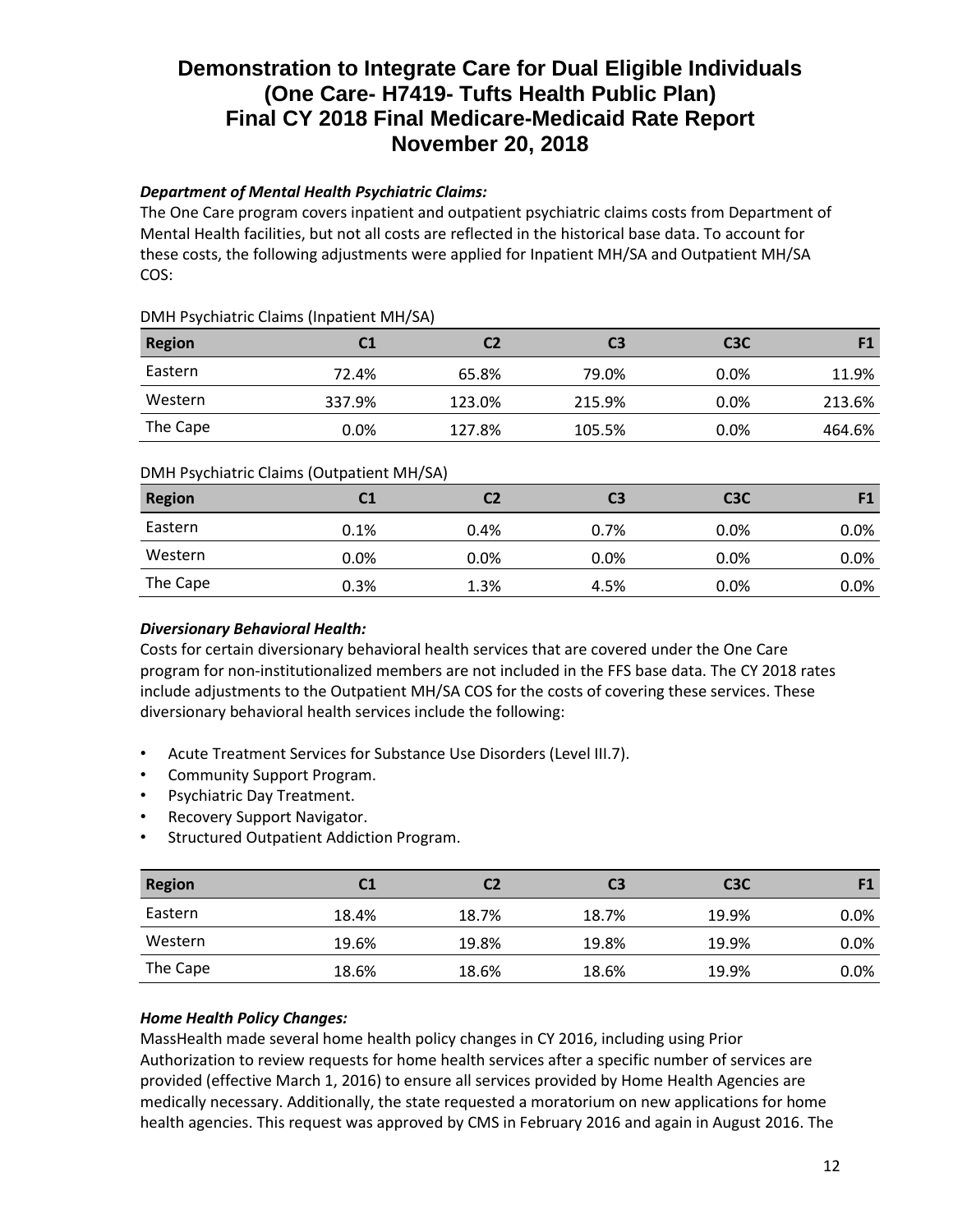current moratorium is still in effect and MassHealth will continue to request extensions. The overall result of these changes to the HCBS/Home Health expense line is demonstrated below:

| <b>Region</b> |      | C2      | C3       | C <sub>3</sub> C |         |
|---------------|------|---------|----------|------------------|---------|
| Eastern       | 0.0% | $0.0\%$ | $-14.0%$ | $0.0\%$          | 0.0%    |
| Western       | 0.0% | $0.0\%$ | $-9.6%$  | $0.0\%$          | 0.0%    |
| The Cape      | 0.0% | $0.0\%$ | $-7.7\%$ | $0.0\%$          | $0.0\%$ |

*Personal Care Attendant Sick Time and Fiscal Intermediary (FI) Administration*

Effective July 1, 2015, the Massachusetts Earned Sick Time Law allows PCAs to accrue paid sick time. Additionally, effective January 1, 2016, MassHealth is considered a joint employer of Personal Care Attendants (PCAs) for the purposes of the Fair Labor Standards Act (FLSA). Consistent with the FLSA, MassHealth is required to provide PCAs with travel pay and overtime. MassHealth is paying for any overtime and travel costs outside the One Care capitation rates; however, the additional fiscal intermediary (FI) administration expenses associated with reporting and tracking costs associated with PCA overtime and travel costs is included in the capitation rates.

The PCA earned sick leave and FI administrative expense adjustments reflect the PCA mix of services, resulting in the following changes to the HCBS/Home Health COS:

| <b>Region</b> | C1      | C2      | C3      | C <sub>3</sub> C | <b>E1</b> |
|---------------|---------|---------|---------|------------------|-----------|
| Eastern       | $-0.1%$ | $0.0\%$ | $-0.6%$ | 0.0%             | $-0.1%$   |
| Western       | $-0.1%$ | 0.0%    | $-1.1%$ | $0.0\%$          | $-0.6%$   |
| The Cape      | $-0.1%$ | $-0.2%$ | $-0.9%$ | $0.0\%$          | 0.0%      |

# *Community Support Program (CSP) Services for Chronically Homeless Individuals*

Effective in 2018, new services for the chronically homeless will be provided to One Care members. An adjustment was made to the rates based on a financial analysis provided by MassHealth, which included projected enrollment and costs per member for the new program. The new services resulted in the following increases to the Outpatient MH/SA COS:

| <b>Region</b> |         | C2   | C3      | C <sub>3</sub> C |      |
|---------------|---------|------|---------|------------------|------|
| Eastern       | 6.3%    | 6.4% | 6.4%    | $0.0\%$          | 0.0% |
| Western       | $0.8\%$ | 0.8% | 0.8%    | $0.0\%$          | 0.0% |
| The Cape      | 7.4%    | 7.5% | $-7.5%$ | $0.0\%$          | 0.0% |

# *Transitional Living Program Unit Cost*

Due to the small population and relative stability of non-TLP services across regions, the C3C rates were developed at the statewide level. However, TLP payment rates vary by facility. Three providers are located in the Eastern region, while one is located in The Cape region. Utilization in each region was aggregated and used to develop an average expected unit cost in CY 2018.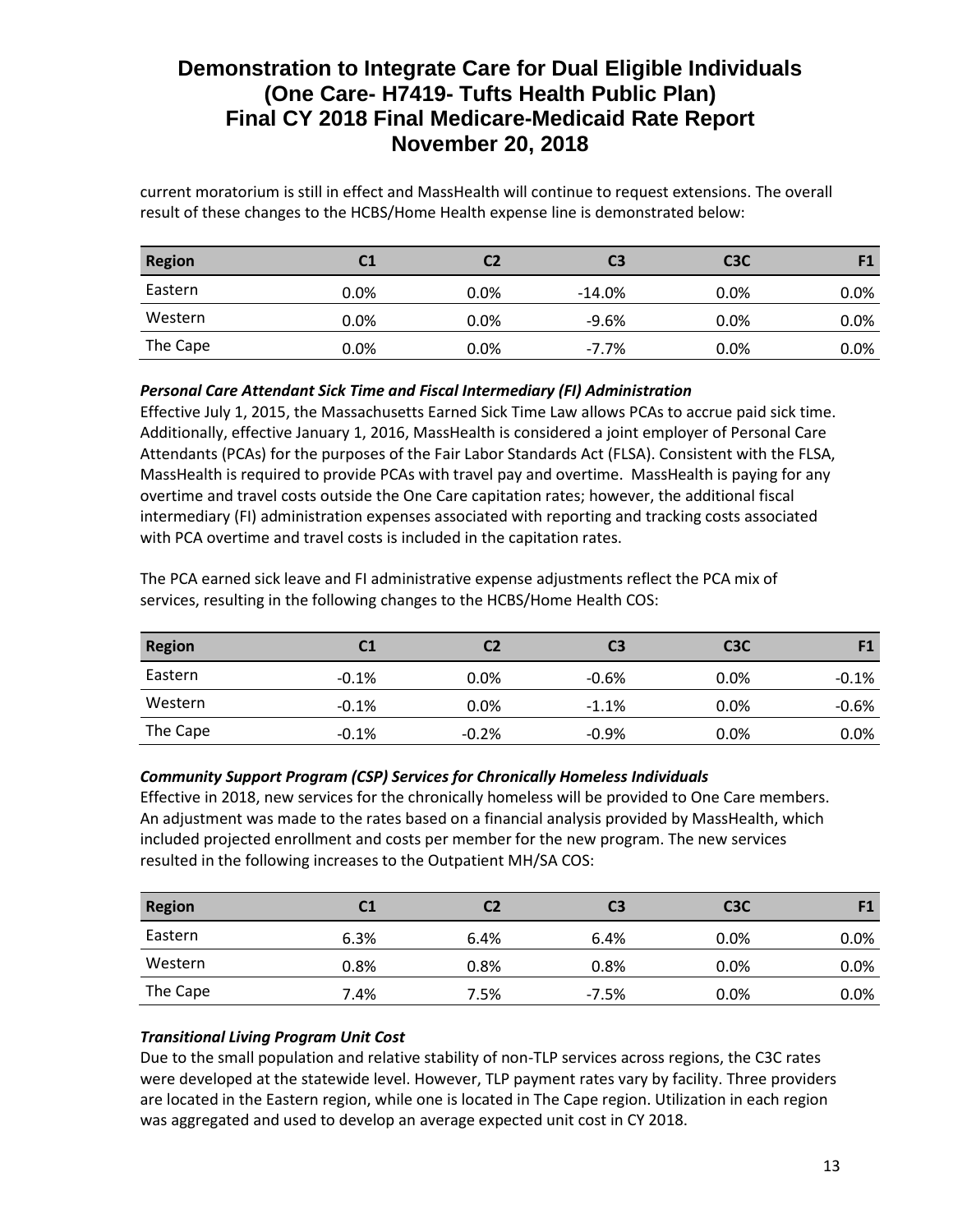MassHealth applied an adjustment to project the aggregate statewide TLP base data to a CY 2018 region-specific figure. No additional trend was applied to the TLP COS. The Western region unit cost was assumed equal to the statewide average. While there are no TLP providers in the Western region, a rate was developed in the event that a member in the Western region uses TLP services and MassHealth must pay a rate. The impact to the base TLP COS is shown in the table below:

| <b>Region</b> | <b>TLP Services</b> |
|---------------|---------------------|
| Eastern       | 1.4%                |
| Western       | 0.5%                |
| The Cape      | $-10.8%$            |
| Statewide     | 0.5%                |

#### *Provider Payment Changes:*

MassHealth made several changes to FFS fee schedules that were not fully reflected or not reflected at all in the base data:

### **Nursing Facility Rebase**

MassHealth made several changes to nursing facility reimbursements from the start of the FFS base data to the end of CY 2018, including the following:

- Nursing facility rates rebase (effective October 2014)
- Nursing facility rates decrease (effective November 2014)
- Nursing facility rates increase (effective November 2015)
- Nursing facility rates increase (effective October 2016)

The estimated combined impact of these changes to nursing facility reimbursements is a 0.7% increase to the long term care (LTC) facility COS for each most RCs. Due to the inclusion of CY 2014 in the base data, the C3C RC is impacted by the adjustments in CY 2014 and the C3C LTC facility COS is increased by 1.3%.

#### **Durable Medical Equipment Rate Change**

Effective March 1, 2018, MassHealth changed its fee schedule for durable medical equipment (DME), oxygen and respiratory therapy equipment. These changes resulted in the following decreases to the DME and Supplies COS as displayed below:

| <b>Region</b> |         | C2      | C3      | C <sub>3</sub> C |         |
|---------------|---------|---------|---------|------------------|---------|
| Eastern       | $-2.4%$ | $-2.4%$ | $-2.7%$ | $-2.8%$          | $-2.4%$ |
| Western       | $-2.4%$ | $-2.4%$ | $-2.8%$ | $-2.8%$          | $-2.6%$ |
| The Cape      | $-2.1%$ | $-2.0%$ | $-2.8%$ | $-2.8%$          | $-2.6%$ |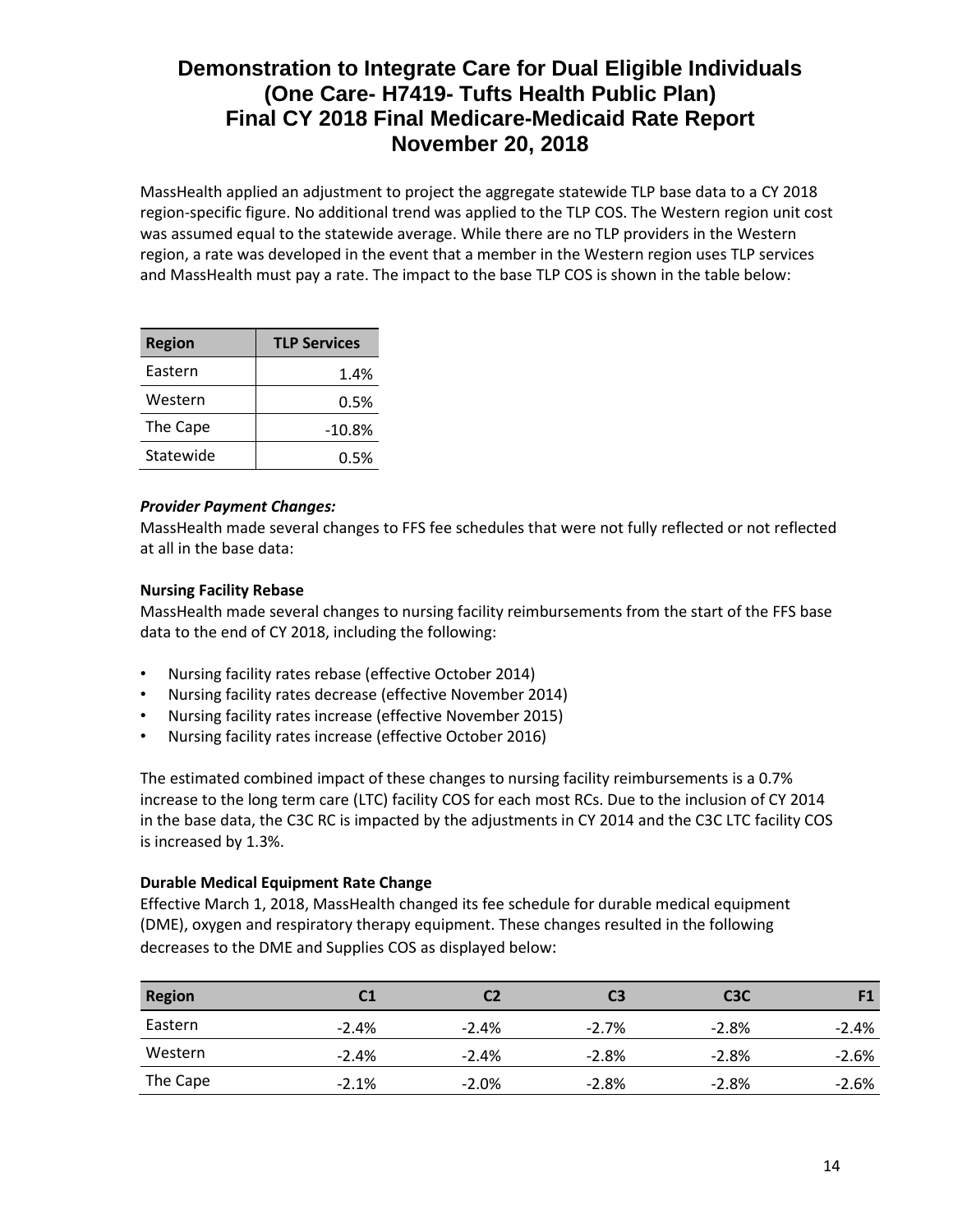# **Home- and Community Based-Services Fee Changes**

These changes were found specifically within the adult foster care, personal care/fiscal intermediary services, and continuous skilled nursing rate increases. Taking into account the multiple effective dates for these fee changes across the various services, the following adjustments were made to the HCBS line:

| <b>Region</b> |      | C2   | C3   | C <sub>3</sub> C |      |
|---------------|------|------|------|------------------|------|
| Eastern       | 1.1% | 0.3% | 1.9% | 0.0%             | 0.8% |
| Western       | 1.8% | 0.6% | 3.3% | 0.0%             | 2.1% |
| The Cape      | 1.1% | 0.2% | 2.1% | 0.0%             | 0.8% |

# **Acute Hospital Inpatient Fee Change**

Effective March 1, 2018, MassHealth implemented a fee schedule increase for acute inpatient hospital services. Acute inpatient claims were adjusted for the 2.6% increase. Crossover claims were analyzed for the impact of the fee schedule change after Medicare Part A deductibles and cost sharing. The total impact to the inpatient expense lines are provided in the tables below:

### Acute Hospital Inpatient Fee Change (MH/SA)

| <b>Region</b> | C1   |      | C3   | C <sub>3</sub> C |      |
|---------------|------|------|------|------------------|------|
| Eastern       | 1.9% | 2.9% | 1.3% | $0.0\%$          | 0.1% |
| Western       | 2.9% | 2.7% | 1.6% | $0.0\%$          | 0.2% |
| The Cape      | 7.1% | 2.0% | 1.0% | 0.0%             | 0.3% |

# Acute Hospital Inpatient Fee Change (Non-MH/SA)

| <b>Region</b> | C1   | C2   | C3   | C <sub>3</sub> C | F1   |
|---------------|------|------|------|------------------|------|
| Eastern       | 6.0% | 4.8% | 2.5% | 3.7%             | 0.2% |
| Western       | 7.8% | 6.2% | 4.5% | 3.7%             | 0.2% |
| The Cape      | 6.8% | 8.1% | 2.9% | 3.7%             | 0.7% |

# **Inpatient Chronic Rehabilitation Hospital Fee Change**

Effective October 1, 2017, in conjunction with a new assessment for these hospitals, MassHealth implemented a fee schedule increase for inpatient services provided at chronic and rehabilitation hospitals. The change primarily impacts the Inpatient-Non-MH/SA COS as demonstrated in the following table. Additionally, the adjustment impacted the Inpatient MH/SA and All Other COS for F1 in the Eastern region by 0.1% and 0.5% respectively.

Inpatient Chronic Rehabilitation Hospital Fee Change (Non-MH/SA)

| <b>Region</b> | ∼∸   | ∽    | CЗ   | СЗС  | <b>PA</b> |
|---------------|------|------|------|------|-----------|
| Eastern       | 0.4% | 0.0% | 3.1% | 0.0% | 6.8%      |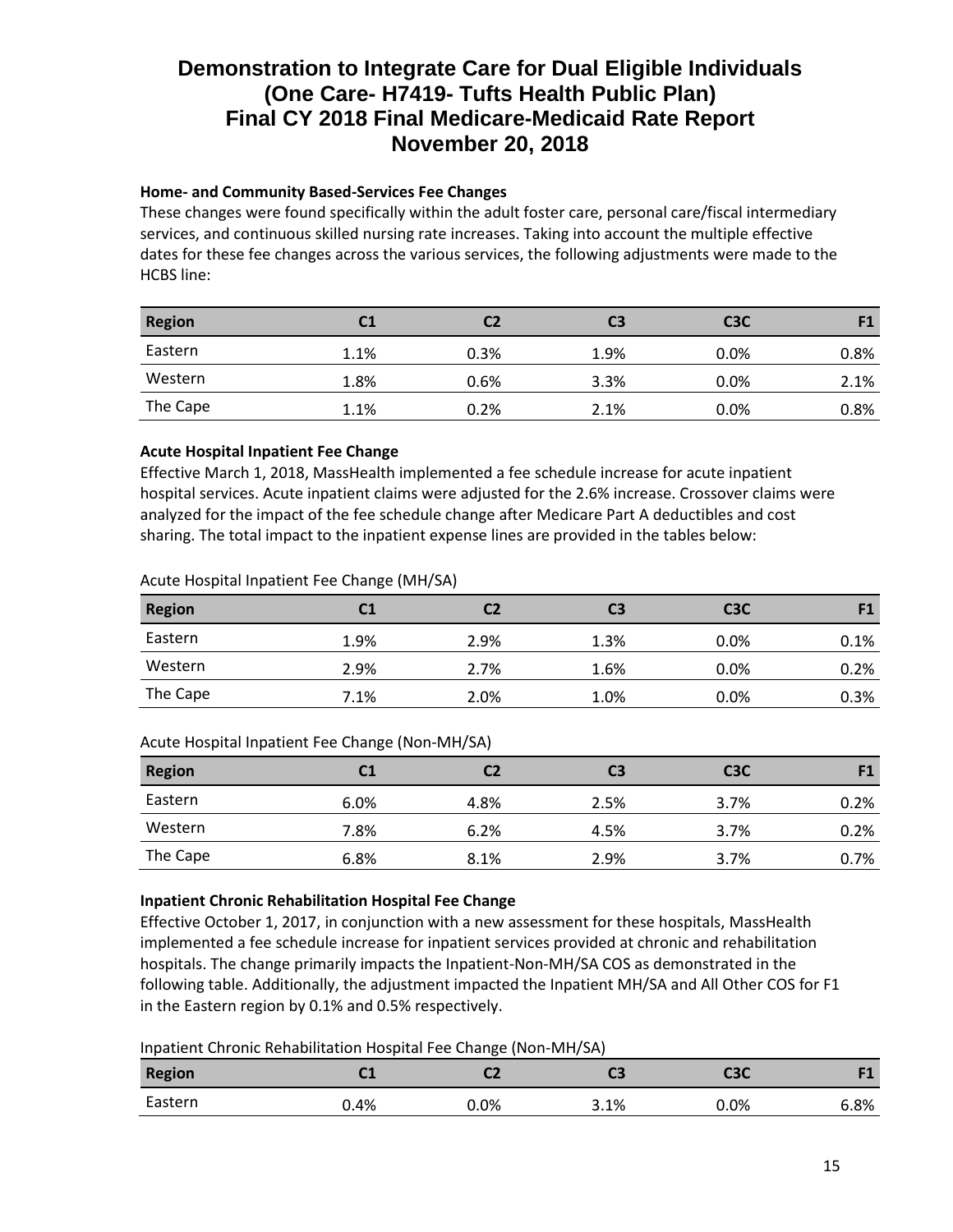| Western  | 0.0%    | .0%     | 0.2%        | $0.0\%$ | $0.0\%$ |
|----------|---------|---------|-------------|---------|---------|
| The Cape | $0.0\%$ | $0.0\%$ | 13.7%<br>12 | $0.0\%$ | 1/0.9%  |

### **Acute Hospital Outpatient Fee Change**

Effective December 31, 2016, MassHealth transitioned its acute outpatient hospital payment method from Payment Amount per Episode Adjudicated Payment per Episode of Care (APEC). The APEC payment will vary based on the weight assigned to the claim, utilizing the Enhanced Ambulatory Patient Grouping System. The payment method change is expected to have a modest impact to the Medicaid Only RCs as well as the Institutional Dual RC.

In addition, effective March 1, 2018, MassHealth implemented a fee schedule increase for acute outpatient hospital services. Acute outpatient claims were adjusted for the 2.6% increase. Crossover claims were analyzed for the impact of the fee schedule change after Medicare cost sharing. The total impact to the outpatient expense lines are provided in the tables below:

#### Acute Hospital Outpatient Fee Change (MH/SA)

| <b>Region</b> | C1   | C2   | C3   | C <sub>3</sub> C |      |
|---------------|------|------|------|------------------|------|
| Eastern       | 2.4% | 0.2% | 0.3% | 0.3%             | 0.1% |
| Western       | 1.2% | 0.2% | 0.3% | 0.3%             | 0.2% |
| The Cape      | 0.2% | 0.1% | 0.1% | 0.3%             | 0.0% |

#### Acute Hospital Outpatient Fee Change (Non-MH/SA)

| <b>Region</b> | C <sub>1</sub> | C2    | C3    | C <sub>3</sub> C | F1   |
|---------------|----------------|-------|-------|------------------|------|
| Eastern       | 10.5%          | 10.5% | 8.7%  | 10.9%            | 2.2% |
| Western       | 11.0%          | 11.1% | 10.0% | 10.9%            | 2.3% |
| The Cape      | 11.1%          | 10.4% | 8.3%  | 10.9%            | 1.9% |

#### **Professional Fee Change**

Effective October 20, 2017, MassHealth implemented a fee schedule increase for CHCs of 14.5%. Effective March 1, 2018, MassHealth implemented fee schedule increases of 5.5% for professional services; including, medicine, radiology, surgery, and anesthesia. Professional claims were adjusted for the rate increases. Crossover claims were analyzed for the impact of the fee schedule changes after Medicare cost sharing. The total impact to the professional COS is provided below:

| <b>Region</b> | C1    | C2    | C3    | C <sub>3</sub> C | F1    |
|---------------|-------|-------|-------|------------------|-------|
| Eastern       | 22.9% | 18.9% | 21.5% | 26.0%            | 22.0% |
| Western       | 23.4% | 20.3% | 22.9% | 26.0%            | 22.1% |
| The Cape      | 24.6% | 21.1% | 23.6% | 26.0%            | 26.1% |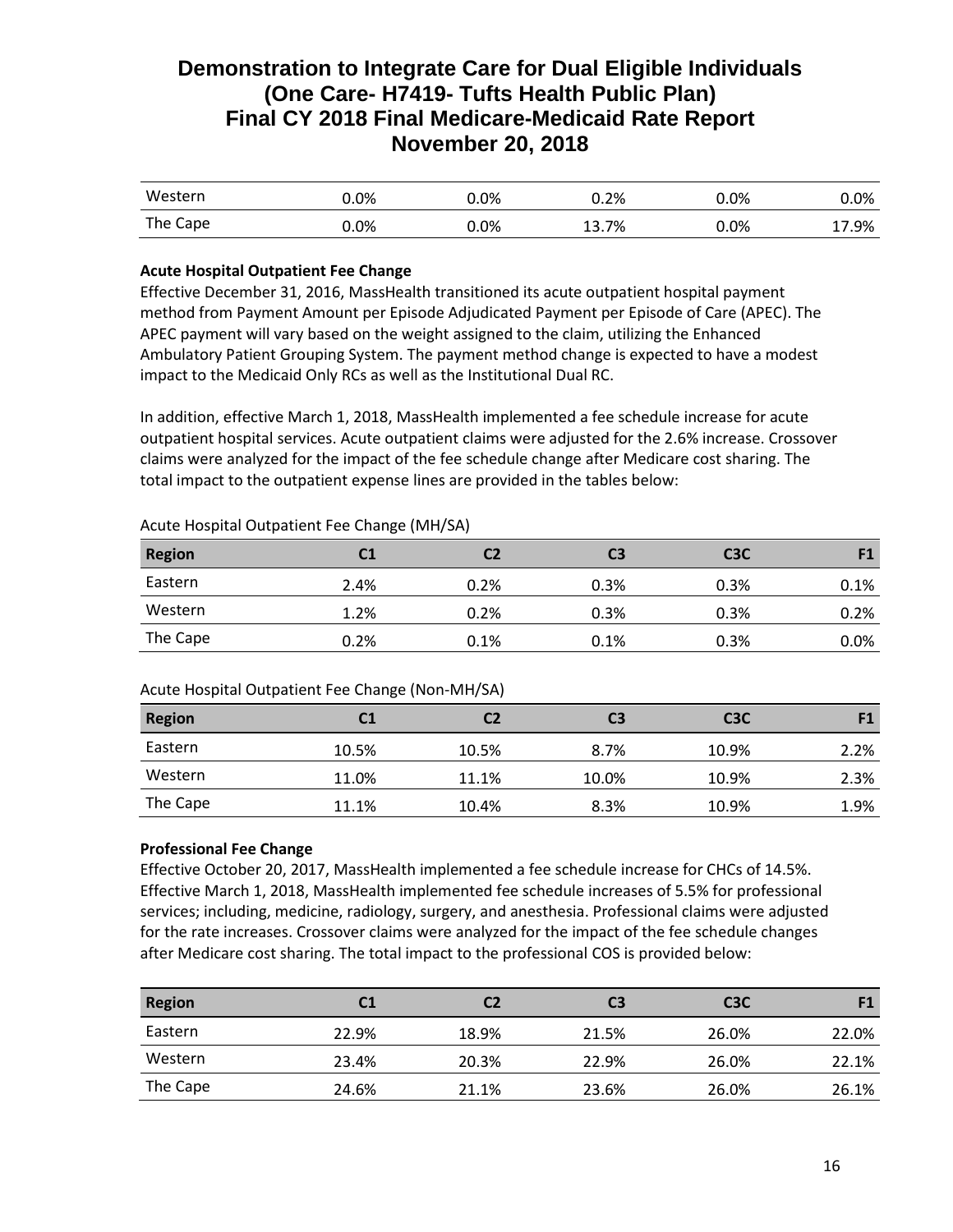### *Enrollee Contributions to Care:*

The MassHealth historical base data reflect costs net of contributions to care or patient-paid amounts (PPA) paid by individuals in facilities. These costs have been included in rates through the adjustments displayed below, and enrollee contributions to care will be deducted from capitation payments on an individual enrollee basis. These adjustments are based on, and have been applied to, both Medicaid only and crossover claims.

| <b>Region</b> | C1   | C2A     | C2B     | C <sub>3</sub> A | C3B  | C <sub>3</sub> C | F1    |
|---------------|------|---------|---------|------------------|------|------------------|-------|
| Eastern       | 0.0% | $0.0\%$ | $0.0\%$ | 0.1%             | 0.1% | $0.0\%$          | 8.0%  |
| Western       | 0.0% | $0.0\%$ | 0.0%    | 0.1%             | 0.2% | $0.0\%$          | 9.8%  |
| The Cape      | 0.0% | $0.0\%$ | 0.0%    | 0.1%             | 0.1% | $0.0\%$          | 12.0% |

### *Trend Factors Applied to Adjusted Historical Base Data:*

The following trend factors have been applied for 30 months from the midpoint of the base period (January 1, 2016) to the midpoint of the contract period (July 1, 2018) for most RCs. However, for C3C rates, trend was applied for 37.5 months from the midpoint of the base period (July 1, 2015) to the midpoint of the contract period (August 16, 2018).

Annual trend factors were developed separately for each major COS. Minor programmatic changes were considered in the development of trend factors.

| <b>Category of Service</b> | C <sub>1</sub> | C <sub>2</sub> | C <sub>3</sub> | C <sub>3</sub> C | F <sub>1</sub> |
|----------------------------|----------------|----------------|----------------|------------------|----------------|
| Inpatient-Non-MH/SA        | 1.0%           | 2.0%           | 2.0%           | 2.0%             | 2.0%           |
| Inpatient MH/SA            | 1.0%           | 2.0%           | 2.0%           | 2.0%             | 2.0%           |
| <b>Hospital Outpatient</b> | 3.0%           | 3.0%           | 2.5%           | 2.5%             | 2.5%           |
| <b>Outpatient MH/SA</b>    | 3.0%           | 3.0%           | 2.5%           | 2.5%             | 2.5%           |
| Professional               | 3.0%           | 3.0%           | 2.5%           | 2.5%             | 2.5%           |
| <b>HCBS/Home Health</b>    | 3.0%           | 3.0%           | 3.0%           | 3.0%             | 3.0%           |
| <b>LTC Facility</b>        | 1.8%           | 1.8%           | 1.8%           | 1.8%             | 1.8%           |
| Pharmacy (Non-Part D)      | 5.4%           | 2.4%           | 1.9%           | 1.9%             | 1.9%           |
| <b>DME</b> and Supplies    | 5.0%           | 4.8%           | 2.0%           | 2.0%             | 2.5%           |
| Transportation             | 5.0%           | 4.8%           | 2.0%           | 2.0%             | 2.5%           |
| All Other                  | 5.0%           | 4.8%           | 2.0%           | 2.0%             | 2.5%           |

# *Data Rebalancing*

Prior to finalizing the medical component of the capitation rates, the PMPM values and relationships among and between RCs were compared with the prior year's rates as well as One Care plan-reported experience data. To better reflect the relationships that exist in the experience data, adjustments were made to rebalance funds among RCs without impacting the aggregate base data. This rebalancing adjustment was used for all community RCs as shown below: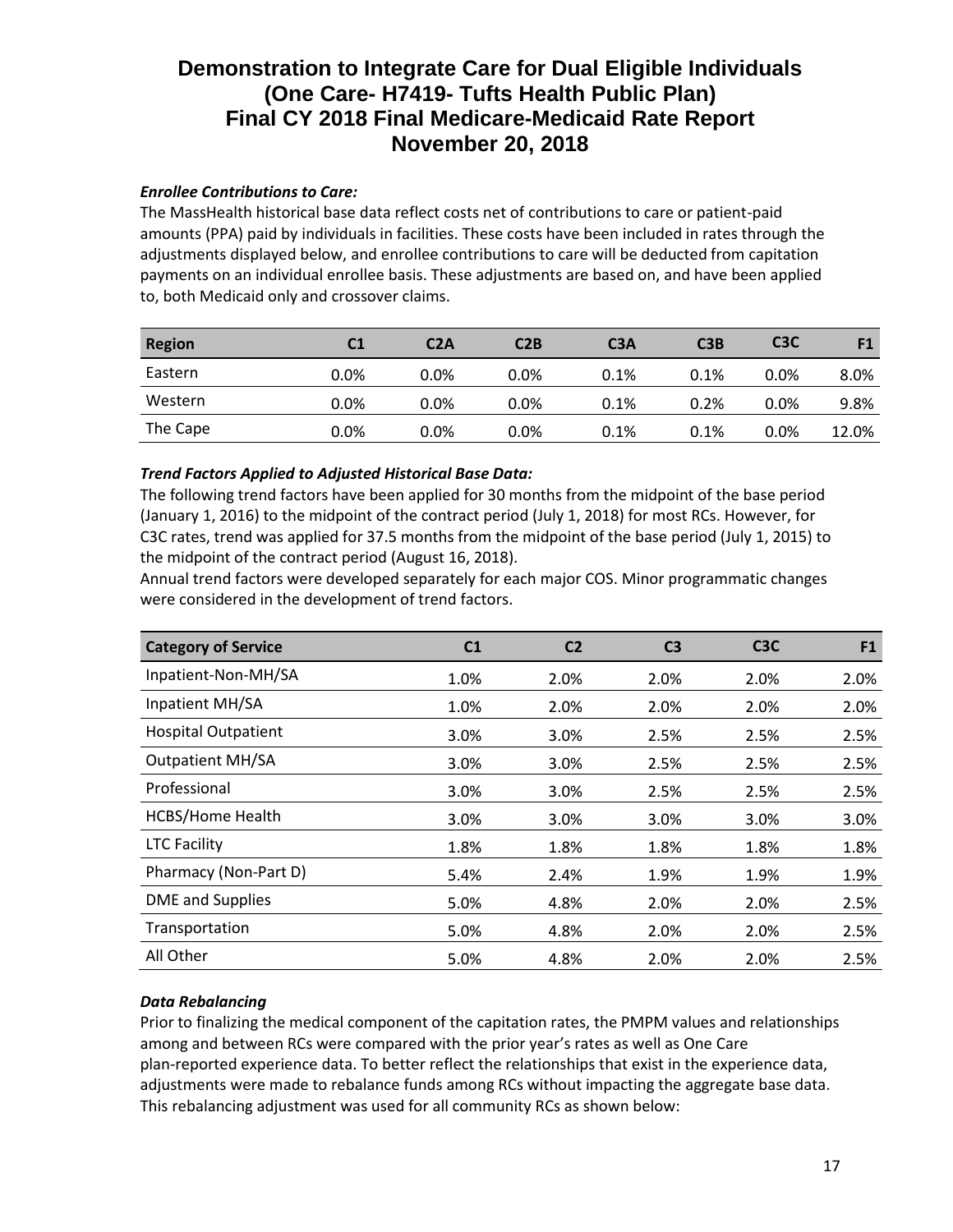| <b>Region</b> | C1    | C2    | C3      | C <sub>3</sub> C | E <sub>1</sub> |
|---------------|-------|-------|---------|------------------|----------------|
| Eastern       | 15.0% | 2.5%  | $-4.4%$ | $0.0\%$          | 0.0%           |
| Western       | 25.0% | 15.0% | $-5.0%$ | $0.0\%$          | 0.0%           |
| The Cape      | 27.5% | 25.0% | 2.5%    | $0.0\%$          | 0.0%           |

# *Administrative Expenses:*

An adjustment has been applied to the MassHealth component of the rate for CY 2018 to reflect the estimated transfer of administrative costs from MassHealth to the One Care plans. These amounts were developed by MassHealth based on a review of their administrative costs, dividing the costs into three components: administrative, behavioral health care management, and complex care management. The following PMPMs have been added to each county rate by RC:

| <b>Adjustment</b>                 | C <sub>1</sub> | C2A     | C2B     | C <sub>3</sub> A | C3B     | C <sub>3</sub> C | F <sub>1</sub> |
|-----------------------------------|----------------|---------|---------|------------------|---------|------------------|----------------|
| Admin                             | \$17.67        | \$22.00 | \$24.41 | \$47.93          | \$84.10 | \$84.10          | \$113.21       |
| <b>BH Care</b><br>Management      | \$1.19         | \$5.17  | \$6.97  | \$2.84           | \$5.28  | \$5.28           | \$0.00         |
| <b>Complex Care</b><br>Management | \$9.09         | \$14.89 | \$18.12 | \$49.69          | \$98.22 | \$98.22          | \$0.00         |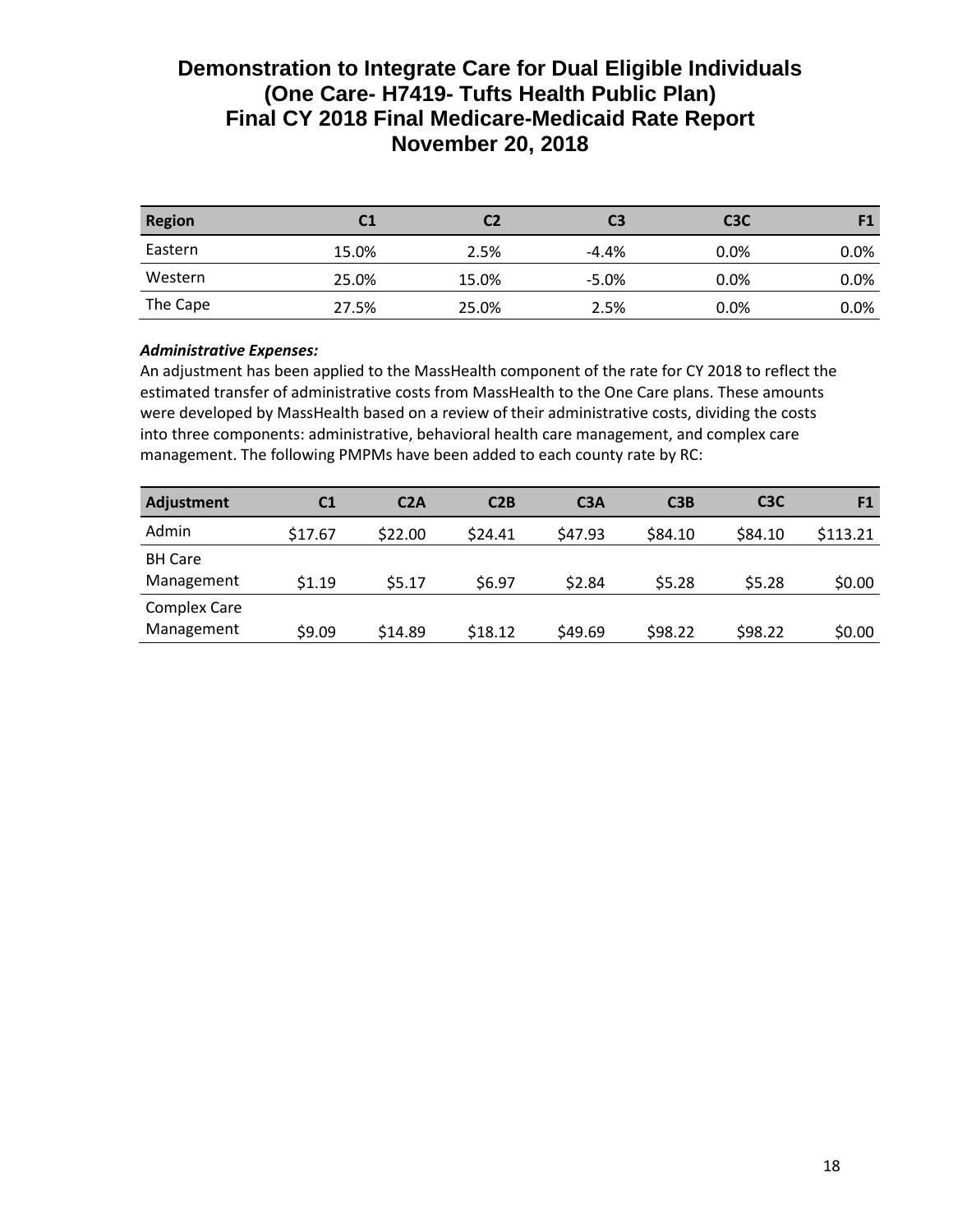## **III.** Medicare Components of the Rate – CY 2018

### *Medicare A/B Services*

CMS has developed baseline spending (costs absent the Demonstration) for Medicare Parts A and B services using estimates of what Medicare would have spent on behalf of the enrollees absent the Demonstration. With the exception of specific subsets of enrollees as noted below, the Medicare baseline for A/B services is a blend of the Medicare Fee-for-Service (FFS) Standardized County Rates, as adjusted below, and the Medicare Advantage projected payment rates for each year, weighted by the proportion of the target population that would otherwise be enrolled in each program in the absence of the Demonstration. The Medicare Advantage baseline spending includes costs that would have occurred absent the Demonstration, such as quality bonus payments for applicable Medicare Advantage plans.

Both baseline spending and payment rates under the Demonstration for Medicare A/B services are calculated as PMPM standardized amounts for each Demonstration county. Except as otherwise noted, the Medicare A/B portion of the baseline is updated annually based on the annual FFS estimates and benchmarks released each year with the annual Medicare Advantage and Part D rate announcement, and Medicare Advantage bids (for prior years trended forward to the applicable year) for products in which potential Demonstration enrollees would be enrolled absent the Demonstration.

### *Medicare A/B Component Payments*: The CY 2018 Medicare A/B Baseline County rates are provided below.

The rates represent the weighted average of the CY 2018 FFS Standardized County Rates, updated to incorporate the adjustments noted below, and the Medicare Advantage projected payment rates for CY 2018, based on the expected enrollment of beneficiaries from Medicare FFS and Medicare Advantage prior to the demonstration at the county level.

*Bad Debt Adjustment:* The FFS component of the CY 2018 Medicare A/B baseline rate has been updated to reflect a 1.77% upward adjustment to account for the disproportionate share of bad debt attributable to Medicare-Medicaid enrollees in Medicare FFS (in the absence of the Demonstration).

*Coding Intensity Adjustment:* CMS annually applies a coding intensity factor to Medicare Advantage risk scores to account for differences in diagnosis coding patterns between the Medicare Advantage and the Original Fee-for-Service Medicare programs. The adjustment for CY 2018 in Medicare Advantage is 5.91%. For 2018, CMS will apply the full prevailing Medicare Advantage coding intensity adjustment and there will be no upward adjustment to the Medicare A/B baseline rates to offset this reduction in the risk scores.

*Impact of Sequestration*: Under sequestration, for services beginning April 1, 2013, Medicare payments to providers for individual services under Medicare Parts A and B, and non-exempt portions of capitated payments to Part C Medicare Advantage Plans and Part D Medicare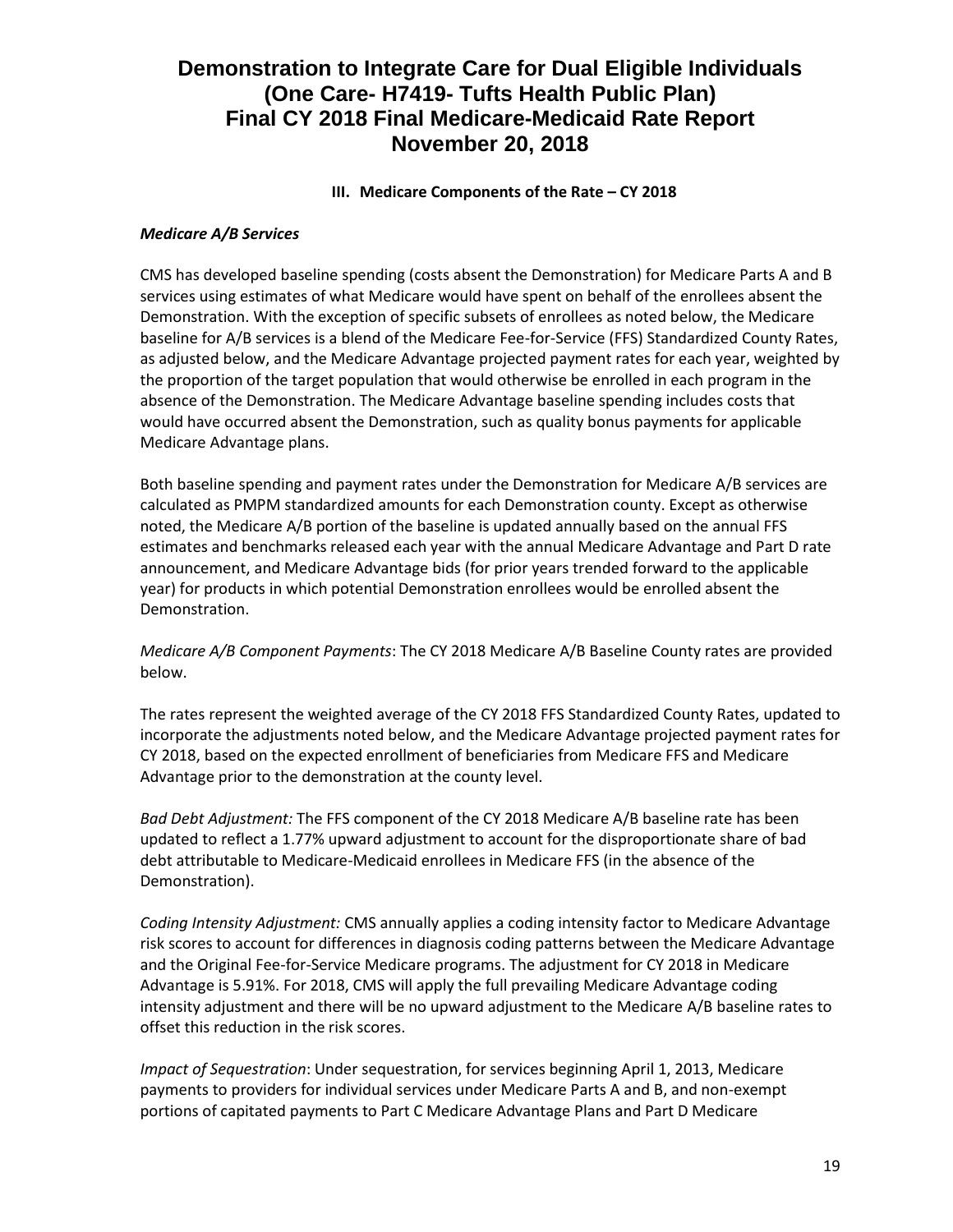Prescription Drug Plans are reduced by 2%. These reductions are also applied to the Medicare components of the integrated rate. Therefore, under the Demonstration, CMS will reduce nonexempt portions of the Medicare components by 2%, as noted in the sections below.

*Default Rate:* The default rate will be paid when a beneficiary's address on record is outside of the service area. The default rate is specific to each One Care Plan and is calculated using an enrollmentweighted average of the rates for each county in which the One Care Plan participates.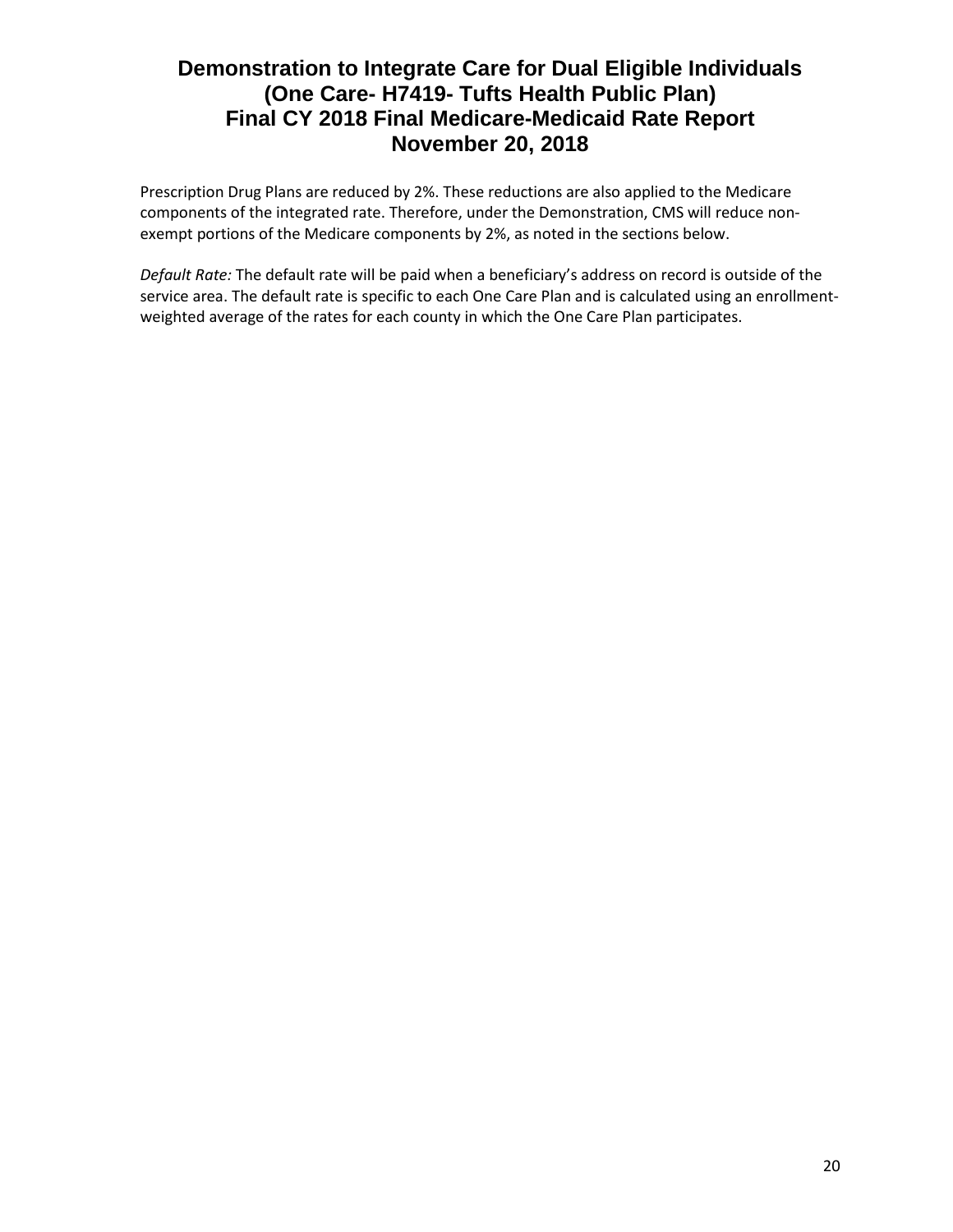|                |                                   |                 | 2018 Medicare A/B Baseline PMPM, Non-ESRD Beneficiaries, Standardized 1.0 Risk Score, by |                |                     |
|----------------|-----------------------------------|-----------------|------------------------------------------------------------------------------------------|----------------|---------------------|
|                | Demonstration County <sup>1</sup> |                 |                                                                                          |                |                     |
| County         | 2018                              | 2018            | 2018 Updated                                                                             | 2018 Medicare  | <b>2018 Final</b>   |
|                | <b>Published</b>                  | Updated         | <b>Medicare A/B</b>                                                                      | A/B Baseline,  | Medicare A/B        |
|                | <b>FFS</b>                        | <b>Medicare</b> | <b>Baseline</b>                                                                          | <b>Savings</b> | <b>PMPM Payment</b> |
|                | <b>Standardized</b>               | $A/B$ FFS       |                                                                                          | Percentage     |                     |
|                | <b>County Rate</b>                | <b>Baseline</b> | (incorporating                                                                           | <b>Applied</b> | (2%                 |
|                |                                   |                 | updated                                                                                  |                | sequestration       |
|                |                                   | (updated by     | Medicare A/B                                                                             | (after         | reduction           |
|                |                                   | CY 2018 bad     | FFS baseline and                                                                         | application of | applied and prior   |
|                |                                   | debt            | Medicare                                                                                 | .5% savings    | to quality          |
|                |                                   | adjustment)     | Advantage                                                                                | percentage)    | withhold)           |
|                |                                   |                 | component)                                                                               |                |                     |
| Essex          | \$858.29                          | 873.48          | \$873.21                                                                                 | \$868.84       | \$851.46            |
| Franklin       | 741.49                            | 754.61          | 754.88                                                                                   | 751.11         | 736.09              |
| Hampden        | 757.63                            | 771.04          | 771.26                                                                                   | 767.40         | 752.05              |
| Hampshire      | 773.79                            | 787.49          | 787.77                                                                                   | 783.83         | 768.15              |
| Middlesex      | 859.13                            | 874.34          | 873.95                                                                                   | 869.58         | 852.19              |
| <b>Norfolk</b> | 911.59                            | 927.73          | 927.30                                                                                   | 922.66         | 904.21              |
| Plymouth       | 952.23                            | 969.08          | 968.71                                                                                   | 963.87         | 944.59              |
| Suffolk        | 877.82                            | 893.36          | 892.98                                                                                   | 888.52         | 870.75              |
| Worcester      | 834.92                            | 849.70          | 849.56                                                                                   | 845.31         | 828.40              |

 $1$ Rates do not apply to beneficiaries with End-Stage Renal Disease (ESRD) or those electing the Medicare hospice benefit. See Section IV for information on savings percentages.

Note: For CY 2018 CMS will apply the full prevailing Medicare Advantage coding intensity adjustment of 5.91%.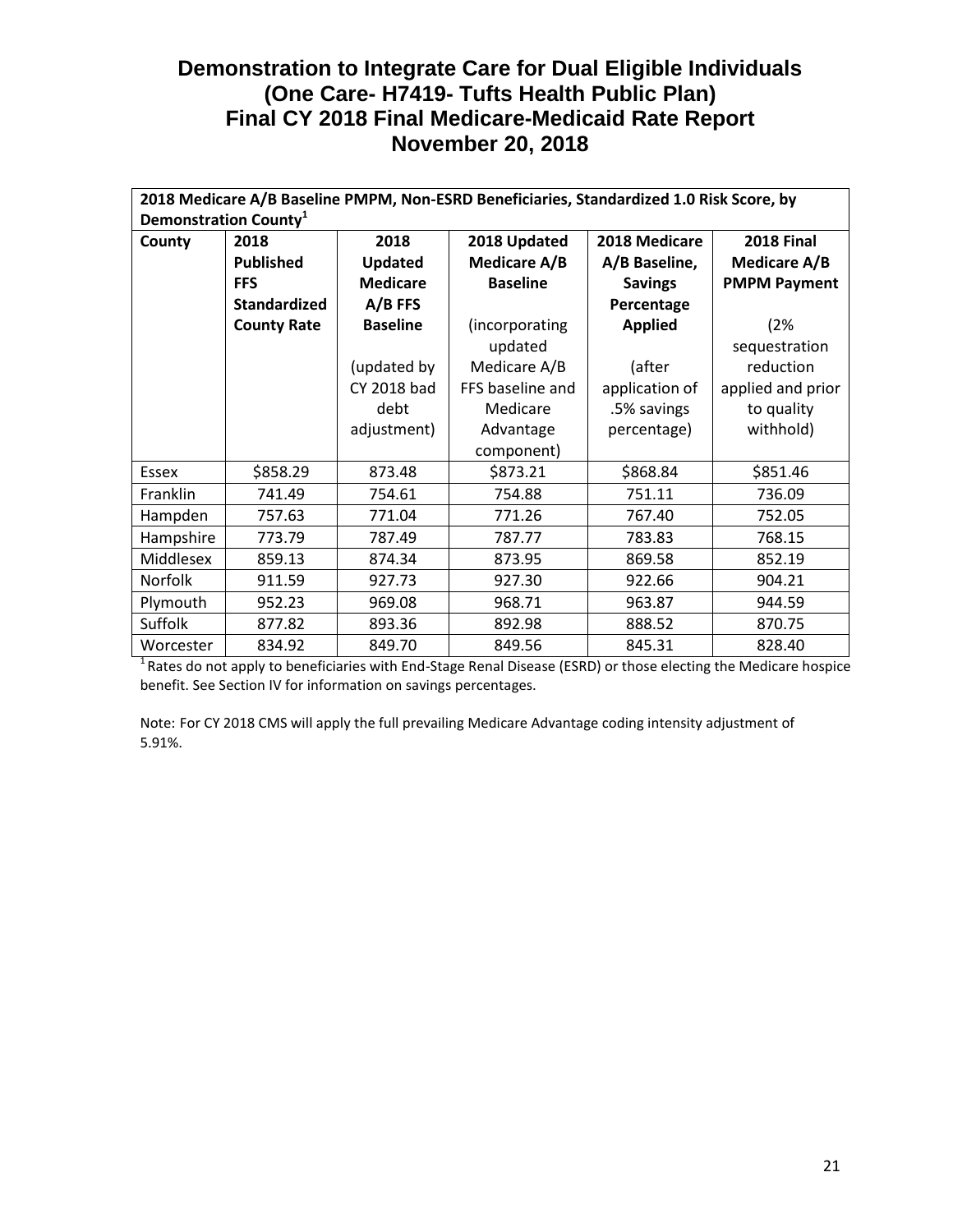The Medicare A/B PMPMs above will be risk adjusted at the beneficiary level using the prevailing CMS-HCC risk adjustment model.

*Beneficiaries with End-Stage Renal Disease (ESRD):* Separate Medicare A/B baselines and risk adjustment apply to enrollees with ESRD. The Medicare A/B baselines for beneficiaries with ESRD vary by the enrollee's ESRD status: dialysis, transplant, and functioning graft, as follows:

- **Dialysis**: For enrollees in the dialysis status phase, the Medicare A/B baseline is the CY 2018 Massachusetts ESRD dialysis state rate, updated to incorporate the impact of sequestrationrelated rate reductions. The CY 2018 ESRD dialysis state rate for Massachusetts is \$7,921.56 PMPM; the updated CY 2018 ESRD dialysis state rate incorporating a 2% sequestration reduction and prior to the application of the quality withhold is \$7,763.13 PMPM. This will apply to applicable enrollees in all Demonstration counties and will be risk adjusted using the prevailing HCC-ESRD risk adjustment model.
- **Transplant**: For enrollees in the transplant status phase (inclusive of the 3-months posttransplant), the Medicare A/B baseline is the CY 2018 Massachusetts ESRD dialysis state rate updated to incorporate the impact of sequestration-related rate reductions. The CY 2018 ESRD dialysis state rate for Massachusetts is \$7,921.56 PMPM; the updated CY 2018 ESRD dialysis state rate incorporating a 2% sequestration reduction and prior to the application of the quality withhold is \$7,763.13 PMPM. This will apply to applicable enrollees in all Demonstration counties and will be risk adjusted using the prevailing HCC-ESRD risk adjustment model.
- **Functioning Graft:** For enrollees in the functioning graft status phase (beginning at 4 months post-transplant) the Medicare A/B baseline is be the Medicare Advantage 3.5-star county rate/benchmark (see table below). This Medicare A/B component will be risk adjusted using the prevailing HCC-ESRD functioning graft risk adjustment model.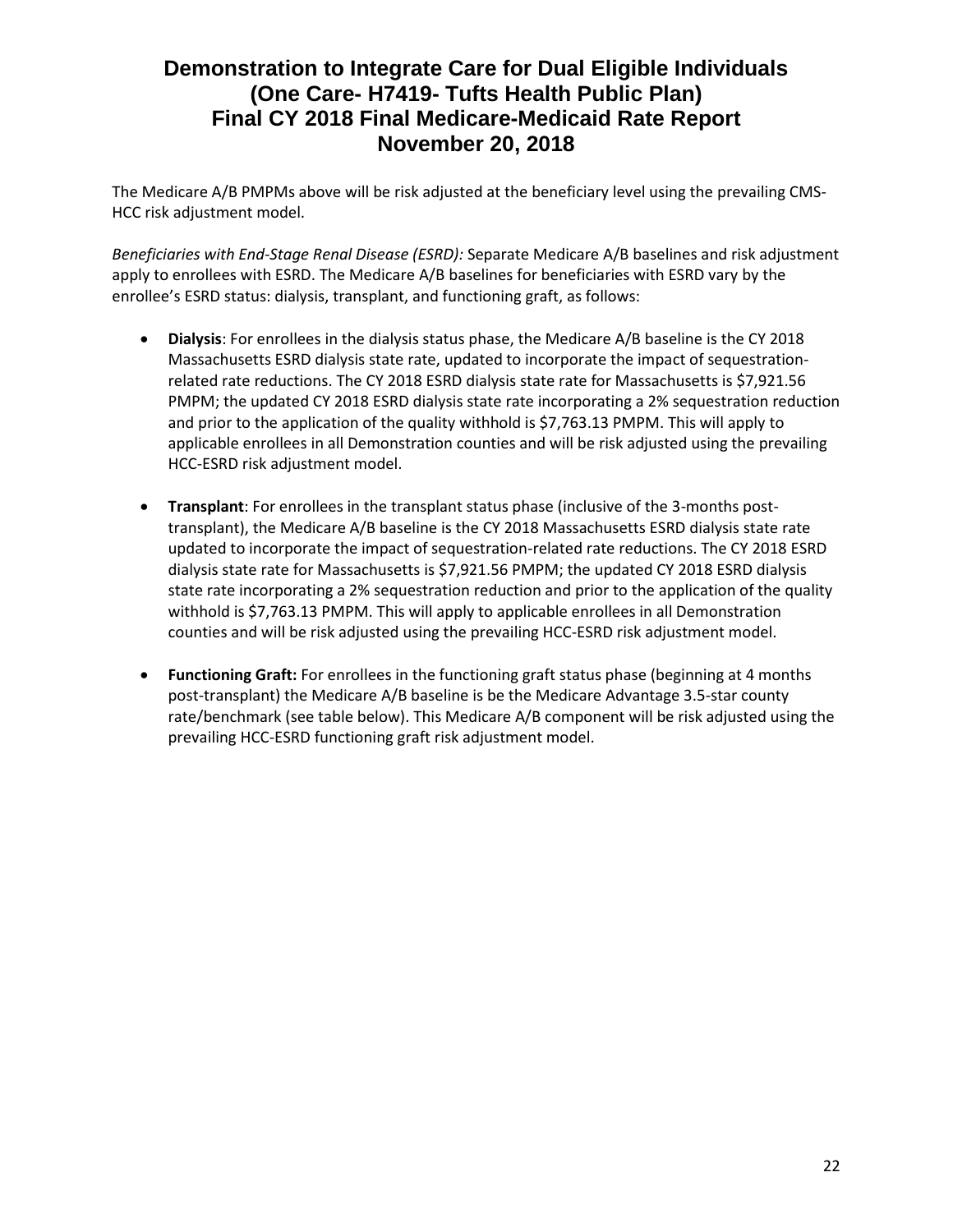A savings percentage will not be applied to the Medicare A/B baseline for enrollees with ESRD (inclusive of those enrollees in the dialysis, transplant and functioning graft status phases).

|                                            |                             | 2018 Medicare A/B Baseline PMPM, Beneficiaries with ESRD Functioning Graft Status, Standardized 1.0 |
|--------------------------------------------|-----------------------------|-----------------------------------------------------------------------------------------------------|
| <b>Risk Score, by Demonstration County</b> |                             |                                                                                                     |
| County                                     | 2018 3.5% bonus County Rate | <b>2018 Sequestration-Adjusted Medicare</b>                                                         |
|                                            | (Benchmark)                 | A/B Baseline                                                                                        |
|                                            |                             | (after application of 2% Sequestration<br>reduction)                                                |
| Essex                                      | \$845.42                    | \$828.51                                                                                            |
| <b>Franklin</b>                            | 823.05                      | 806.59                                                                                              |
| Hampden                                    | 812.56                      | 796.31                                                                                              |
| Hampshire                                  | 829.89                      | 813.29                                                                                              |
| Middlesex                                  | 867.72                      | 850.37                                                                                              |
| <b>Norfolk</b>                             | 897.92                      | 879.96                                                                                              |
| Plymouth                                   | 937.95                      | 919.19                                                                                              |
| Suffolk                                    | 864.65                      | 847.36                                                                                              |
| Worcester                                  | 843.27                      | 826.40                                                                                              |

*Beneficiaries Electing the Medicare Hospice Benefit:* If an enrollee elects to receive the Medicare hospice benefit, the enrollee will remain in the Demonstration but will obtain the hospice services through the Medicare FFS benefit. The One Care plan will no longer receive the Medicare A/B payment for that enrollee. Medicare hospice services and all other Original Medicare services will be paid under Medicare FFS. One Care plans and providers of hospice services will be required to coordinate these services with the rest of the enrollee's care, including with Medicaid and Part D benefits and any additional benefits offered by the One Care plans. One Care plans will continue to receive the Medicare Part D and Medicaid payments, for which no changes will occur.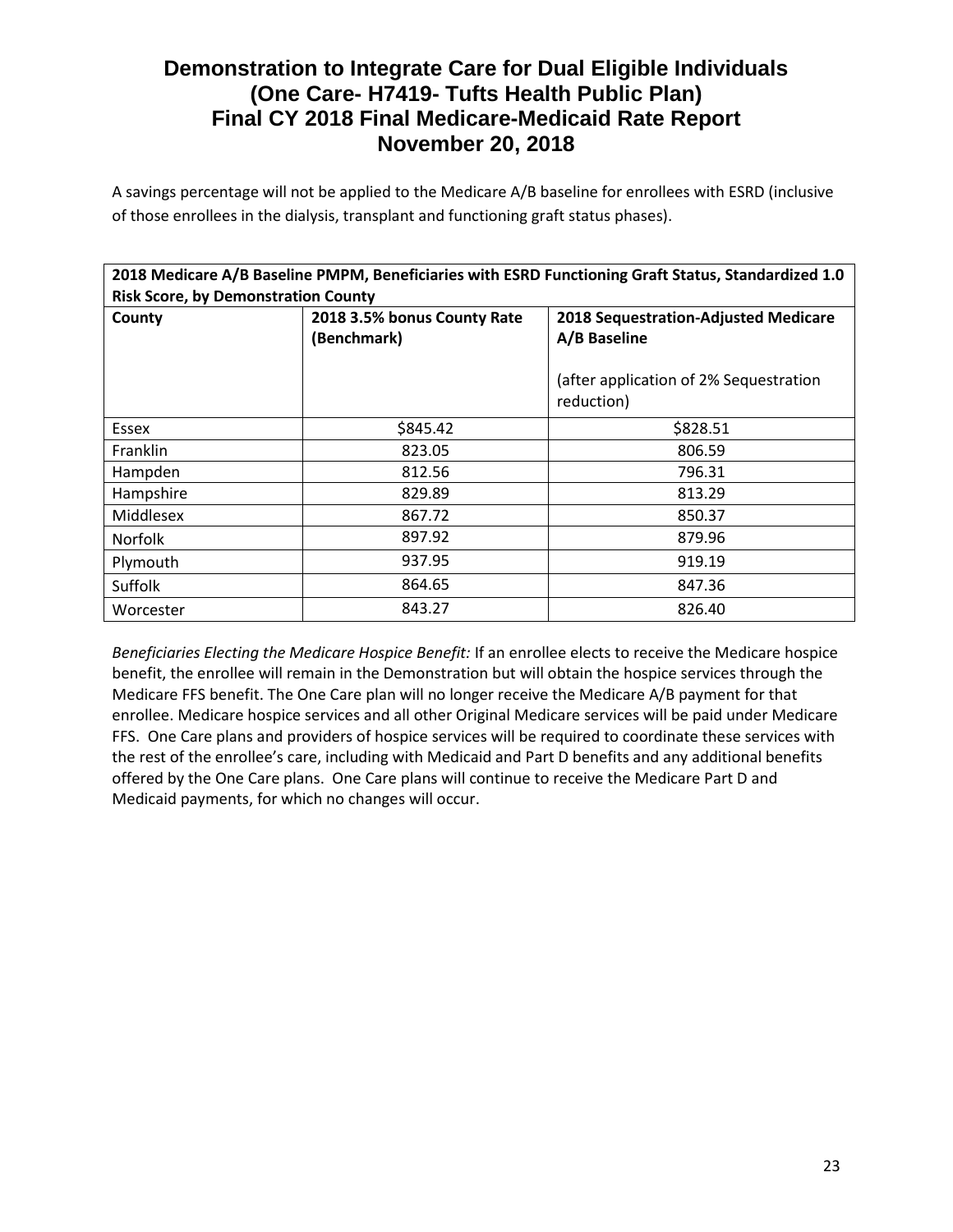### *Medicare Part D Services*

The Part D plan payment will be the risk adjusted Part D national average monthly bid amount (NAMBA) for the payment year, adjusted for payment reductions resulting from sequestration applied to the nonpremium portion of the NAMBA. The non-premium portion will be determined by subtracting the applicable regional Low-Income Premium Subsidy Amount from the risk adjusted NAMBA. To illustrate, the NAMBA for CY 2018 is \$57.93 and the CY 2017 Low-Income Premium Subsidy Amount for Massachusetts is \$35.58. Thus, the updated Massachusetts Part D monthly per member per month payment for a beneficiary with a 1.0 RxHCC risk score applicable for CY 2017 is \$57.48. This amount incorporates a 2% sequestration reduction to the non-premium portion of the NAMBA.

CMS will pay an average monthly prospective payment amount for the low income cost-sharing subsidy and Federal reinsurance amounts; these payments will be 100% cost reconciled after the payment year has ended. These prospective payments, as proposed and attested to by Tufts Health Public Plan, are plan-specific and will be same for all counties, as shown below.

- Low income cost-sharing: \$160.34 PMPM
- Reinsurance: \$260.79 PMPM

The low-income cost sharing and reinsurance subsidy amounts are exempt from mandatory payment reductions under sequestration.

A savings percentage will not be applied to the Part D component of the rate. Part D payments will not be subject to a quality withhold.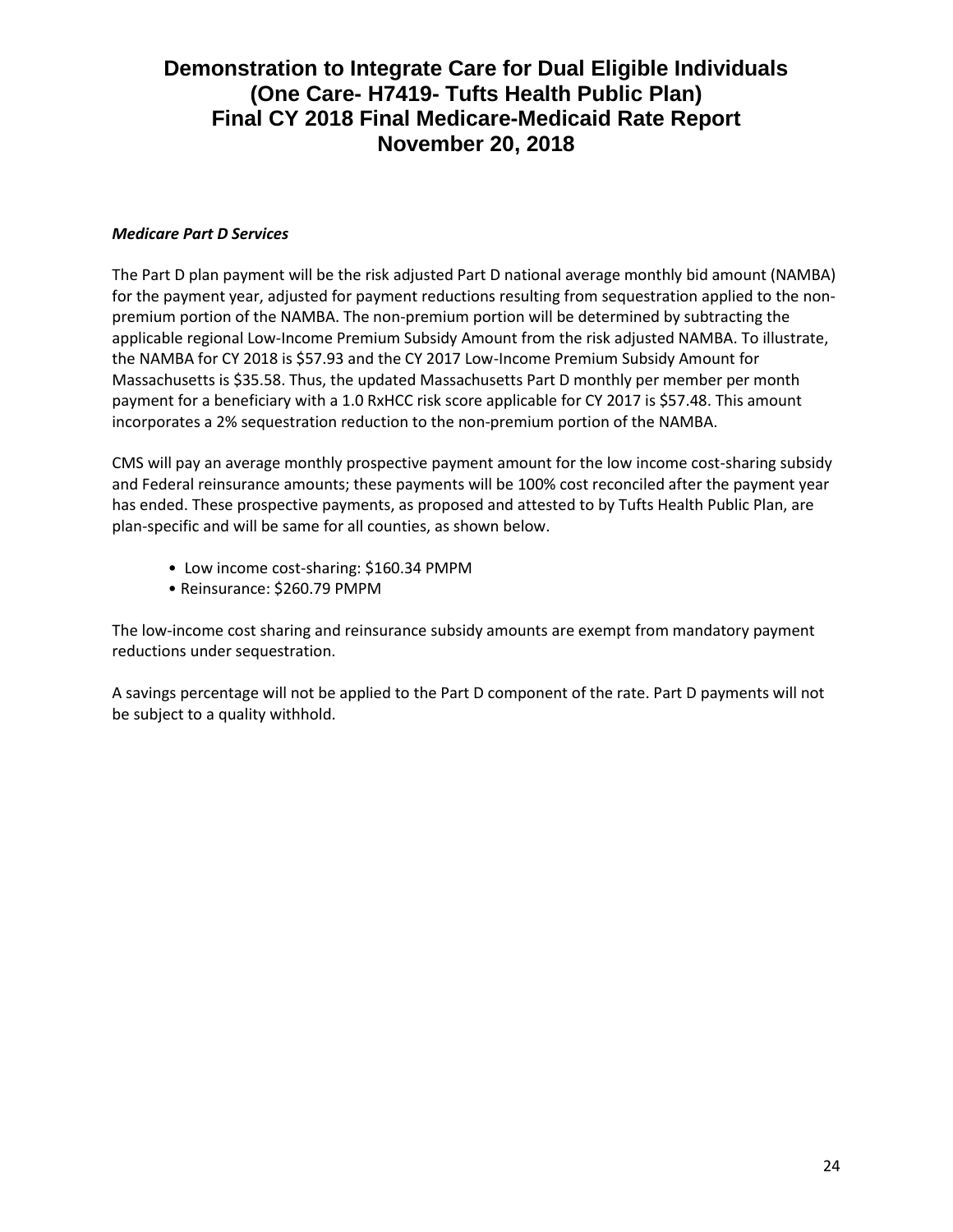# **IV. Savings Percentages and Quality Withholds**

# *Savings Percentages*

One of the components of the capitated financial alignment model is the application of aggregate savings percentages to reflect savings achievable through the coordination of services across Medicare and Medicaid. This is reflected in the rates through the application of aggregate savings percentages to both the Medicaid and Medicare A/B components of the rates.

CMS and MassHealth established composite savings percentages for each year of the Demonstration, as shown in the table below. The savings percentage will be applied to the Medicaid and Medicare A/B components of the rates, uniformly to all population groups, unless otherwise noted in this report. The savings percentage will not be applied to the Part D component of the joint rate.

| Year                        | <b>Calendar dates</b>                     | Savings percentage |
|-----------------------------|-------------------------------------------|--------------------|
| <b>Demonstration Year 5</b> | January 1, 2018 through December 31, 2018 | 0.50%              |

### *Quality Withhold*

The quality withhold percentages applied to the Medicaid and Medicare A/B components of the rate will be 1.50% for Demonstration Year 5. CMS strongly encourages the One Care Plans to review the DY 5 methodology and plan ahead to maximize the chances of fully recouping the withheld amounts.

More information is available at:

https://www.cms.gov/Medicare-Medicaid-Coordination/Medicare-and-Medicaid-Coordination/Medicare-Medicaid-Coordination-Office/FinancialAlignmentInitiative/MMPInformationandGuidance/Downloads/QualityWithholdGuidanc eDY2-503142018.pdf

State Specific for Massachusetts: [https://www.cms.gov/Medicare-Medicaid-Coordination/Medicare-and-Medicaid-](https://www.cms.gov/Medicare-Medicaid-Coordination/Medicare-and-Medicaid-Coordination/Medicare-Medicaid-Coordination-Office/FinancialAlignmentInitiative/MMPInformationandGuidance/Downloads/MAQualityWithholdGuidanceDY2-5_03162018.pdf)[Coordination/Medicare-Medicaid-Coordination-](https://www.cms.gov/Medicare-Medicaid-Coordination/Medicare-and-Medicaid-Coordination/Medicare-Medicaid-Coordination-Office/FinancialAlignmentInitiative/MMPInformationandGuidance/Downloads/MAQualityWithholdGuidanceDY2-5_03162018.pdf)[Office/FinancialAlignmentInitiative/MMPInformationandGuidance/Downloads/MAQualityWithholdGuid](https://www.cms.gov/Medicare-Medicaid-Coordination/Medicare-and-Medicaid-Coordination/Medicare-Medicaid-Coordination-Office/FinancialAlignmentInitiative/MMPInformationandGuidance/Downloads/MAQualityWithholdGuidanceDY2-5_03162018.pdf)

[anceDY2-5\\_03162018.pdf](https://www.cms.gov/Medicare-Medicaid-Coordination/Medicare-and-Medicaid-Coordination/Medicare-Medicaid-Coordination-Office/FinancialAlignmentInitiative/MMPInformationandGuidance/Downloads/MAQualityWithholdGuidanceDY2-5_03162018.pdf)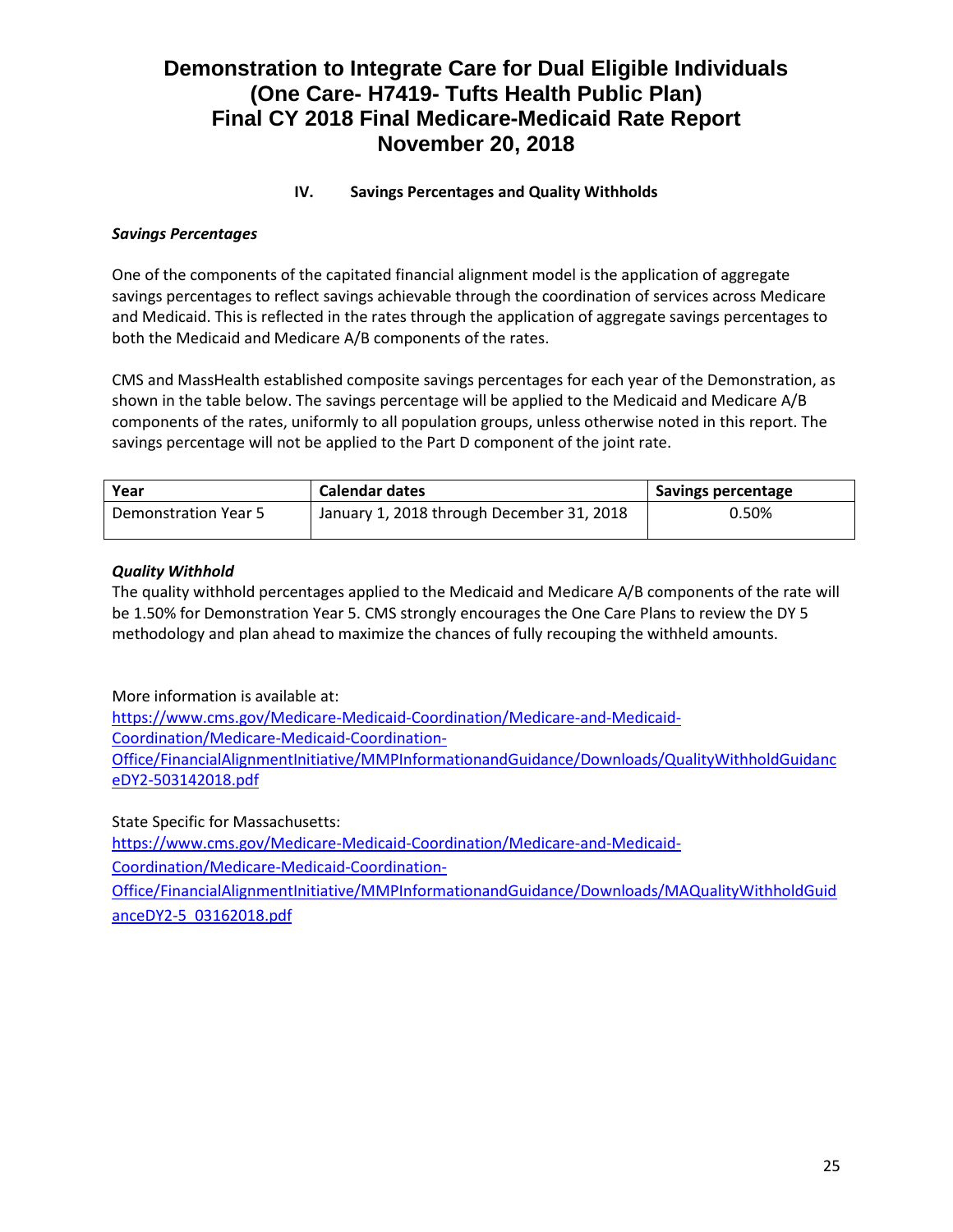# **V. Risk Mitigation**

The three-way contract and contract amendment established risk corridors to mitigate risk in the event of disproportionate enrollment of high need individuals in some One Care plans or adverse enrollment selection across the Demonstration as a whole.

# *Risk Corridors*

Risk corridors have been established for Demonstration Year 5. The Demonstration will utilize a tiered One Care plan-level symmetrical risk corridor to include all Medicare A/B and Medicaid eligible service and non-service expenditures, rounded to the nearest one tenth of a percent. The risk corridors will be reconciled after application of any high-cost risk pool (HCRP) or risk adjustment methodologies (e.g. CMS-HCC), and as if One Care plans had received the full quality withhold payment.

For Demonstration Year 5, for gains and/or losses of less than or equal to 4%, the One Care plan bears 100% of the risk. For the portion of gains and/or losses from 4.1% through 8.0%, the One Care plan bears 50% of the risk and MassHealth and CMS share in the other 50%. For the portion of gains and/or losses of 8.1% and greater, the One Care Plan bears 100% of the gain/loss.

The Medicare and Medicaid contributions to risk corridor payments or recoupments will be in proportion to their contributions to the Medicare A/B and MassHealth components of the capitation rate.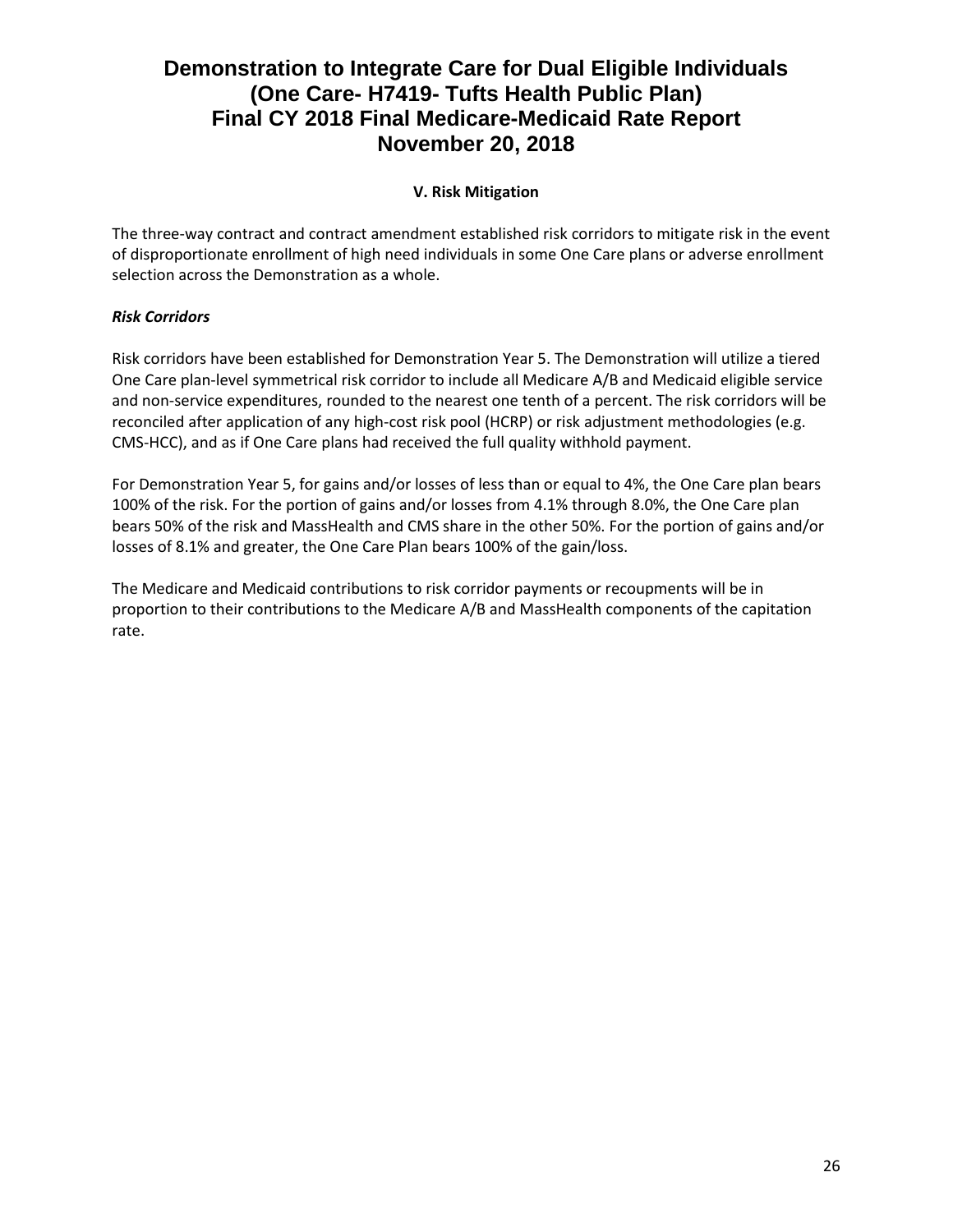# **VI. MassHealth Base Data Summaries**

Summary PMPMs for Medicaid and crossover claims from the MassHealth base data are included below, followed by summary PMPMs including IBNR and relational adjustments. Expenditures are reported by fiscal year, geographic region, rating category, and rate development category of service. Combined across fiscal years, the Medicaid and crossover data represents the historical base data used to develop the MassHealth component of the rates.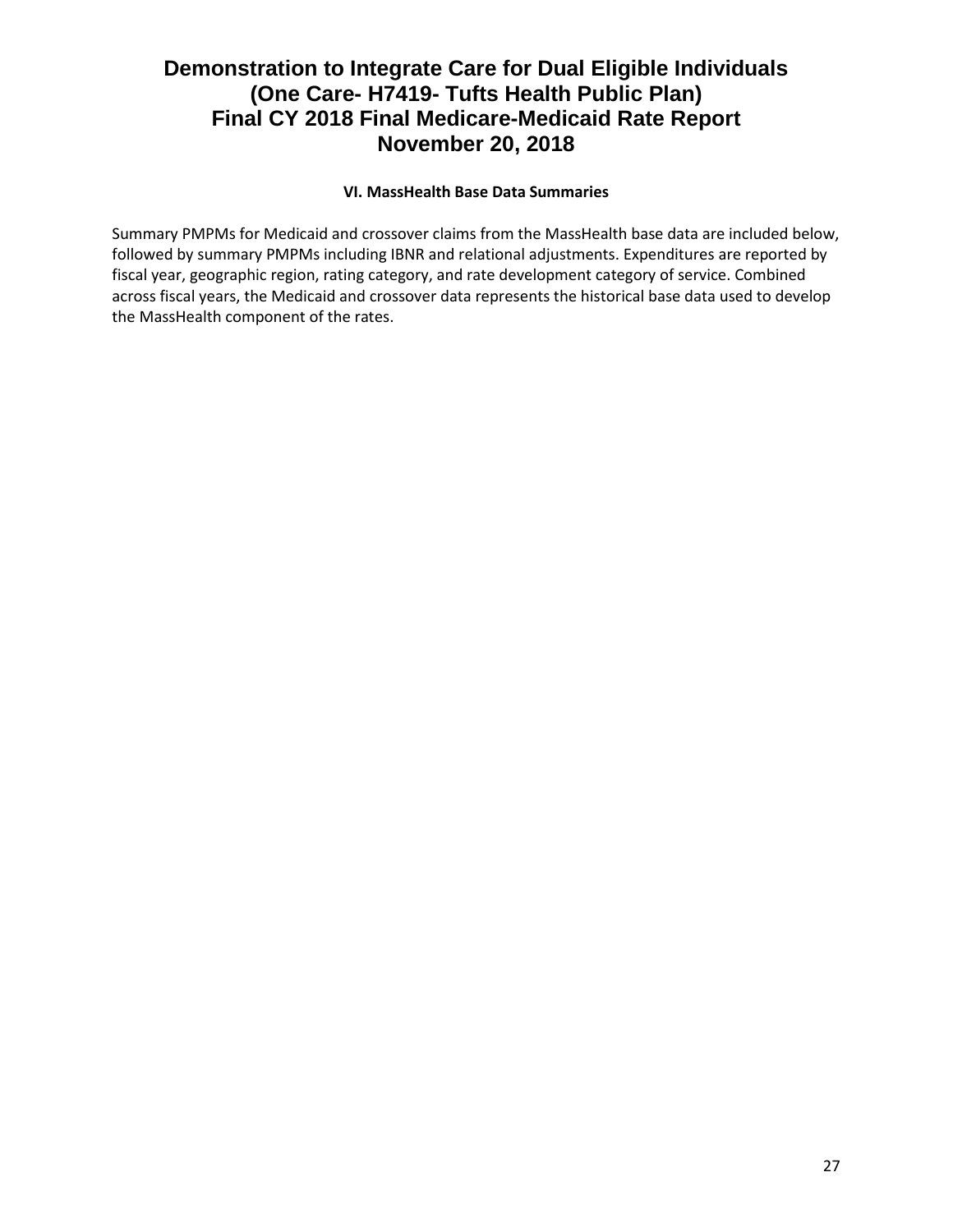#### **Base Data Summary**

**Region: Eastern**

| Period: Calendar Year 2015 |      |                                 |      | <b>C1: Community Low Risk</b>  |      |                             |      |                                 |      | <b>C2: Community High Risk</b> |                             |      |                                 |      | <b>C3: Community NHC</b>       |      |                             |      |                                 |     | <b>F1: Facility-Based Care</b> |      |                             |
|----------------------------|------|---------------------------------|------|--------------------------------|------|-----------------------------|------|---------------------------------|------|--------------------------------|-----------------------------|------|---------------------------------|------|--------------------------------|------|-----------------------------|------|---------------------------------|-----|--------------------------------|------|-----------------------------|
| <b>Category of Service</b> |      | <b>Crossover</b><br><b>PMPM</b> |      | <b>Medicaid</b><br><b>PMPM</b> |      | <b>Total</b><br><b>PMPM</b> |      | <b>Crossover</b><br><b>PMPM</b> |      | <b>Medicaid</b><br><b>PMPM</b> | <b>Total</b><br><b>PMPM</b> |      | <b>Crossover</b><br><b>PMPM</b> |      | <b>Medicaid</b><br><b>PMPM</b> |      | <b>Total</b><br><b>PMPM</b> |      | <b>Crossover</b><br><b>PMPM</b> |     | <b>Medicaid</b><br><b>PMPM</b> |      | <b>Total</b><br><b>PMPM</b> |
| Member Months              |      | 375,454                         |      | 375,454                        |      | 375,454                     |      | 124,311                         |      | 124,311                        | 124,311                     |      | 88,209                          |      | 88,209                         |      | 88,209                      |      | 12,521                          |     | 12,521                         |      | 12,521                      |
| Inpatient - Acute          | S    | 6.11                            | \$.  | 1.84                           | - \$ | $7.95$ \$                   |      | $11.20$ \$                      |      | $7.14$ \$                      |                             |      | $13.40$ \$                      |      | 45.17                          | \$   | 58.57                       | \$   | 33.89                           | S   | .749.28                        | \$.  | .783.17                     |
| Inpatient MH/SA            |      | 0.10                            | \$.  | 0.09                           | - \$ |                             |      | $21.22$ \$                      |      | $23.81$ \$                     | $45.03$ \$                  |      | 19.90 \$                        |      | 76.70 \$                       |      | $96.61$ \ \$                |      | 9.62                            | \$. | 688.67                         | \$.  | .698.29                     |
| <b>Hospital Outpatient</b> |      | 16.79                           | - \$ | 1.04                           | - \$ | 17.82                       |      | 20.84 \$                        |      | 1.54                           | \$                          |      | $24.35$ \$                      |      | $1.73$ \$                      |      | 26.08                       | - \$ | $51.22$ \$                      |     | 1.01                           | - \$ | 52.23                       |
| Outpatient MH/SA           |      | 4.61                            | \$   | 4.23                           | - \$ | $8.85$ \ \ \$               |      | 7.47                            | - \$ | 142.90 \$                      | $150.37$ \$                 |      | 5.23                            | - \$ | 69.10                          | - \$ | 74.32                       | - \$ | $3.62$ \$                       |     | 27.21                          | - \$ | 30.82                       |
| Professional               | \$   | 9.46                            | - \$ | $2.22 \quad$ \$                |      | 11.67                       | l \$ | $12.98$ \$                      |      | $11.08$ \$                     | 24.07                       | l \$ | 12.99 \$                        |      | 5.01                           | - \$ | 18.00                       | - \$ | $11.21$ \$                      |     | 3.29                           | - \$ | 14.51                       |
| <b>HCBS/Home Health</b>    |      | 0.00                            | -\$  | $4.85$ \$                      |      |                             |      | $0.00\,$ \$                     |      | $11.67$ \$                     | 11.67                       | l \$ | 0.00                            | S.   | 2.681.01                       | -S   | $2,681.01$ \ \$             |      | $0.00 \,$ \$                    |     | 32.91                          | - \$ | 32.91                       |
| <b>LTC Facility</b>        |      | 0.80                            | -\$  | $0.34 \text{ } $s$             |      |                             |      | $1.69$ \$                       |      | $0.86$ \$                      |                             |      | 28.58                           | - \$ | $30.62$ \$                     |      | 59.20                       | -\$  | 124.54                          | \$  | 4,113.35                       | S.   | 4,237.89                    |
| Pharmacy (Non-Part D)      | \$   | 0.00                            | - \$ | 4.54                           | - \$ |                             |      | $0.00 \,$ \$                    |      | $4.48 \quad $$                 | $4.48$ \ \$                 |      | $0.00 \,$ \$                    |      | 6.39 <sup>5</sup>              |      | 6.39                        | - \$ | $0.00 \,$ \$                    |     | 3.70 <sup>5</sup>              |      | 3.70                        |
| DME & Supplies             | \$   | 1.92                            | - \$ | $4.22 \quad $$                 |      |                             |      | $1.56$ \$                       |      | $3.87$ \$                      |                             |      | $8.42 \quad $$                  |      | 26.48                          | - \$ | $34.90$ \$                  |      | $4.61 \text{ }$ \$              |     | $27.16$ \$                     |      | 31.77                       |
| Transportation             | \$   | $0.04$ \$                       |      | $5.46$ \$                      |      | $5.50$ \ \$                 |      | $0.23$ \$                       |      | 45.28 \$                       |                             |      | $0.14$ \$                       |      | 96.17 \$                       |      | 96.30                       | -\$  | $0.46$ \$                       |     | 61.80 \$                       |      | 62.27                       |
| All Other                  | \$   | 0.00                            | \$   | $20.43$ \$                     |      |                             |      | $0.00 \,$ \$                    |      | $26.04$ \$                     | $26.04$ \$                  |      | 0.00                            | - \$ | 37.77                          | - \$ | 37.77                       | ۱S.  | $0.00 \,$ \$                    |     | 69.75 \$                       |      | 69.75                       |
| <b>Total Medical</b>       | - \$ | 39.81                           |      |                                |      | 89.07                       |      | 77.20                           |      | 278.70                         | 355,90                      |      | 113.02                          |      | 3.076.14                       | S.   | 3.189.16                    |      | 239.17                          |     | 7.778.13                       | - 5  | 8.017.30                    |

#### **Region: Eastern**

| Period: Calendar Year 2016 |     |                                 |      | <b>C1: Community Low Risk</b>  |      |                             |                |                                 |       | <b>C2: Community High Risk</b> |                             |            |                                 |      | <b>C3: Community NHC</b>       |     |                             |                                 |      | <b>F1: Facility-Based Care</b> |      |                             |
|----------------------------|-----|---------------------------------|------|--------------------------------|------|-----------------------------|----------------|---------------------------------|-------|--------------------------------|-----------------------------|------------|---------------------------------|------|--------------------------------|-----|-----------------------------|---------------------------------|------|--------------------------------|------|-----------------------------|
| <b>Category of Service</b> |     | <b>Crossover</b><br><b>PMPM</b> |      | <b>Medicaid</b><br><b>PMPM</b> |      | <b>Total</b><br><b>PMPM</b> |                | <b>Crossover</b><br><b>PMPM</b> |       | <b>Medicaid</b><br><b>PMPM</b> | <b>Total</b><br><b>PMPM</b> |            | <b>Crossover</b><br><b>PMPM</b> |      | <b>Medicaid</b><br><b>PMPM</b> |     | <b>Total</b><br><b>PMPM</b> | <b>Crossover</b><br><b>PMPM</b> |      | <b>Medicaid</b><br><b>PMPM</b> |      | <b>Total</b><br><b>PMPM</b> |
| <b>Member Months</b>       |     | 374,720                         |      | 374,720                        |      | 374,720                     |                | 129,175                         |       | 129,175                        | 129,175                     |            | 94,821                          |      | 94,821                         |     | 94,821                      | 12,074                          |      | 12,074                         |      | 12,074                      |
| Inpatient - Acute          |     | 4.79                            | £.   | 1.64                           | S.   | $6.43$ \ $$$                |                | 12.27                           | ີ \$⊺ | $8.06$ \$                      | 20.33                       | \$.        | 15.47                           | S.   | 35.32                          | \$  | $50.79$ \$                  | 30.44                           | - \$ | .464.58                        | -S   | .495.02                     |
| Inpatient MH/SA            | -S  | 0.09                            | -\$  | $0.15$ \$                      |      | 0.24                        | $\overline{1}$ | $20.10 \text{ }$ \$             |       | $22.99$ \$                     |                             |            | 14.88 \$                        |      | 52.96 \$                       |     | $67.84$ \ \ \$              | 10.64                           | - S  | 1,619.24                       | \$   | 1,629.87                    |
| <b>Hospital Outpatient</b> |     | 16.28                           | -\$  | $0.92 \quad $$                 |      | 17.21                       |                | $21.82$ \$                      |       | 1.48 \$                        |                             |            | $25.12$ \$                      |      | 2.14                           | \$  |                             | 61.90 \$                        |      | 1.22                           | - \$ | 63.11                       |
| Outpatient MH/SA           |     | 5.00                            | -\$  | 5.94                           | - \$ | 10.94                       | l \$           | $8.31$ \$                       |       | 134.64 \$                      |                             |            | 5.70                            | -\$  | 64.71                          | -\$ | $70.41$ \ \$                | $4.08 \quad $$                  |      | $24.57$ \$                     |      | 28.65                       |
| Professional               | S.  | $10.52$ \$                      |      | $2.46$ \$                      |      | 12.98                       |                | $14.32$ \$                      |       | $12.55$ \$                     | $26.88$ \ \ \$              |            | 14.34                           | - \$ | 5.23                           | \$  | $19.56$ \$                  | $12.73$ \$                      |      | $2.87$ \$                      |      | 15.59                       |
| <b>HCBS/Home Health</b>    | \$  | $0.00 \text{ }$ \$              |      | $4.87$ \$                      |      | 4.87                        | $\sqrt{3}$     | $0.00 \,$ \$                    |       | $12.13$ \$                     |                             |            | 0.00                            | \$   | 2.589.13                       | \$  |                             | $0.00 \,$ \$                    |      | 27.88 \$                       |      | 27.88                       |
| <b>LTC Facility</b>        |     | 0.69                            | \$   | $0.44 \text{ } $$              |      | 1.13                        |                | $2.04$ \$                       |       | $0.94$ \$                      |                             |            | 27.13                           | - \$ | 32.72                          | -\$ | $59.85$ \ \$                | 112.80                          | - \$ | .298.73<br>4                   | \$   | 4.411.53                    |
| Pharmacy (Non-Part D)      | \$  | $0.00 \,$ \$                    |      | 4.47 $$$                       |      | 4.47                        | $\overline{5}$ | $0.00 \,$ \$                    |       | $4.00 \text{ }$ \$             |                             |            | $0.00 \,$ \$                    |      | $6.11 \text{ } $$              |     |                             | $0.00 \text{ }$ \$              |      | $2.59$ \$                      |      | 2.59                        |
| DME & Supplies             | \$  | $1.74$ \$                       |      | $3.82$ \$                      |      |                             |                | $1.62 \quad$ \$                 |       | $3.96$ \$                      |                             |            | 7.13                            | \$   | 26.68 \$                       |     | $33.80$ \ \$                | $4.17$ \$                       |      | $28.54$ \$                     |      | 32.71                       |
| Transportation             | \$. | $0.04$ \$                       |      | $5.60$ \$                      |      | $5.64$ \ \ \$               |                | $0.25$ \$                       |       | $39.76$ \$                     | 40.01                       | $\sqrt{3}$ | 0.20                            | - \$ | $91.06$ \$                     |     |                             | $0.61$ \$                       |      | 61.07 \$                       |      | 61.68                       |
| All Other                  | S.  | 0.00                            | - \$ | $21.19$ \$                     |      | $21.19$ \$                  |                | $0.00 \,$ \$                    |       | 26.17 \$                       |                             |            | 0.00                            | - \$ | $43.13$ \$                     |     | $43.13$ \$                  | $0.00 \,$ \$                    |      | 72.82 \$                       |      | 72.82                       |
| <b>Total Medical</b>       | -S  | 39.15                           | -S   | $51.50$ \ \$                   |      | 90.66                       |                | 80.73                           |       | 266.68                         | 347.41                      |            | 109.96                          | -S.  | 2,949.18                       |     | $3.059.13$ \ \$             |                                 |      | $237.35$   \$ 7.604.10         |      | 7.841.46                    |

#### **General Notes:**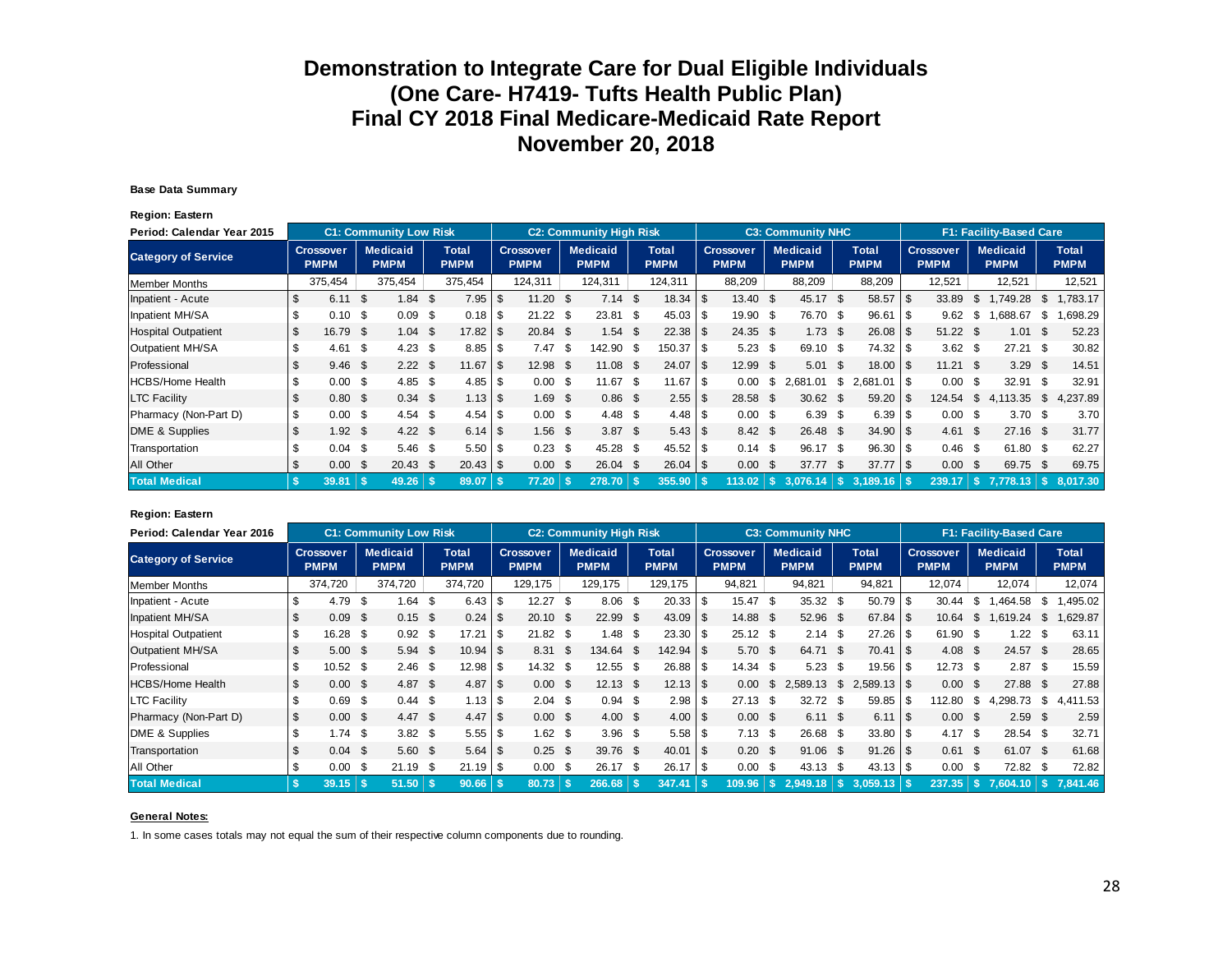#### **Base Data Summary**

**Region: Western**

| Period: Calendar Year 2015 |     |                                 |      | <b>C1: Community Low Risk</b>  |      |                      |            |                                 | <b>C2: Community High Risk</b> |                             |     |                          |      | <b>C3: Community NHC</b>       |      |                             |      |                                 |      | F1: Facility-Based Care        |    |                             |
|----------------------------|-----|---------------------------------|------|--------------------------------|------|----------------------|------------|---------------------------------|--------------------------------|-----------------------------|-----|--------------------------|------|--------------------------------|------|-----------------------------|------|---------------------------------|------|--------------------------------|----|-----------------------------|
| <b>Category of Service</b> |     | <b>Crossover</b><br><b>PMPM</b> |      | <b>Medicaid</b><br><b>PMPM</b> |      | Total<br><b>PMPM</b> |            | <b>Crossover</b><br><b>PMPM</b> | <b>Medicaid</b><br><b>PMPM</b> | <b>Total</b><br><b>PMPM</b> |     | Crossover<br><b>PMPM</b> |      | <b>Medicaid</b><br><b>PMPM</b> |      | <b>Total</b><br><b>PMPM</b> |      | <b>Crossover</b><br><b>PMPM</b> |      | <b>Medicaid</b><br><b>PMPM</b> |    | <b>Total</b><br><b>PMPM</b> |
| Member Months              |     | 195,977                         |      | 195,977                        |      | 195,977              |            | 73,408                          | 73,408                         | 73,408                      |     | 51,674                   |      | 51,674                         |      | 51,674                      |      | 4,896                           |      | 4,896                          |    | 4,896                       |
| Inpatient - Acute          | \$  | $3.14$ \$                       |      | $0.93$ \$                      |      | 4.07                 | \$         | $6.76$ \$                       | $1.00 \text{ }$ \$             | $7.76$ \$                   |     | $11.77$ \$               |      | 10.31                          | - \$ | $22.08$ \$                  |      | 26.37                           | S.   | .151.95                        | \$ | 178.33                      |
| Inpatient MH/SA            |     | 0.11                            | \$   | 0.00                           | - \$ | 0.11                 | $\sqrt{S}$ | $20.52$ \$                      | $13.10$ \$                     | 33.62                       | \$  | 13.70                    | - \$ | 21.81                          | - \$ | 35.51                       | 1 S  | 4.89                            | - \$ | 189.93                         | \$ | 194.81                      |
| <b>Hospital Outpatient</b> | \$  | $11.74$ \$                      |      | 0.90                           | - \$ |                      |            | 16.33 \$                        | 1.27S                          |                             |     | $22.16$ \$               |      | $1.52$ \$                      |      | $23.68$ \$                  |      | 61.93 \$                        |      | $1.84$ \$                      |    | 63.77                       |
| Outpatient MH/SA           |     | $3.85$ \$                       |      | $7.12$ \$                      |      |                      |            | $6.61$ \$                       | 146.24 \$                      | $152.86$ \ \$               |     | 4.37                     | - \$ | 62.60 \$                       |      | 66.96 \$                    |      | 4.41 S                          |      | 34.36 \$                       |    | 38.77                       |
| Professional               | \$  | $10.26$ \$                      |      | $1.79$ \$                      |      |                      |            | 13.07 \$                        | 3.49 S                         |                             |     | 13.80 \$                 |      | $2.62 \quad $$                 |      |                             |      | $12.55$ \$                      |      | $1.91$ \$                      |    | 14.46                       |
| <b>HCBS/Home Health</b>    | \$  | 0.00                            | -\$  | $5.91$ \$                      |      | 5.91                 | l \$       | $0.00 \,$ \$                    | $13.64$ \$                     | 13.64                       | -\$ | 0.00                     | - \$ | 2,435.92 \$                    |      | 2,435.92 \$                 |      | $0.00 \text{ }$ \$              |      | $30.52$ \$                     |    | 30.52                       |
| <b>LTC Facility</b>        |     | 0.69                            | - \$ | $0.55$ \$                      |      |                      |            | $1.05$ \$                       | $0.71 \text{ }$ \$             | 1.76                        | -\$ | $23.16$ \$               |      | 28.27                          | - \$ | 51.44                       | ∣\$. | 133.17                          | \$   | 4,768.83                       | \$ | 4,902.00                    |
| Pharmacy (Non-Part D)      | \$  | 0.00                            | -\$  | $2.67$ \$                      |      | 2.67                 | l \$       | $0.00 \text{ }$ \$              | $2.68$ \$                      | 2.68                        | \$  | $0.00 \text{ }$ \$       |      | $6.28$ \$                      |      |                             |      | $0.00 \text{ }$ \$              |      | 4.98                           | \$ | 4.98                        |
| DME & Supplies             | \$  | $2.12$ \$                       |      | $3.47$ \$                      |      |                      |            | $1.63$ \$                       | $3.08$ \$                      | 4.71                        | -\$ | 10.56 \$                 |      | $41.45$ \$                     |      |                             |      | $7.19$ \$                       |      | 35.82 \$                       |    | 43.01                       |
| Transportation             |     | $0.04$ \$                       |      | $4.63$ \$                      |      |                      |            | $0.16$ \$                       | 40.48 \$                       | 40.64                       | -\$ | $0.18$ \$                |      | 77.69 \$                       |      | 77.87 \$                    |      | $0.18$ \$                       |      | 48.30 \$                       |    | 48.47                       |
| All Other                  | S   | 0.00                            | - \$ | 23.79 \$                       |      |                      |            | $0.00 \text{ }$ \$              | $35.92$ \$                     |                             |     | 0.00                     | - \$ | 51.30 \$                       |      |                             |      | $0.00 \text{ }$ \$              |      | 40.88 \$                       |    | 40.88                       |
| <b>Total Medical</b>       | -\$ | 31.95                           |      | $51.76$ \ \$                   |      | 83.71                |            | 66.14                           | 261.61                         | $327.74$ S                  |     | 99.70                    | - 55 | 2.739.78                       | ١s   | 2.839.48                    |      | 250.68                          |      | 6.309.33                       | -S | 6.560.02                    |

#### **Region: Western**

| Period: Calendar Year 2016 |                    |                                 |      | <b>C1: Community Low Risk</b>  |      |                             |      |                                 | <b>C2: Community High Risk</b> |                             |          |                                 |      | <b>C3: Community NHC</b> |              |                             |                                 |      | F1: Facility-Based Care        |    |                             |
|----------------------------|--------------------|---------------------------------|------|--------------------------------|------|-----------------------------|------|---------------------------------|--------------------------------|-----------------------------|----------|---------------------------------|------|--------------------------|--------------|-----------------------------|---------------------------------|------|--------------------------------|----|-----------------------------|
| <b>Category of Service</b> |                    | <b>Crossover</b><br><b>PMPM</b> |      | <b>Medicaid</b><br><b>PMPM</b> |      | <b>Total</b><br><b>PMPM</b> |      | <b>Crossover</b><br><b>PMPM</b> | <b>Medicaid</b><br><b>PMPM</b> | <b>Total</b><br><b>PMPM</b> |          | <b>Crossover</b><br><b>PMPM</b> |      | Medicaid<br><b>PMPM</b>  |              | <b>Total</b><br><b>PMPM</b> | <b>Crossover</b><br><b>PMPM</b> |      | <b>Medicaid</b><br><b>PMPM</b> |    | <b>Total</b><br><b>PMPM</b> |
| <b>Member Months</b>       |                    | 224,466                         |      | 224,466                        |      | 224,466                     |      | 91,811                          | 91.811                         | 91,811                      |          | 62,489                          |      | 62,489                   |              | 62,489                      | 4,790                           |      | 4,790                          |    | 4,790                       |
| Inpatient - Acute          |                    | 3.46                            | -S   | 0.14                           | - \$ | 3.60                        | -\$  | $10.03$ \$                      | $1.78$ \$                      | 11.82                       |          | 15.20                           | \$   | 12.63                    | \$           | $27.83$ \$                  | 39.48                           | - \$ | .426.02                        | S. | ,465.50                     |
| Inpatient MH/SA            | S.                 | $0.05$ \$                       |      | $0.15$ \$                      |      | 0.19                        | - \$ | $15.13$ \$                      | $7.68$ \$                      | 22.80                       | <b>S</b> | 9.87                            | - \$ | $20.10$ \$               |              | $29.97$ \$                  | 4.73 $$$                        |      | 211.09                         | -S | 215.82                      |
| <b>Hospital Outpatient</b> | \$.                | 12.06 \$                        |      | 1.45                           | - \$ | 13.51                       | -\$  | 17.95 \$                        | $1.72$ \$                      | 19.68                       | l \$     | $23.31$ \$                      |      | 1.93                     | \$           | $25.25$ \$                  | 58.73 \$                        |      | $0.72$ \$                      |    | 59.45                       |
| Outpatient MH/SA           | \$                 | $3.77$ \$                       |      | $7.64$ \$                      |      |                             |      | 7.47 S                          | 134.80 \$                      | 142.27                      | - \$     | $5.02 \text{ } $$               |      | 61.09                    | - \$         |                             | 4.47 S                          |      | 29.87 \$                       |    | 34.34                       |
| Professional               | S.                 | $11.26$ \$                      |      | 1.81                           | -\$  |                             |      | $14.40 \text{ } $$              | $3.36$ \$                      | 17.77                       | -\$      | 15.13                           | \$   | 1.83                     | \$.          | $16.96$ \$                  | 15.40 \$                        |      | 1.09 S                         |    | 16.49                       |
| <b>HCBS/Home Health</b>    | \$                 | $0.00\quad$ \$                  |      | $5.17$ \$                      |      |                             |      | $0.00 \,$ \$                    | $12.47$ \$                     |                             |          | 0.00                            | \$   | 2.403.14                 | \$           |                             | $0.00 \text{ }$ \$              |      | $26.44$ \$                     |    | 26.44                       |
| <b>LTC Facility</b>        |                    | 0.41                            | - \$ | $0.26$ \$                      |      | 0.68                        | -\$  | $1.59$ \$                       | $1.14$ \$                      | 2.73                        | l \$     | 21.00                           | \$   | 31.96                    | \$           | $52.96$ \$                  | 16.01                           | - S  | 4.908.24                       | \$ | 5,024.25                    |
| Pharmacy (Non-Part D)      | $\mathbf{\hat{S}}$ | $0.00 \,$ \$                    |      | $2.51$ \$                      |      | 2.51                        | ۱S.  | $0.00 \,$ \$                    | $2.67$ \$                      | 2.67                        | \$       | $0.00 \,$ \$                    |      | $6.38$ \$                |              | $6.38$ \ \ \$               | $0.00 \,$ \$                    |      | $1.55$ \$                      |    | 1.55                        |
| DME & Supplies             | \$                 | 1.90                            | \$   | $2.76$ \$                      |      |                             |      | $1.83$ \$                       | $3.04$ \$                      | 4.87                        | -S       | 9.85                            | \$   | 35.31                    | - \$         | $45.16$ \$                  | $4.81 \quad$ \$                 |      | $36.64$ \$                     |    | 41.45                       |
| Transportation             | \$                 | $0.06$ \$                       |      | $4.44 \text{ } $$              |      | 4.49                        | -\$  | $0.27$ \$                       | 32.78 \$                       | $33.05$ \$                  |          | 0.17                            | - \$ | 69.87                    | $\mathsf{s}$ | $70.04$ \$                  | $0.41 \text{ } $s$              |      | 45.52 \$                       |    | 45.93                       |
| All Other                  | S                  | 0.00                            | - \$ | $23.13$ \$                     |      |                             |      | $0.00\,$ \$                     | $37.25$ \$                     |                             |          | 0.00                            | - \$ | 51.40                    | - \$         | $51.40$ \ \$                | $0.00 \,$ \$                    |      | 32.88 \$                       |    | 32.88                       |
| <b>Total Medical</b>       |                    | 32.96                           |      |                                |      | 82.43                       |      | 68.67                           | 238.69                         | 307.37                      | -\$      | 99.55                           |      | $S$ 2.695.63 $S$         |              |                             |                                 |      | $244.02$ $\sqrt{5}$ 6,720.07   |    | 6.964.09                    |

#### **General Notes:**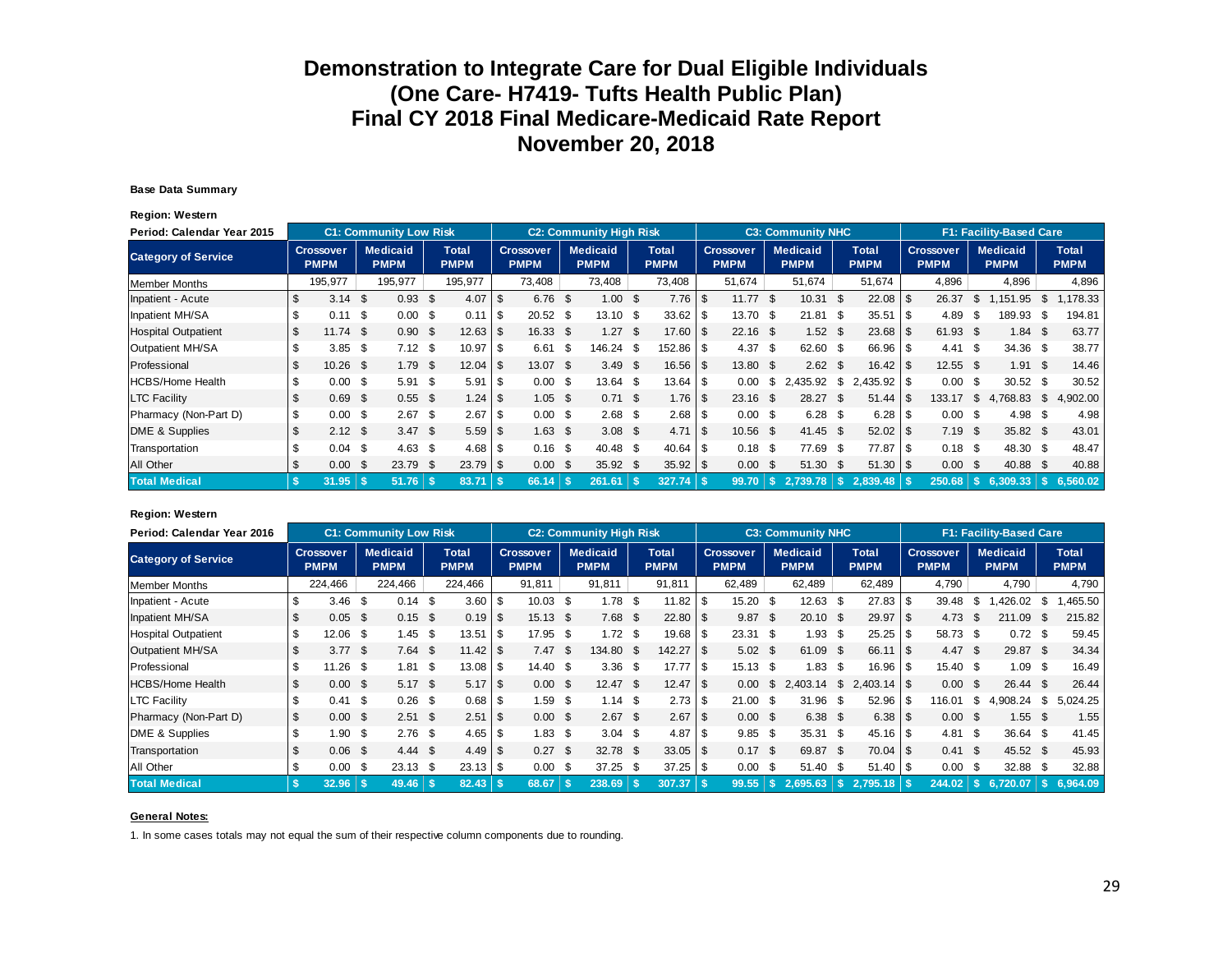#### **Base Data Summary**

**Region: The Cape**

| Period: Calendar Year 2015 |    |                                 |      | <b>C1: Community Low Risk</b>  |             |                             |                          |                                 |      | <b>C2: Community High Risk</b> |                             |      |                                 |      | <b>C3: Community NHC</b>       |      |                             |      |                          |      | F1: Facility-Based Care        |              |                             |
|----------------------------|----|---------------------------------|------|--------------------------------|-------------|-----------------------------|--------------------------|---------------------------------|------|--------------------------------|-----------------------------|------|---------------------------------|------|--------------------------------|------|-----------------------------|------|--------------------------|------|--------------------------------|--------------|-----------------------------|
| <b>Category of Service</b> |    | <b>Crossover</b><br><b>PMPM</b> |      | <b>Medicaid</b><br><b>PMPM</b> |             | <b>Total</b><br><b>PMPM</b> |                          | <b>Crossover</b><br><b>PMPM</b> |      | <b>Medicaid</b><br><b>PMPM</b> | <b>Total</b><br><b>PMPM</b> |      | <b>Crossover</b><br><b>PMPM</b> |      | <b>Medicaid</b><br><b>PMPM</b> |      | <b>Total</b><br><b>PMPM</b> |      | Crossover<br><b>PMPM</b> |      | <b>Medicaid</b><br><b>PMPM</b> |              | <b>Total</b><br><b>PMPM</b> |
| Member Months              |    | 54,935                          |      | 54,935                         |             | 54,935                      |                          | 21.493                          |      | 21,493                         | 21,493                      |      | 10,872                          |      | 10,872                         |      | 10,872                      |      | 1.668                    |      | 1,668                          |              | 1,668                       |
| Inpatient - Acute          | \$ | 7.69                            | \$   | 0.23                           | - \$        | $7.93$ \$                   |                          | $11.43$ \$                      |      | $0.00 \text{ }$ \$             | 11.44                       | l \$ | 26.37                           | - \$ | 36.79                          | - \$ | 63.16                       | -\$  | $35.50$ \$               |      | 451.30 \$                      |              | 486.81                      |
| Inpatient MH/SA            |    | 0.02                            | - \$ | 0.00                           | - \$        | $0.02$ \$                   |                          | $14.24$ \$                      |      | $29.64$ \$                     | $43.88$ \ \ \$              |      | $8.13$ \$                       |      | 57.01                          | - \$ | 65.15                       | -\$  | 6.74                     | - \$ | 169.97 \$                      |              | 176.70                      |
| <b>Hospital Outpatient</b> |    | 12.39                           | -\$  | 0.63                           | - \$        |                             |                          | $15.17$ \$                      |      | $1.24$ \$                      | $16.40$ \ \$                |      | $20.53$ \$                      |      | $2.96$ \$                      |      | 23.49                       | \$   | 57.58 \$                 |      | $0.02 \quad$ \$                |              | 57.60                       |
| Outpatient MH/SA           |    | 2.96                            | \$   | 6.24                           | - \$        | 9.19                        | - \$                     | 4.77                            | - \$ | 131.36 \$                      | 136.13 \$                   |      | 4.48                            | - \$ | 64.03 \$                       |      |                             |      | $6.74$ \$                |      | $40.23$ \$                     |              | 46.97                       |
| Professional               |    | 11.29                           | - \$ | 1.44                           | - \$        | 12.72                       | l \$                     | 15.45 \$                        |      | $3.07$ \$                      | $18.52$ \$                  |      | 15.52 \$                        |      | 1.70 <sup>5</sup>              |      | 17.22                       | - \$ | 16.38 \$                 |      | $1.31 \quad$ \$                |              | 17.69                       |
| <b>HCBS/Home Health</b>    |    | 0.00                            | \$   | $3.84$ \$                      |             |                             |                          | $0.00 \text{ }$ \$              |      | $7.53$ \$                      |                             |      | 0.00                            | S.   | .73<br>2.461                   | \$   | .73   \$<br>2.461           |      | $0.00 \,$ \$             |      | 47.20 \$                       |              | 47.20                       |
| <b>LTC Facility</b>        | \$ | 0.90                            | - \$ | $0.34$ \$                      |             |                             |                          | $1.00 \text{ }$ \$              |      | $0.49$ \$                      |                             |      | 42.91                           | - \$ | 44.65                          | - \$ | 87.56                       | - \$ | 171.08                   | \$   | 4,421.75 \$                    |              | 4,592.83                    |
| Pharmacy (Non-Part D)      | \$ | 0.00                            | -\$  | 17.49 \$                       |             | $17.49$ \ \$                |                          | $0.00 \text{ }$ \$              |      | $2.80\quad$                    | $2.80$ \$                   |      | $0.00 \text{ }$ \$              |      | 4.93 \$                        |      | 4.93                        | - \$ | $0.00 \text{ }$ \$       |      | $7.22$ \$                      |              | 7.22                        |
| DME & Supplies             | \$ | 2.33                            | \$   | $3.93$ \$                      |             |                             |                          | 2.30 <sup>5</sup>               |      | $2.36$ \$                      | 4.67                        | l \$ | $10.77$ \$                      |      | $41.33$ \$                     |      | 52.10                       | ∣\$  | 4.44                     | - \$ | 24.92 \$                       |              | 29.36                       |
| Transportation             |    | 0.10                            | - \$ | $6.66$ \$                      |             | 6.77                        | -\$                      | $0.17$ \$                       |      | 60.72 \$                       | $60.88$ \ \$                |      | 0.63                            | - \$ | 171.69                         | - \$ | 172.31 I                    | -\$  | $0.42 \text{ } $$        |      | 69.02 \$                       |              | 69.44                       |
| All Other                  |    | 0.00                            | - \$ | 20.01                          | - \$        | 20.01                       | $\overline{\phantom{a}}$ | $0.00 \,$ \$                    |      | 25.66 \$                       | $25.66$ \ \$                |      | 0.00                            | - \$ | 46.35                          | - \$ | 46.35                       | - \$ | $0.00 \,$ \$             |      | 44.96 \$                       |              | 44.96                       |
| <b>Total Medical</b>       | -S | 37.68                           |      | 60.81                          | <b>1 \$</b> | $98.48$ \$                  |                          | 64.53                           |      | $264.86$ \$                    | 329.39                      | - \$ | 129.35                          | l Si | 2.933.17                       | ١s   | 3.062.52                    |      | 298.88                   |      | 5.277.91                       | $\mathsf{S}$ | 5,576.79                    |

#### **Region: The Cape**

| Period: Calendar Year 2016 |     |                                 |      | <b>C1: Community Low Risk</b>  |      |                             |        |                                 | <b>C2: Community High Risk</b> |                             |          |                                 |      | <b>C3: Community NHC</b>       |      |                             |                                 |      | <b>F1: Facility-Based Care</b> |    |                             |
|----------------------------|-----|---------------------------------|------|--------------------------------|------|-----------------------------|--------|---------------------------------|--------------------------------|-----------------------------|----------|---------------------------------|------|--------------------------------|------|-----------------------------|---------------------------------|------|--------------------------------|----|-----------------------------|
| <b>Category of Service</b> |     | <b>Crossover</b><br><b>PMPM</b> |      | <b>Medicaid</b><br><b>PMPM</b> |      | <b>Total</b><br><b>PMPM</b> |        | <b>Crossover</b><br><b>PMPM</b> | <b>Medicaid</b><br><b>PMPM</b> | <b>Total</b><br><b>PMPM</b> |          | <b>Crossover</b><br><b>PMPM</b> |      | <b>Medicaid</b><br><b>PMPM</b> |      | <b>Total</b><br><b>PMPM</b> | <b>Crossover</b><br><b>PMPM</b> |      | <b>Medicaid</b><br><b>PMPM</b> |    | <b>Total</b><br><b>PMPM</b> |
| Member Months              |     | 56,063                          |      | 56,063                         |      | 56,063                      |        | 23,232                          | 23,232                         | 23,232                      |          | 11,866                          |      | 11,866                         |      | 11,866                      | 1,579                           |      | 1,579                          |    | 1,579                       |
| Inpatient - Acute          |     | 6.03                            | \$   | 1.93                           | -\$  | 7.96                        | -S     | 14.78 \$                        | $1.74$ \$                      | 16.52                       | \$       | 17.19                           | \$   | 13.62                          | \$   | $30.81$ \\$                 | 52.99                           | - \$ | 549.85                         |    | 602.84                      |
| Inpatient MH/SA            | S.  | $0.05$ \$                       |      | $0.00\,$ \$                    |      |                             |        | $13.11$ \$                      | $35.29$ \$                     | 48.40                       | <b>S</b> | $10.22$ \$                      |      | 51.59                          | - \$ |                             | $3.42 \quad $$                  |      | 222.92 \$                      |    | 226.35                      |
| <b>Hospital Outpatient</b> | \$. | $11.94$ \$                      |      | $0.62$ \$                      |      | 12.56                       | -\$    | $17.22$ \$                      | 1.38 <sup>5</sup>              | 18.60                       | l \$     | 19.62 \$                        |      | 3.63                           | - \$ | $23.24$ \$                  | 67.10 \$                        |      | $0.74$ \$                      |    | 67.85                       |
| Outpatient MH/SA           | \$  | 2.91                            | - \$ | $8.27$ \$                      |      | 11.18                       | - \$   | $5.06$ \$                       | $121.26$ \$                    | 126.32                      | -\$      | 4.21                            | \$   | 64.08 \$                       |      |                             | $4.21 \quad $$                  |      | 46.97 \$                       |    | 51.19                       |
| Professional               | S   | 12.49                           | - \$ | 1.23                           | - \$ | 13.72                       | l \$   | 16.97 \$                        | $2.88$ \$                      | 19.85                       | l S      | 16.53                           | \$   | 4.62                           | \$.  |                             | 14.08 \$                        |      | $0.62 \quad $$                 |    | 14.70                       |
| <b>HCBS/Home Health</b>    | \$  | $0.00 \,$ \$                    |      | $3.87$ \$                      |      | 3.87                        | ี I \$ | $0.00 \,$ \$                    | $9.03 \quad $$                 |                             |          | 0.00                            | \$   | 2.381.26                       | \$   |                             | $0.00 \,$ \$                    |      | $37.52$ \$                     |    | 37.52                       |
| <b>LTC Facility</b>        | \$  | $0.60$ \$                       |      | $0.24$ \$                      |      |                             |        | $1.81$ \$                       | 1.68 \$                        | 3.49                        | -\$      | 32.51                           | - \$ | 40.52                          | - \$ | $73.04$ \ \$                | 104.73                          | - \$ | 4.565.60                       | S. | 4,670.34                    |
| Pharmacy (Non-Part D)      | \$  | $0.00 \,$ \$                    |      | 15.40 \$                       |      |                             |        | $0.00 \,$ \$                    | $3.81 \quad $$                 | 3.81                        | -\$      | $0.00 \text{ }$ \$              |      | $5.71$ \$                      |      | $5.71$ \\$                  | $0.00 \,$ \$                    |      | $2.93$ \$                      |    | 2.93                        |
| DME & Supplies             | \$  | 1.85                            | -S   | 3.51                           | - \$ |                             |        | $1.83$ \$                       | $3.65$ \$                      | 5.48                        | l \$     | 7.28                            | S.   | 43.74 \$                       |      | $51.02$ \$                  | $4.65$ \$                       |      | 19.92 \$                       |    | 24.56                       |
| Transportation             | \$  | $0.12$ \$                       |      | $6.66$ \$                      |      | 6.78                        | -\$    | $0.43 \quad$ \$                 | 54.26 \$                       | 54.69                       | -\$      | 0.36                            | \$   | 139.60 \$                      |      | 139.96 \$                   | $0.68$ \$                       |      | 78.80 \$                       |    | 79.48                       |
| All Other                  | S.  | 0.00                            | - \$ | 21.29                          | - \$ |                             |        | $0.00 \,$ \$                    | 26.06 \$                       | $26.06$ \ \ \$              |          | 0.00                            | \$   | 55.56                          | - \$ | $55.56$ \ \ \$              | $0.00 \,$ \$                    |      | $43.05$ \$                     |    | 43.05                       |
| <b>Total Medical</b>       | -S  | 35.98                           |      |                                |      | 99.00                       |        | 71.22                           | 261.05                         | 332.27                      |          | 107.93                          | ۱s.  | 2,803.94                       |      | $2.911.87$ \$               | 251.87                          | ۱s۰  | 5.568.93                       |    | 5.820.79                    |

#### **General Notes:**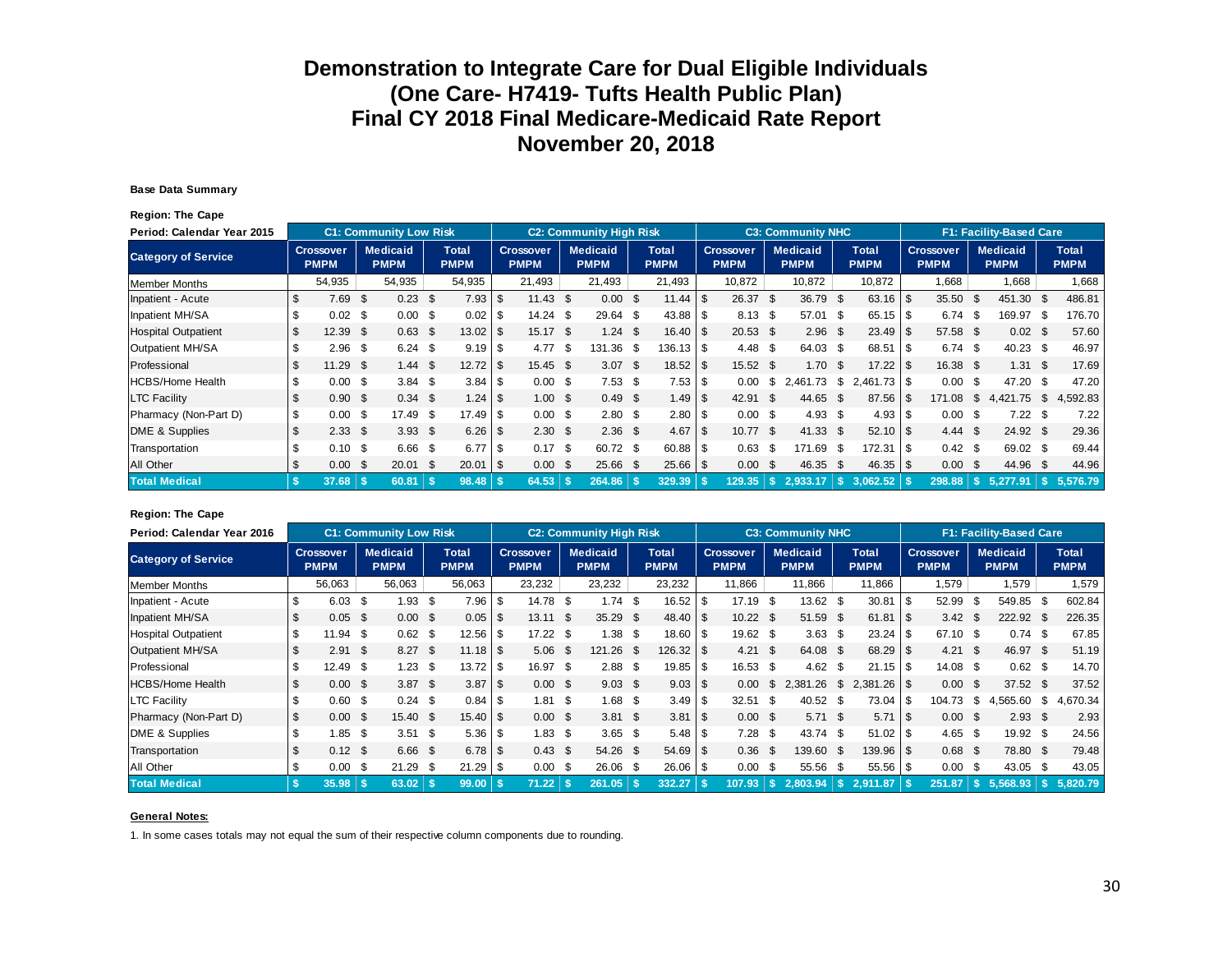#### **Base Data Summary**

**Region: Statewide**

| Period: Calendar Year 2015 |     |                                 |      | <b>C1: Community Low Risk</b>  |      |                      |                                 | <b>C2: Community High Risk</b> |      |                             |      |                                 |      | <b>C3: Community NHC</b>       |      |                             |                |                          |    | <b>F1: Facility-Based Care</b> |      |                             |
|----------------------------|-----|---------------------------------|------|--------------------------------|------|----------------------|---------------------------------|--------------------------------|------|-----------------------------|------|---------------------------------|------|--------------------------------|------|-----------------------------|----------------|--------------------------|----|--------------------------------|------|-----------------------------|
| <b>Category of Service</b> |     | <b>Crossover</b><br><b>PMPM</b> |      | <b>Medicaid</b><br><b>PMPM</b> |      | Total<br><b>PMPM</b> | <b>Crossover</b><br><b>PMPM</b> | <b>Medicaid</b><br><b>PMPM</b> |      | <b>Total</b><br><b>PMPM</b> |      | <b>Crossover</b><br><b>PMPM</b> |      | <b>Medicaid</b><br><b>PMPM</b> |      | <b>Total</b><br><b>PMPM</b> |                | Crossover<br><b>PMPM</b> |    | <b>Medicaid</b><br><b>PMPM</b> |      | <b>Total</b><br><b>PMPM</b> |
| <b>Member Months</b>       |     | 626,366                         |      | 626,366                        |      | 626,366              | 219,212                         | 219,212                        |      | 219,212                     |      | 150.755                         |      | 150.755                        |      | 150,755                     |                | 19,085                   |    | 19,085                         |      | 19,085                      |
| Inpatient - Acute          | S   | 5.32                            | \$   | 1.42 $\sqrt{3}$                |      | $6.74$ \ \ \$        | $9.74$ \$                       | 4.38                           | \$   | 14.12                       | \$   | 13.78                           | - \$ | $32.62$ \$                     |      | $46.39$ \ \$                |                | 32.11                    | S. | ,482.60                        | S.   | 1,514.71                    |
| Inpatient MH/SA            |     | 0.09                            | \$   | $0.05$ \$                      |      |                      | 20.30 <sup>5</sup>              | $20.80\quad$ \$                |      | 41.10                       | \$   | 16.93 \$                        |      | 56.47 \$                       |      | $73.40$ \$                  |                | 8.15                     | \$ | .46<br>171                     | \$   | .179.61                     |
| <b>Hospital Outpatient</b> | \$  | 14.82 \$                        |      | 0.96                           | - \$ |                      | 18.77 \$                        | 1.42                           | - \$ | 20.19                       | -\$  | $23.33$ \$                      |      | $1.74$ \$                      |      |                             |                | 54.52 \$                 |    | 1.14                           | - \$ | 55.66                       |
| Outpatient MH/SA           |     | 4.23                            | \$   | $5.31 \text{ } $s$             |      |                      | 6.92 <sup>5</sup>               | 142.89 \$                      |      | 149.81                      | \$   | 4.88                            | - \$ | 66.50 \$                       |      |                             |                | 4.09                     | \$ | $30.18$ \$                     |      | 34.27                       |
| Professional               | \$. | 9.87                            | - \$ | 2.01                           | - \$ |                      | $13.25$ \$                      | $7.76$ \$                      |      | 21.01                       | l \$ | 13.45 \$                        |      | $3.95$ \$                      |      | 17.41                       | $\overline{1}$ | $12.01$ \$               |    | $2.77$ \$                      |      | 14.77                       |
| <b>HCBS/Home Health</b>    |     | 0.00                            | \$   | 5.09                           | - \$ |                      | $0.00 \,$ \$                    | $11.93$ \$                     |      | 11.93                       | \$   | 0.00                            | \$   | .19<br>2.581                   | \$   |                             |                | 0.00                     | -S | 33.54                          | - \$ | 33.54                       |
| <b>LTC Facility</b>        | \$  | $0.77$ \$                       |      | $0.40 \text{ }$ \$             |      |                      | $1.41 \text{ } $$               | 0.77S                          |      | 2.18                        | \$   | 27.76 \$                        |      | $30.82$ \$                     |      | 58.58 \$                    |                | 130.82                   | \$ | 4,308.46 \$                    |      | 4,439.28                    |
| Pharmacy (Non-Part D)      | \$  | 0.00                            | - \$ | $5.09$ \$                      |      |                      | $0.00 \,$ \$                    | $3.71 \text{ } $s$             |      | 3.71                        | - \$ | $0.00 \,$ \$                    |      | $6.25$ \$                      |      |                             |                | $0.00 \text{ }$ \$       |    | $4.34$ \$                      |      | 4.34                        |
| DME & Supplies             | \$  | $2.02 \quad$ \$                 |      | $3.96$ \$                      |      |                      | $1.66$ \$                       | $3.46$ \$                      |      | 5.12                        | \$   | 9.33                            | - \$ | 32.68 \$                       |      | $42.01$   \$                |                | $5.26$ \$                |    | 29.19 \$                       |      | 34.44                       |
| Transportation             |     | 0.04                            | - \$ | $5.31$ \$                      |      |                      | $0.20$ \$                       | 45.19 \$                       |      | 45.39                       | \$   | 0.19                            | - \$ | 95.28 \$                       |      | $95.47$ \ \ \$              |                | $0.39$ \$                |    | 58.97 \$                       |      | 59.35                       |
| All Other                  | \$  | 0.00                            | -S   | $21.45$ \$                     |      |                      | $0.00 \text{ }$ \$              | $29.31$ \$                     |      | 29.31                       | - \$ | 0.00                            | - \$ | 43.03                          | - \$ |                             |                | $0.00 \text{ }$ \$       |    | 60.18 \$                       |      | 60.18                       |
| <b>Total Medical</b>       | -S  | 37.16                           |      | $51.06$ \ \$                   |      | $88.22$ \$           | 72.26                           | 271.62                         |      | 343.87                      |      | 109.63                          |      | 2.950.53                       | -S   | 3.060.17                    |                | 247.34                   |    | $7.182.82$ \ \$                |      | 7.430.16                    |

#### **Region: Statewide**

| Period: Calendar Year 2016 |     |                                 |      | <b>C1: Community Low Risk</b>  |      |                      |     |                                 |      | <b>C2: Community High Risk</b> |                                    |      |                                 |      | <b>C3: Community NHC</b>       |      |                             |      |                                 |      | <b>F1: Facility-Based Care</b>       |          |                             |
|----------------------------|-----|---------------------------------|------|--------------------------------|------|----------------------|-----|---------------------------------|------|--------------------------------|------------------------------------|------|---------------------------------|------|--------------------------------|------|-----------------------------|------|---------------------------------|------|--------------------------------------|----------|-----------------------------|
| <b>Category of Service</b> |     | <b>Crossover</b><br><b>PMPM</b> |      | <b>Medicaid</b><br><b>PMPM</b> |      | Total<br><b>PMPM</b> |     | <b>Crossover</b><br><b>PMPM</b> |      | <b>Medicaid</b><br><b>PMPM</b> | <b>Total</b><br><b>PMPM</b>        |      | <b>Crossover</b><br><b>PMPM</b> |      | <b>Medicaid</b><br><b>PMPM</b> |      | <b>Total</b><br><b>PMPM</b> |      | <b>Crossover</b><br><b>PMPM</b> |      | <b>Medicaid</b><br><b>PMPM</b>       |          | <b>Total</b><br><b>PMPM</b> |
| <b>Member Months</b>       |     | 655,249                         |      | 655,249                        |      | 655,249              |     | 244.218                         |      | 244,218                        | 244,218                            |      | 169.176                         |      | 169.176                        |      | 169,176                     |      | 18.443                          |      | 18,443                               |          | 18,443                      |
| Inpatient - Acute          |     | 4.44                            | \$   | 1.15                           | - \$ | 5.59                 | -\$ | 11.67                           | - \$ | $5.10$ \$                      | 16.77                              | \$.  | 15.49                           | S.   | $25.42$ \$                     |      | 40.91                       |      | 34.72 \$                        |      | .376.25                              | -S       | .410.97                     |
| Inpatient MH/SA            | \$  | 0.07                            | - \$ | $0.14$ \$                      |      | 0.21                 | -\$ | $17.57$ \$                      |      | $18.40 \text{ }$ \$            | $35.97$ \$                         |      | $12.70$ \$                      |      | 40.72 \$                       |      | $53.43$ \\$                 |      | 8.48                            | \$   | ,133.97                              | \$       | .142.45                     |
| <b>Hospital Outpatient</b> | \$. | 14.46                           | \$   | 1.08                           | - \$ | $15.54$ \\$          |     | 19.93 \$                        |      | $1.56$ \$                      |                                    |      | 24.06 \$                        |      | 2.17                           | \$   |                             |      | 61.52 \$                        |      | 1.05                                 | - \$     | 62.57                       |
| Outpatient MH/SA           | \$  | 4.40                            | \$   | $6.72$ \$                      |      |                      |     | $7.68$ \$                       |      | 133.43 \$                      | $141.11$ $\overline{\phantom{1}5}$ |      | 5.34                            | -\$  | 63.33 \$                       |      | $68.67$ \ \ \$              |      | 4.19 \$                         |      | 27.87 \$                             |          | 32.06                       |
| Professional               | \$  | 10.94                           | -\$  | $2.13$ \$                      |      | $13.08$ \$           |     | 14.60 \$                        |      | $8.18$ \$                      |                                    |      | 14.78                           | -\$  | 3.93                           | -S   | 18.71                       | l \$ | 13.54 \$                        |      | $2.21 \text{ } $s$                   |          | 15.75                       |
| <b>HCBS/Home Health</b>    | \$  | $0.00\ 5$                       |      | $4.89$ \$                      |      | $4.89$ \ \$          |     | $0.00 \text{ }$ \$              |      | $11.96$ \$                     |                                    |      | 0.00                            | \$   | 2,505.85                       | \$   | $2,505.85$ \\$              |      | $0.00 \text{ }$ \$              |      | $28.33$ \$                           |          | 28.33                       |
| <b>LTC Facility</b>        |     | 0.59                            | \$   | $0.36$ \$                      |      | $0.95$   \$          |     | $1.85$ \$                       |      | $1.09$ \$                      | 2.93                               | -\$  | 25.24                           | -\$  | 32.99                          | S.   | $58.23$ \$                  |      | 112.94                          | - \$ | 4.479.88                             | \$       | 4,592.83                    |
| Pharmacy (Non-Part D)      | \$  | $0.00 \,$ \$                    |      | $4.73$ \$                      |      |                      |     | $0.00 \text{ }$ \$              |      | $3.48 \quad $$                 |                                    |      | $0.00 \text{ }$ \$              |      | $6.18$ \$                      |      |                             |      | $0.00 \,$ \$                    |      | $2.35$ \$                            |          | 2.35                        |
| DME & Supplies             | \$. | 1.80                            | - \$ | $3.43 \quad $$                 |      |                      |     | 1.72 <sup>5</sup>               |      | $3.58$ \$                      | $5.30$ \ \ \$                      |      | 8.14                            | - \$ | $31.06$ \$                     |      |                             |      | 4.37 <sup>5</sup>               |      | $29.91$ \$                           |          | 34.28                       |
| Transportation             |     | $0.05$ \$                       |      | $5.29$ \$                      |      |                      |     | $0.28$ \$                       |      | 38.51 \$                       |                                    |      | 0.20                            | - \$ | 86.63 \$                       |      |                             |      | $0.56$ \$                       |      | $58.55$ \$                           |          | 59.11                       |
| All Other                  | \$. | 0.00                            | - \$ | 21.86 \$                       |      |                      |     | $0.00 \,$ \$                    |      | $30.32$ \$                     | 30.32                              | - \$ | 0.00                            | -\$  | 47.05                          | - \$ | $47.05$ \$                  |      | $0.00 \text{ }$ \$              |      | 59.90                                | <b>S</b> | 59.90                       |
| <b>Total Medical</b>       |     | 36.76                           |      | $51.79$ $\sqrt{5}$             |      | 88.55                |     | 75.29                           |      | $255.62$ \$                    | 330.91                             | l S  |                                 |      | $105.97$ \$ 2,845.34 \$        |      | $2.951.31$ S                |      |                                 |      | $240.33$   \$ 7.200.26   \$ 7.440.59 |          |                             |

#### **General Notes:**